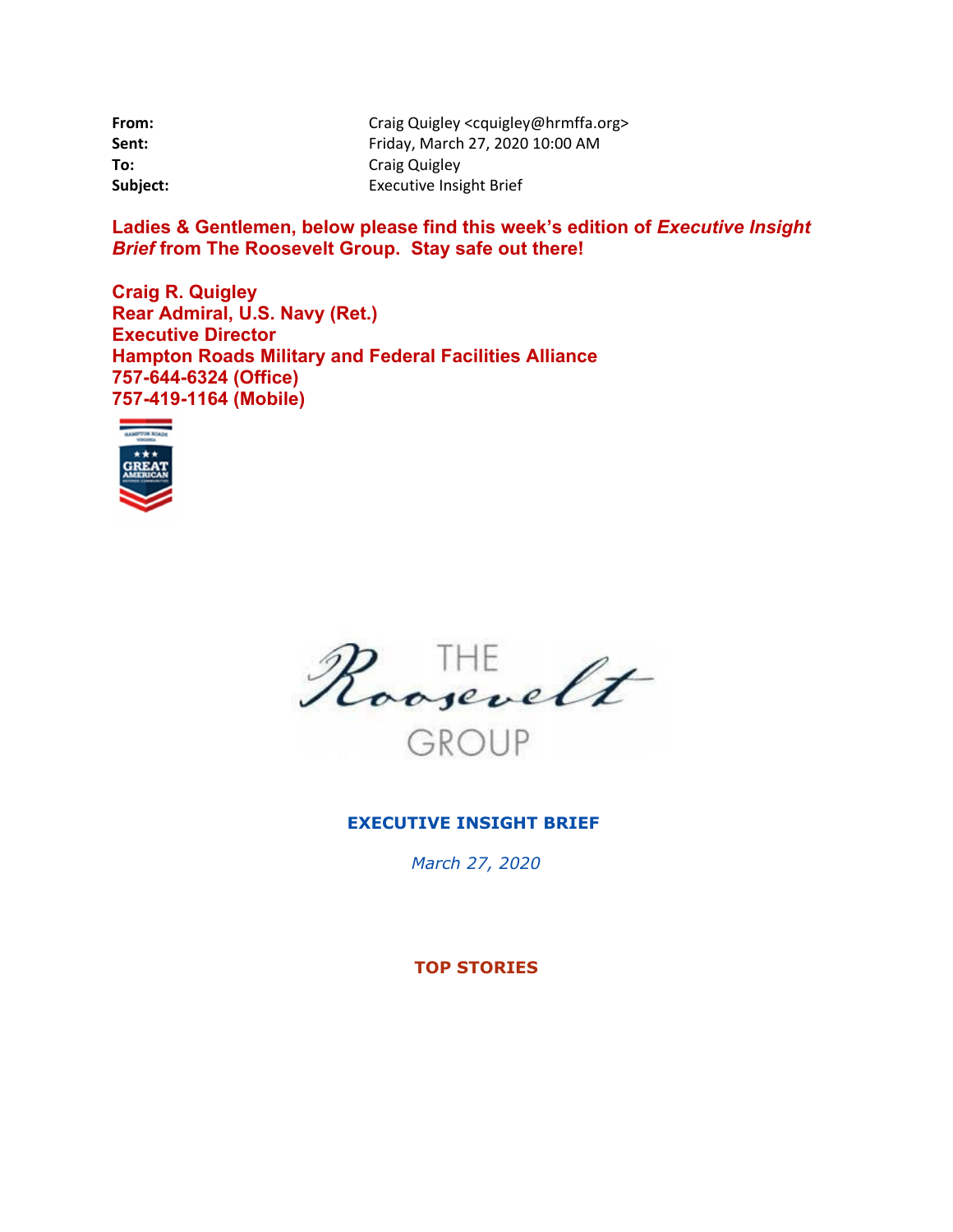## **U.S. now leads the world in known coronavirus cases**

The United States now has the most known coronavirus cases of any country in the world, passing Italy and China.

The U.S. had more than 82,404 cases as of Thursday evening, according to data from Johns Hopkins University, vaulting to the top spot amid ramped up testing.

The milestone is a foreboding distinction for the United States, setting off alarms that the epidemic continues to get worse in the country.

# **The President's Coronavirus Guidelines for America - 15 Days to Slow the Spread of Coronavirus (COVID-19)**

# **Senate passes \$2 trillion bill for 'strange and evil' coronavirus crisis**

WASHINGTON (Reuters) - The U.S. Senate on Wednesday unanimously backed a \$2 trillion bill aimed at helping unemployed workers and industries hurt by the coronavirus epidemic, as well as providing billions of dollars to buy urgently needed medical equipment.

After bitter negotiations, the deeply divided Senate came together and passed the bill by a 96-0 vote, which sent the massive stimulus package to the House of Representatives for a vote on Friday.

# **The military has suspended all travel, deployments, exercises for the entire force**

Weeks after putting a hold on permanent change-of-station moves and nonessential travel both abroad and in the United States for the next two to three months, the Pentagon has issued a stop-movement order that will affect all personnel and Defense Department civilians.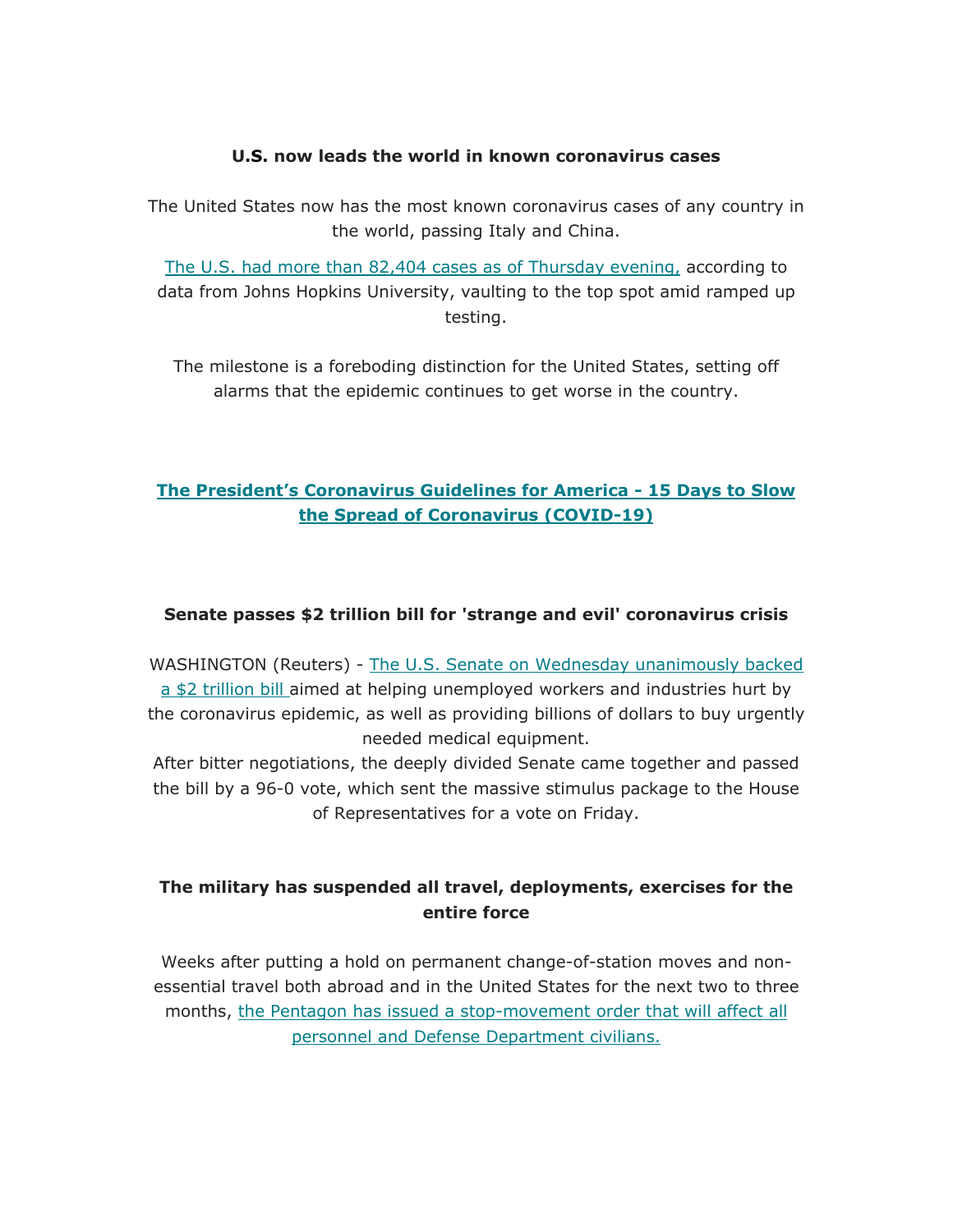The order affects travel for exercises, as well as deployments from combat operations in Afghanistan, Iraq and Syria, in an attempt to stop the spread of coronavirus, the Pentagon announced Wednesday

### **Trump team failed to follow NSC's pandemic playbook**

The 69-page document, finished in 2016, provided a step by step list of priorities – which were then ignored by the administration.

"Each section of this playbook includes specific questions that should be asked and decisions that should be made at multiple levels" within the national security apparatus, the playbook urges, repeatedly advising officials to question the numbers on viral spread, ensure appropriate diagnostic capacity and check on the U.S. stockpile of emergency resources.

# **Coronavirus: Pangolins found to carry related strains**

Smuggled pangolins have been found to carry viruses closely related to the one sweeping the world.

Scientists say the sale of the animals in wildlife markets should be strictly prohibited to minimise the risk of future outbreaks.

Pangolins are the most-commonly illegally trafficked mammal, used both as food and in traditional medicine.

In research published in the journal *Nature*, researchers say handling these animals requires "caution."

#### **THIS DAY IN HISTORY**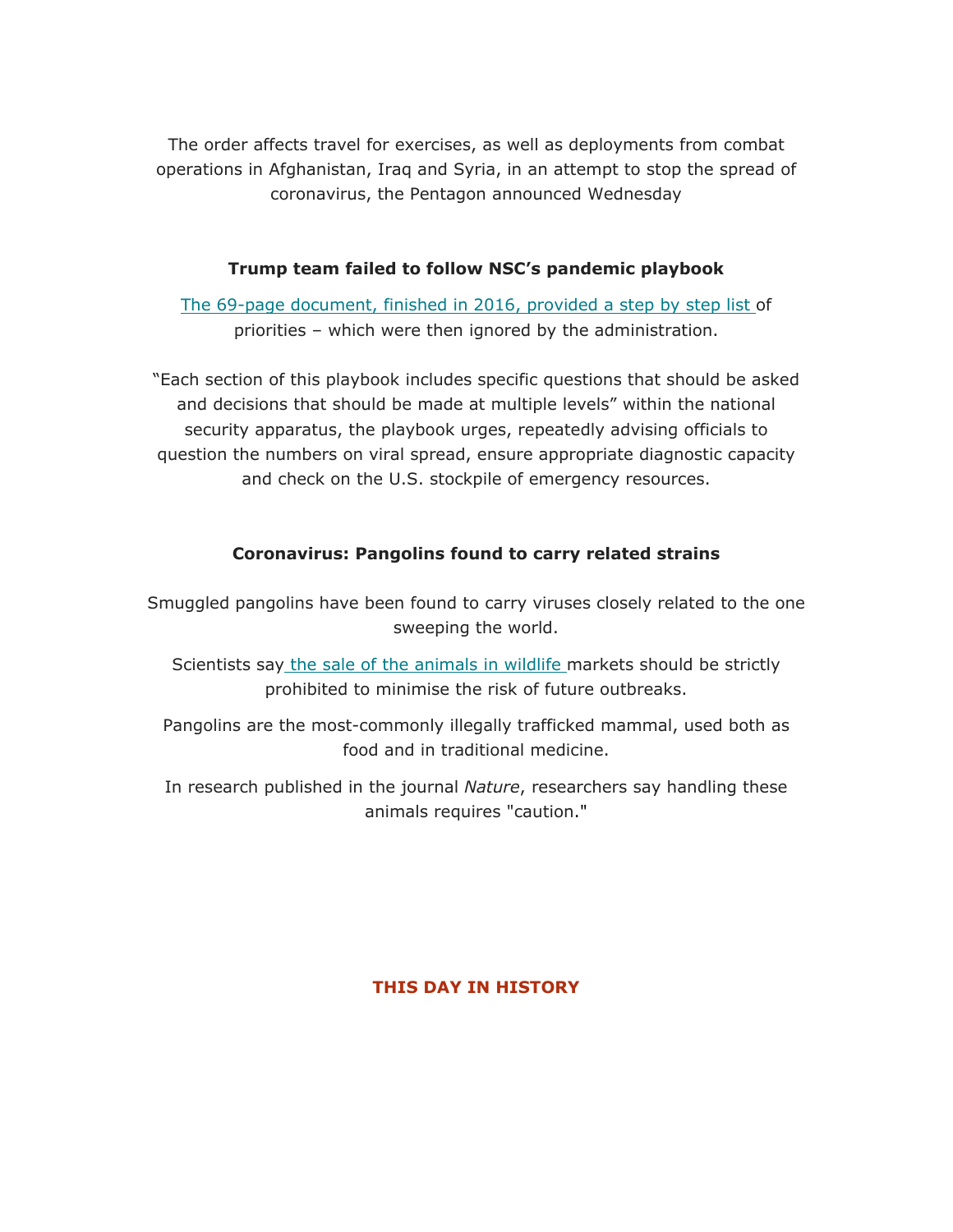### 1513

Spaniard Juan Ponce de León and his expedition first sight Florida

#### 1625

Charles I, King of England, Scotland and Ireland ascends the English throne

#### 1914

1st successful non-direct blood transfusion is performed by Dr. Albert Hustin in Brussels

#### 1958

Nikita Khrushchev becomes Soviet Premier as well as First Secretary of the Communist Party

#### 1977

583 die in aviation's worst ever disaster when two Boeing 747s collide at Tenerife airport in Spain

# **LOOK AHEAD**

**The Cyberspace Solarium Commission and the Center for a New American Security host a virtual panel discussion, beginning at 9 a.m., on "Engagement and Competition: China, Technology, and Global Supply Chains."**

9:00 AM EDT on 03/26/2020

CNAS, 1152 15th St. NW, Suite 950

cstevens@cnas.org

202-695-8166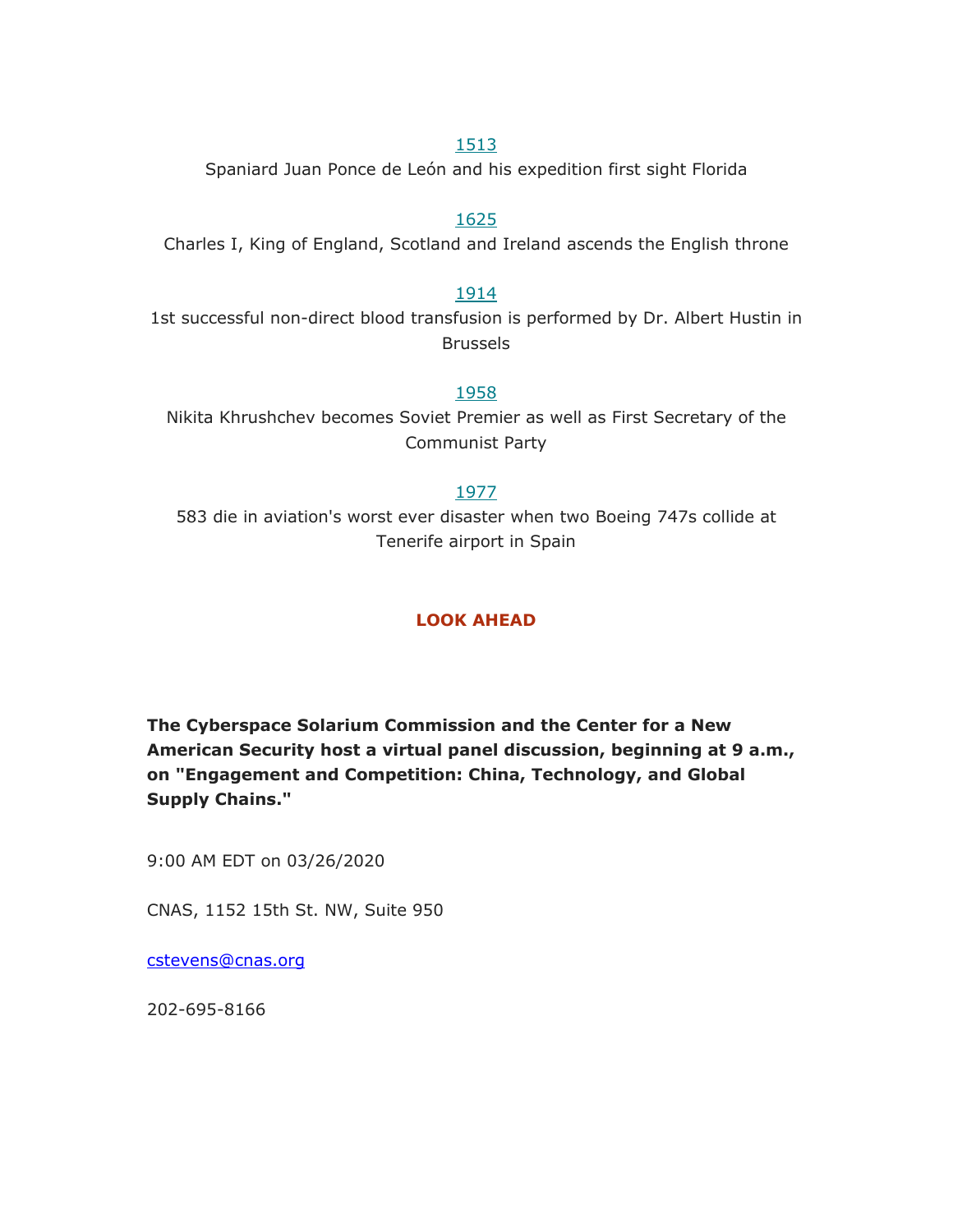Cole Stevens, or comms@cnas.org; Webinar information is available at https://www.cnas.org/events/virtual-panel-discussion-engagement-andcompetition-china-technology-and-global-supply-chains

Participants:

- Carrie Cordero, Senior fellow and general counsel at CNAS
- Rep. Mike Gallagher
- Samantha Ravich, Commissioner on the Cyberspace Solarium Commission
- Martijn Rasser, Senior fellow in technology and national security at CNAS
- John "Chris" Inglis, Commissioner on the Cyberspace Solarium Commission

# **The Senate Armed Services Committee holds a hearing on "Posture of the Department of the Army."**

9:30 AM EDT on 03/26/2020

G-50 Dirksen Senate Office Building

Senate Armed Services Committee

202-224-3871

Witnesses:

- Ryan D. McCarthy, Secretary of the Army
- Army Gen. James C. McConville, Chief of staff of the Army

# **The Hudson Institute holds a** webinar **on "America's Role in the World Amid a Pandemic."**

9:30 AM EDT on 03/26/2020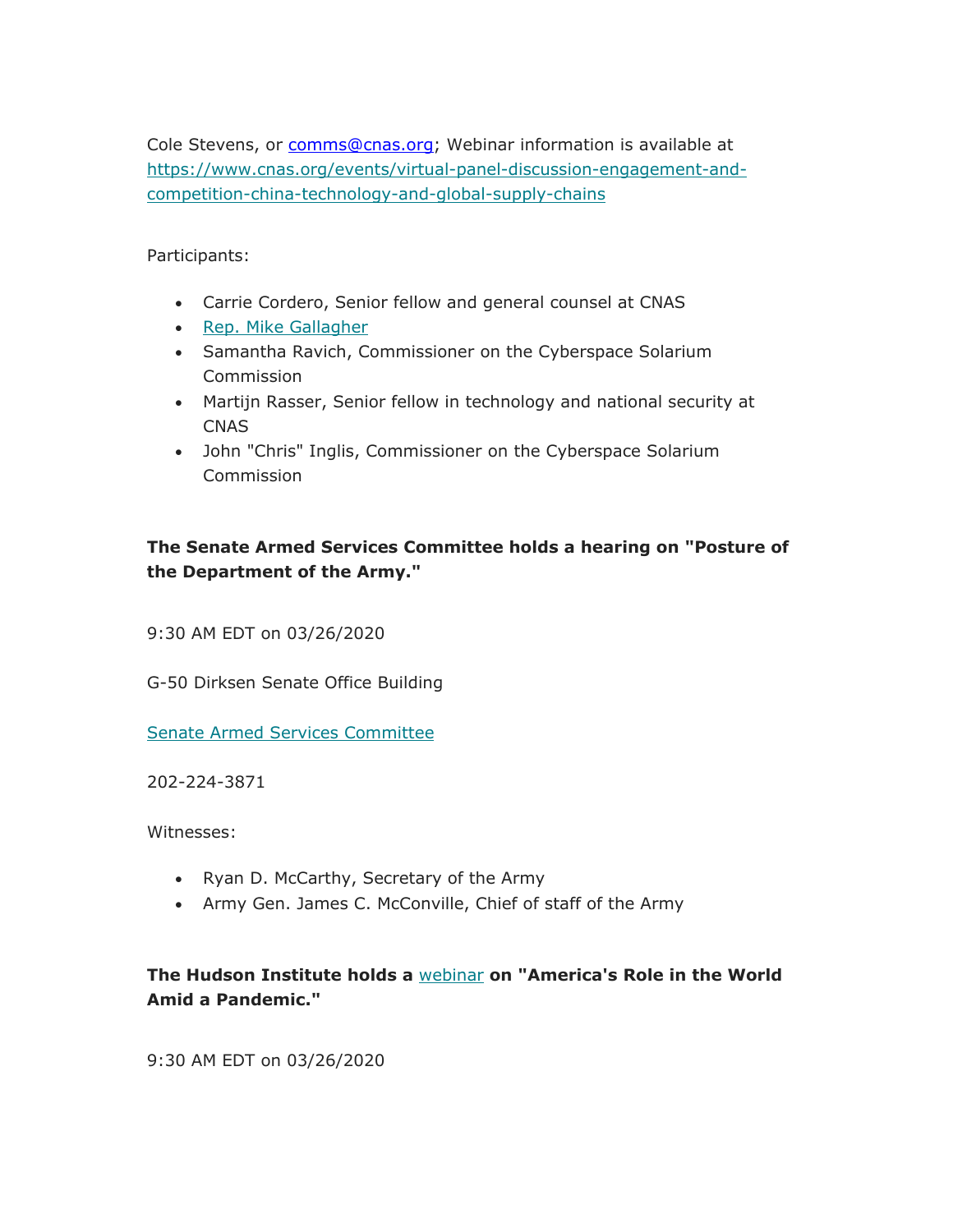#### cstewart@hudson.org

202-974-6456

Carolyn Stewart; webinar information is available at https://www.hudson.org/events/1790-video-livestream-america-s-role-in-theworld-amid-a-pandemic-a-discussion-with-former-under-secretary-of-defensemich-le-flournoy32020

Participants:

- Rebeccah Heinrichs, Senior fellow at the Hudson Institute
- Former Defense Undersecretary for Policy Michele Flournoy, Co-founder and managing partner of WestExec Advisors

# **The House Armed Services Committee holds a hearing on "National Security Challenges and U.S. Military Activities in Europe."**

10:00 AM EDT on 03/26/2020 2118 Rayburn House Office Building

House Armed Services Committee

202-225-4151

Witnesses:

- Gen. Tod Wolters, Commander of the U.S. European Command
- Kathryn Wheelbarger, Acting assistant Defense secretary for international security affairs

**National Archives and Records Administration holds a meeting of the National Industrial Security Program Policy Advisory Committee to discuss National Industrial Security Program policy matters.**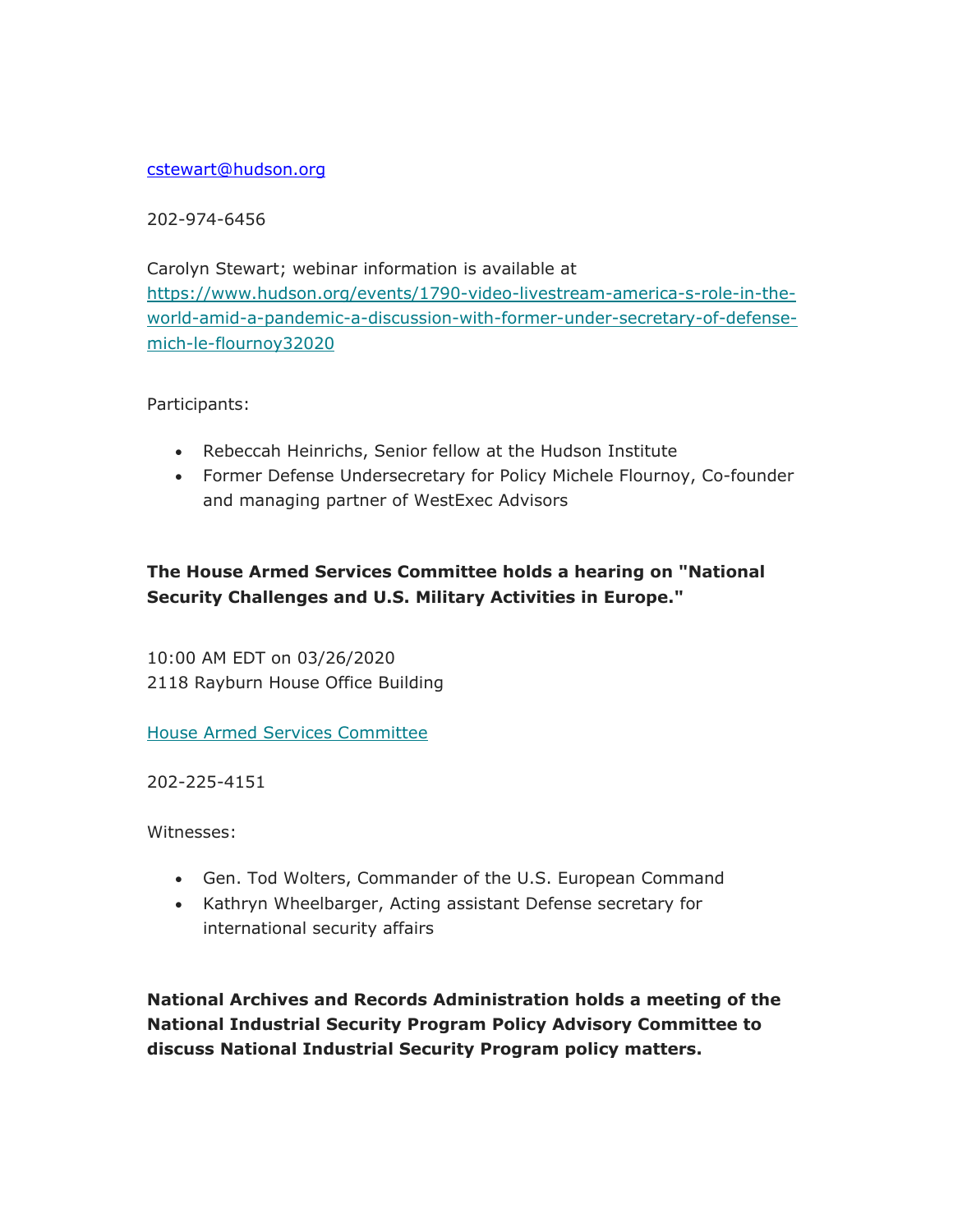### 10:00 AM EDT on 03/26/2020

NARA, 700 Pennsylvania Avenue NW, William G. McGowan Theater

robert.tringali@nara.gov

202-357-5335

Robert Tringali; RSVP required by March 20.

# **New America's New Models of Policy Change Initiative holds a webcast, beginning at 2 p.m., on "Is the National Security Field Actually Becoming Less Diverse?**"

2:00 PM EDT on 03/26/2020

elkin@newamerica.org

202-847-4769

Maria Elkin; Information on the webcast is available at https://www.newamerica.org/political-reform/events/online-national-securityfield-actually-becoming-less-diverse/

Participants:

- Mieke Eoyang, Vice president for the National Security Program and chairwoman of the Cyber Enforcement Initiative at Third Way
- Gina Abercrombie-Winstanley, Ambassador-in-residence at Oberlin College
- Sara Kutchesfahani, Director N Square D.C. Hub
- Heather Hurlburt, Director of New America's New Models of Policy Change Initiative

#### **Navy Adm. Craig Faller, U.S. Southern Command commander; Marine**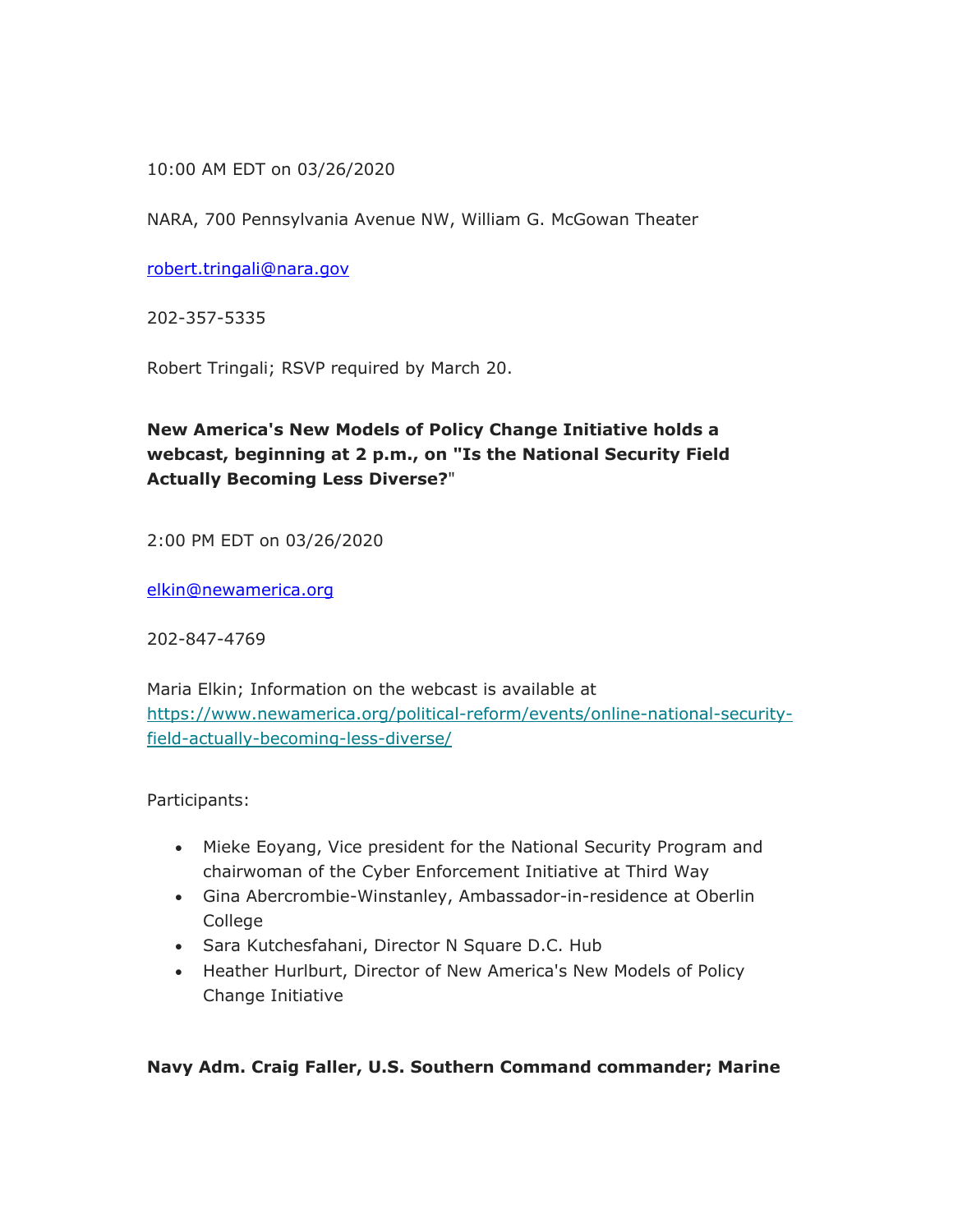**Sgt. Maj. Bryan Zickefoose, senior enlisted leader for U.S. Southern Command; and Air Force Col. Susan Moran, command surgeon, hold a virtual town hall on Facebook Live, beginning at 4 p.m., to address questions from the U.S. Southern Command team and their families.**

4:00 PM EDT on 03/27/2020

703-697-5131

Livestream at https://www.facebook.com/USSOCSOUTH/ or https://www.dvidshub.net/webcast/23584

**The Senate Armed Services Personnel Subcommittee holds a hearing on "Final Recommendations and Report of the National Commission on Military, National, and Public Service."**

2:30 PM EDT on 03/31/2020

G-50 Dirksen Senate Office Building

Senate Armed Services Committee Personnel Subcommittee

202-224-3871

Witnesses:

- Shawn G. Skelly, Commissioner of the National Commission on Military, National, and Public Service
- Joseph J. Heck, Chairman of the National Commission on Military, National, and Public Service
- Mark D. Gearan, Vice chair for National and Public Service
- Debra S. Wada, Vice chair for Military Service

**Defense Department; Office of the Secretary holds a meeting of the Uniform Formulary Beneficiary Advisory Panel.**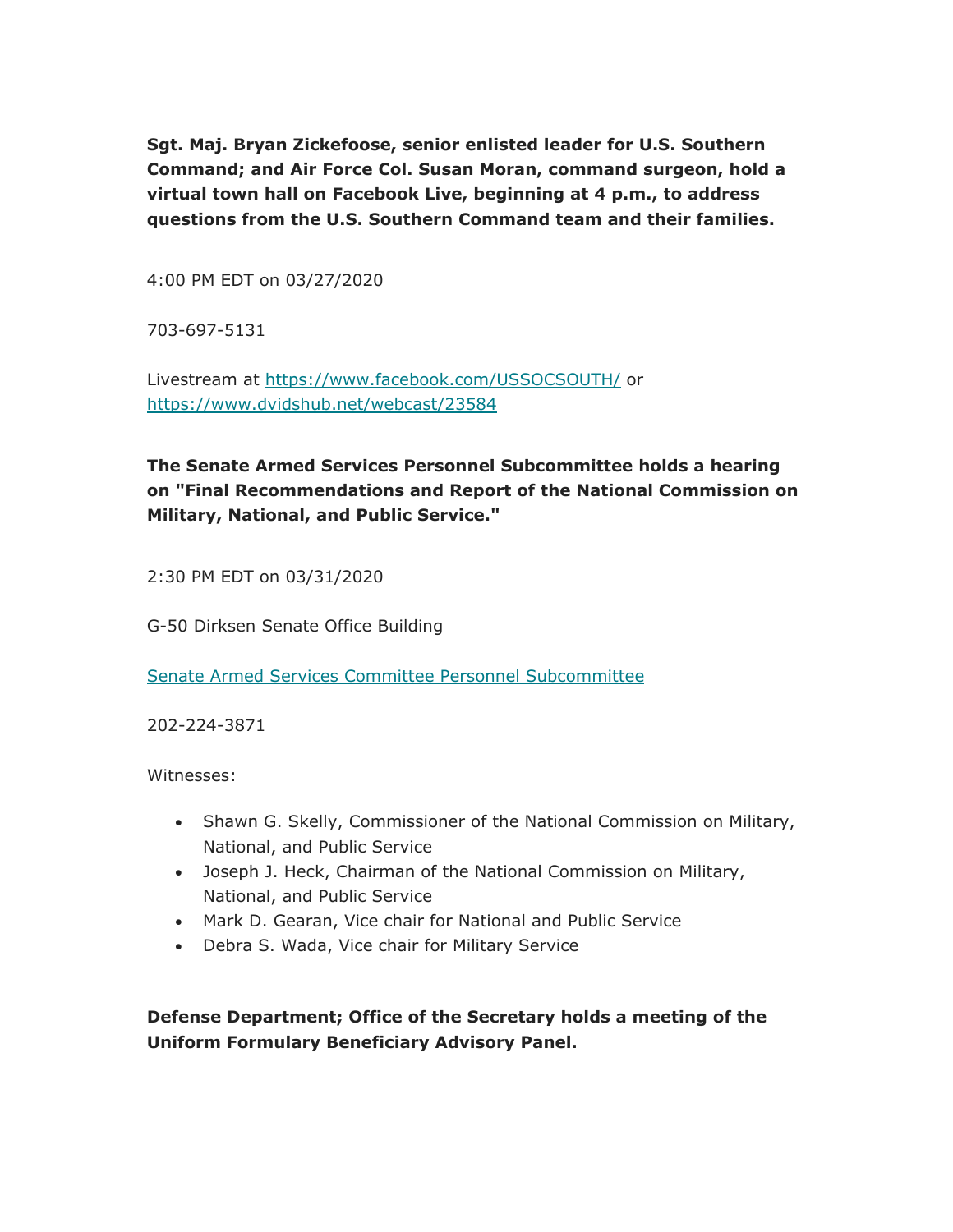Agenda includes: Welcome and Opening Remarks; Scheduled Therapeutic Class Reviews (Comments will follow each agenda item); Pain Agents, Non-Steroidal Anti-Inflammatory Drug; Pain Agents, Topical Pain; Newly Approved Drugs Review; Pertinent Utilization Management Issues; and UFBAP Discussions and Vote

12:15 PM EDT on 04/01/2020

Naval Heritage Center Theater, 701 Pennsylvania Avenue NW

dha.ncr.j-6.mbx.baprequests@mail.mil

703-681-2890

Paul Hoerner

**Homeland Security Department; Coast Guard holds a meeting by teleconference of the Merchant Marine Personnel Advisory Committee to discuss issues related to the training and fitness of merchant marine personnel.**

8:00 AM EDT on 04/08/2020

megan.c.johns@uscg.mil

202-372-1255

Megan Johns Henry; RSVP required by 1 p.m. April 1 for dial-in information.

#### *Have a great weekend!*

*\*\*The Executive Insight Brief is a compilation of articles of interest prepared by The Roosevelt Group research team. This information is provided for situational*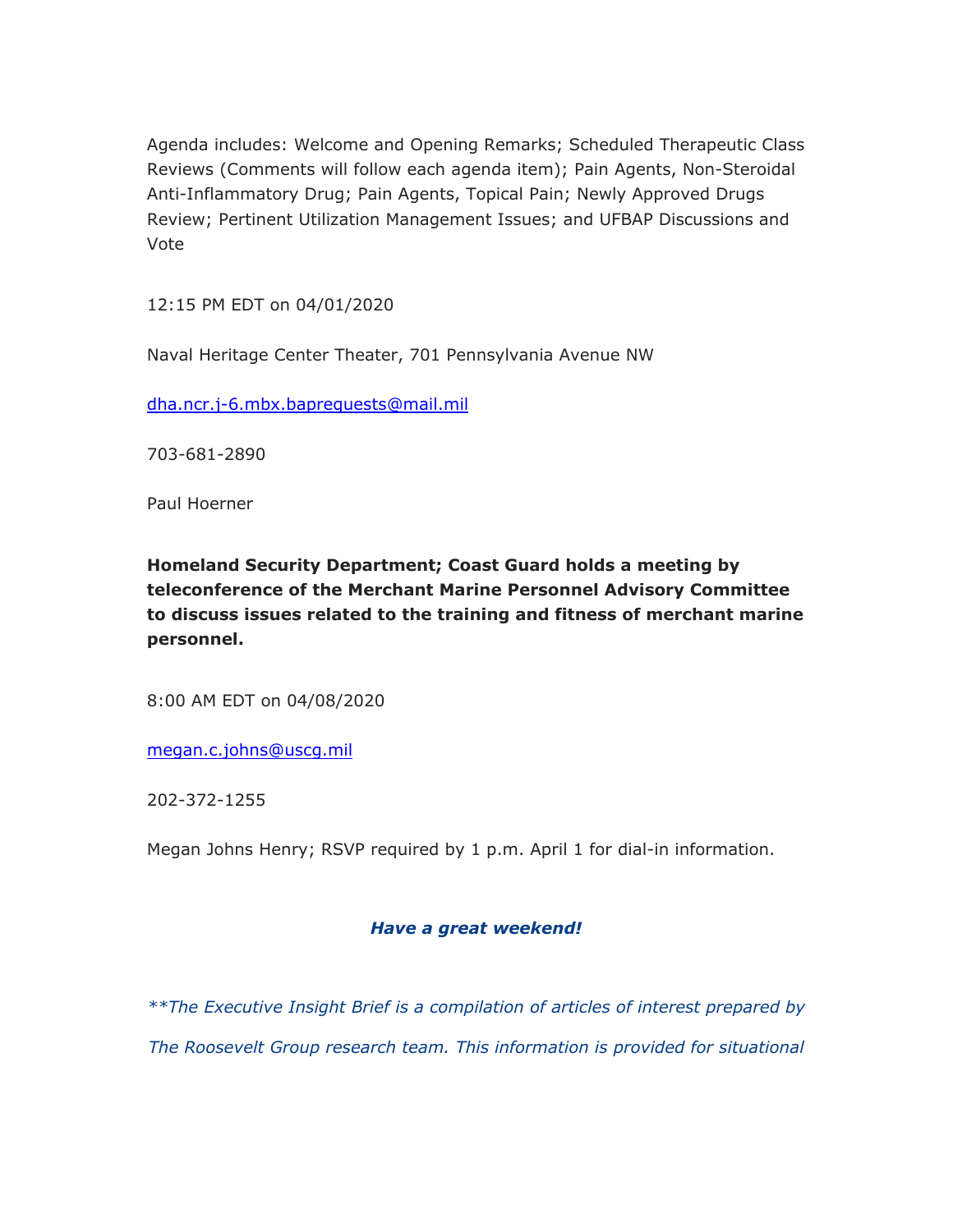*awareness. Items are chosen to highlight trends and issues in the news and do not necessarily reflect the views or positions of The Roosevelt Group.* 

WARNING: This email originated outside York County's email servers. Please verify the sender's identity, and use caution when clicking any links or opening any attachments. If you have concerns about this particular email, please call the Help Desk at extension 3434 for assistance.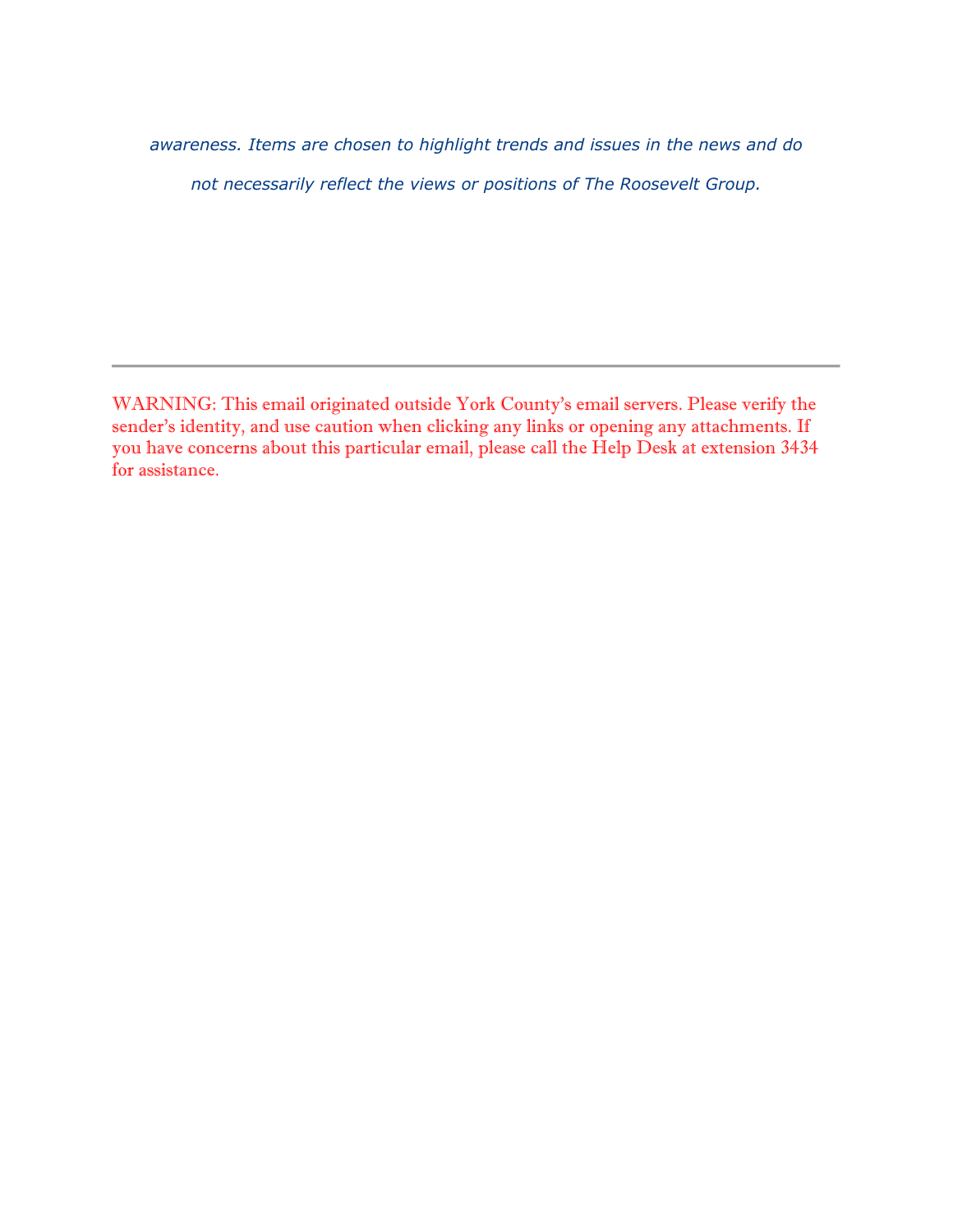| Bill                           | Summary                                                                                                                                                                                                                                                                                                                                                                                                                                                                                                                                                                                                                                                                                                                                                                             | Patron          | <b>Status</b>                                                                                                                                                                     |
|--------------------------------|-------------------------------------------------------------------------------------------------------------------------------------------------------------------------------------------------------------------------------------------------------------------------------------------------------------------------------------------------------------------------------------------------------------------------------------------------------------------------------------------------------------------------------------------------------------------------------------------------------------------------------------------------------------------------------------------------------------------------------------------------------------------------------------|-----------------|-----------------------------------------------------------------------------------------------------------------------------------------------------------------------------------|
| <b>Passed House and Senate</b> |                                                                                                                                                                                                                                                                                                                                                                                                                                                                                                                                                                                                                                                                                                                                                                                     |                 |                                                                                                                                                                                   |
| <b>Approved by Governor</b>    |                                                                                                                                                                                                                                                                                                                                                                                                                                                                                                                                                                                                                                                                                                                                                                                     |                 |                                                                                                                                                                                   |
|                                | Broadband/Telecommunications                                                                                                                                                                                                                                                                                                                                                                                                                                                                                                                                                                                                                                                                                                                                                        |                 |                                                                                                                                                                                   |
| <b>HB554</b>                   | Zoning for wireless communications infrastructure. Authorizes a locality to disapprove an application<br>submitted for an administrative review-eligible project or for any zoning approval required for a standard<br>process project that proposes to locate a new structure, or to co-locate a wireless facility, in an area where all<br>cable and public utility facilities are required to be placed underground by a date certain or encouraged to be<br>undergrounded as part of a transportation improvement project or rezoning proceeding as set forth in<br>objectives contained in a comprehensive plan, on grounds that an applicant has not given written notice to<br>adjacent landowners at least 15 days before it applies to locate a new structure in the area. | VanValkenburg   | 2/6/20: House - Block Vote<br>Passage (99-Y 0-N).<br>$2/21/20$ :<br>Senate - Passed Senate (37-Y 0-<br>$N$ 1-A).<br>3/12/20: Governor -<br>Approved - Chapter 344 (eff.<br>7/1/20 |
| <b>HB1052</b>                  | Provision of telecommunications services by local governments. Authorizes any locality to provide any<br>telecommunications service, including cable television services, Internet, broadband, telephone service, and<br>wireless Internet service, within its boundaries, after holding a public hearing, adopting a resolution, and<br>obtaining approval from the State Corporation Commission.                                                                                                                                                                                                                                                                                                                                                                                  | Levine          | 1/31/20: House - Continued to<br>2021 in CC & T by voice vote                                                                                                                     |
| <b>HB1242</b>                  | Authority of localities to provide broadband service. Provides that any locality may establish any<br>department, office, board, commission, agency, or other governmental division or entity that has authority to<br>offer telecommunications, Internet access, broadband, information, and data transmission services.                                                                                                                                                                                                                                                                                                                                                                                                                                                           | <b>Heretick</b> | 2/11/20: House - Left in<br>Communications, Technology,<br>and Innovation                                                                                                         |
| <b>HB1280</b>                  | Electric utilities; broadband capacity. Authorizes an electric utility to lease to any third party that is a<br>wholesaler and that is not a government-owned broadband authority, for the purposes of providing broadband<br>connectivity. The leases may extend in length beyond the end of the pilot program under which the utility<br>provides broadband capacity to nongovernmental Internet service providers in areas of the Commonwealth<br>unserved by broadband.                                                                                                                                                                                                                                                                                                         | O'Quinn         | 2/3/20: House - Block Vote<br>Passage (99-Y 0-N).<br>$3/5/20$ :<br>Senate - Passed (40-Y 0-N)<br>3/17/20: Governor - Action<br>deadline 4/11/20                                   |
| <b>SB351</b>                   | Authority of localities to provide broadband service. Provides that any locality may establish any<br>department, office, board, commission, agency, or other governmental division or entity that has authority to<br>offer telecommunications, Internet access, broadband, information, and data transmission services.                                                                                                                                                                                                                                                                                                                                                                                                                                                           | Lucas           | 1/20/20: Senate - Stricken at<br>request of Patron in Local<br>Government (14-Y 0-N)                                                                                              |
| <b>SB526</b>                   | Budget bill; broadband and economic development. Requires the Governor to include in the budget bill<br>recommended appropriations for initiatives that promote and develop broadband infrastructure comparable to<br>or greater than any recommended appropriations for economic development.                                                                                                                                                                                                                                                                                                                                                                                                                                                                                      | McDougle        | 1/21/20: Senate - Passed by<br>indefinitely in Finance and<br>Appropriations (11-Y 4-N 1-A)                                                                                       |
| SB30 479#2s                    | Broadband Funding Equal to or Greater than Funding for Economic Development. This amendment<br>accompanies SB 526 and would require that general fund appropriations for the promotion and development<br>of broadband infrastructure be comparable to or greater than any recommended appropriations for economic<br>development.                                                                                                                                                                                                                                                                                                                                                                                                                                                  | McDougle        | <b>Member Request</b>                                                                                                                                                             |
|                                |                                                                                                                                                                                                                                                                                                                                                                                                                                                                                                                                                                                                                                                                                                                                                                                     |                 |                                                                                                                                                                                   |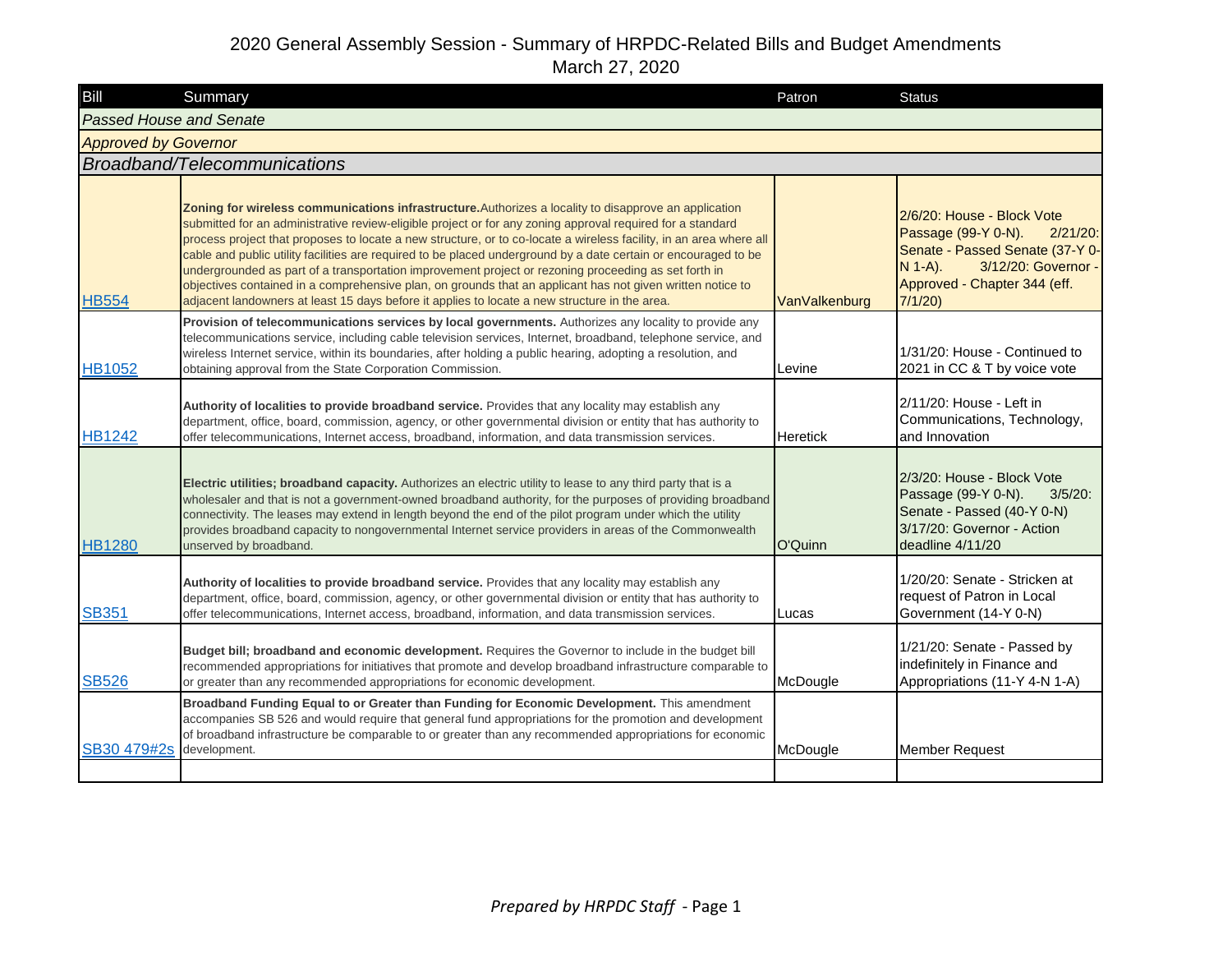| Bill          | Summary                                                                                                                                                                                                                                                                                                                                                                                                                                                                                                                                                                                                                                                                                                                                                                                                                                                                                                                                                                                                                                                                                                                                                    | Patron          | <b>Status</b>                                                                                                                                                                                                                         |
|---------------|------------------------------------------------------------------------------------------------------------------------------------------------------------------------------------------------------------------------------------------------------------------------------------------------------------------------------------------------------------------------------------------------------------------------------------------------------------------------------------------------------------------------------------------------------------------------------------------------------------------------------------------------------------------------------------------------------------------------------------------------------------------------------------------------------------------------------------------------------------------------------------------------------------------------------------------------------------------------------------------------------------------------------------------------------------------------------------------------------------------------------------------------------------|-----------------|---------------------------------------------------------------------------------------------------------------------------------------------------------------------------------------------------------------------------------------|
|               | <b>Economic Development</b>                                                                                                                                                                                                                                                                                                                                                                                                                                                                                                                                                                                                                                                                                                                                                                                                                                                                                                                                                                                                                                                                                                                                |                 |                                                                                                                                                                                                                                       |
| <b>HB491</b>  | Department of Agriculture and Consumer Services; industrial hemp industry working group;<br>report. Directs the Department of Agriculture and Consumer Services to convene a working group to assess<br>the opportunities for development and manufacturing in the industrial hemp industry. The Department shall<br>report the analysis of the working group by November 30, 2020, to the Chairmen of the House Committee on<br>Agriculture, Chesapeake and Natural Resources and the Senate Committee on Agriculture, Conservation and<br><b>Natural Resources.</b>                                                                                                                                                                                                                                                                                                                                                                                                                                                                                                                                                                                      | <b>Marshall</b> | 2/4/20: House - Block Vote<br>Passage (99-Y 0-N).<br>$3/2/20$ :<br>Senate - Passed with<br>amendments (36-Y 0-N).<br>3/2/20: House - VOTE: Adoption<br>(99-Y 0-N).<br>$3/12/20$ :<br>Governor - Action deadline<br>4/11/20            |
| <b>HB957</b>  | Virginia Cyber Initiative Act. Directs the Virginia Information Technologies Agency to work with public and<br>private institutions of higher education, state agencies, and businesses in the Commonwealth to develop a<br>cyber alliance, to be known as the Virginia Cyber Initiative, to reduce cyber risks and encourage economic<br>development in the cybersecurity field.                                                                                                                                                                                                                                                                                                                                                                                                                                                                                                                                                                                                                                                                                                                                                                          | Ayala           | 2/11/20: House - Left in<br>Appropriations                                                                                                                                                                                            |
| <b>HB1017</b> | Research and development in the Commonwealth. Creates the Commonwealth of Virginia Innovation<br>Partnership Authority (the Authority) to oversee and support research, development, and commercialization,<br>as well as related investment and seed-stage funding, in the Commonwealth. Existing grant, loan, and<br>investment funds currently administered by the Innovation and Entrepreneurship Investment Authority and the<br>Virginia Research Investment Committee, repealed under the bill, would be consolidated under the Authority,<br>and the Authority would be responsible for developing an Innovation Index for the Commonwealth. The bill<br>contains technical amendments.                                                                                                                                                                                                                                                                                                                                                                                                                                                            | <b>Sickles</b>  | 2/10/20: House - VOTE:<br>Passage (94-Y 5-N).<br>2/28/20:<br>Senate - Passed with substitute<br>$(37-Y 0-N)$ .<br>$3/7/20$ :<br>Conference report agreed to by<br>House and Senate.<br>3/20/20: Governor - Action<br>deadline 4/11/20 |
| <b>HB1102</b> | Hampton Roads Regional Arena Authority created; financing of a Hampton Roads arena and<br>facility. Creates the Hampton Roads Regional Arena Authority and grants it certain powers relating to<br>construction of an arena and facility. Among those powers is the authority to (i) issue bonds to construct the<br>arena and facility, (ii) receive state sales and use tax revenue that is attributable to the arena and facility, (iii)<br>use such revenue to repay such bonds, and (iv) distribute any excess revenue to any Hampton Roads locality<br>that elects to contribute to the financing of the construction of an arena and facility. The bill provides that the<br>Authority's entitlement to state sales and use tax revenue will expire on the earlier of the maturity date of any<br>bonds it issues related to constructing the arena and facility or July 1, 2060. The powers granted by the bill to<br>the Authority are similar to those granted to the City of Virginia Beach with respect to a sports or<br>entertainment project. The bill repeals existing provisions related to a Hampton Roads Sports Facility<br>Authority. | <b>Miyares</b>  | 2/10/20: House - VOTE:<br>Passage (59-Y 38-N).<br>2/26/20: Senate - Passed with<br>substitute (36-Y 3-N 1-A).<br>2/26/20: Substitute agreed to by<br>House (60-Y 32-N).<br>$3/12/20$ :<br>Governor - Action deadline<br>4/11/20       |
| <b>HB1597</b> | GO Virginia grants; matching funds. Allows a locality to use funds awarded from the Tobacco Region<br>Revitalization Commission as matching funds for a GO Virginia grant award. No other state funds are<br>authorized to be used as a source of matching funds. The provisions of the bill sunset on July 1, 2021.                                                                                                                                                                                                                                                                                                                                                                                                                                                                                                                                                                                                                                                                                                                                                                                                                                       | Wampler         | 1/31/20: House - Vote: Passage<br>$(93-Y 6-N)$ .<br>2/21/20: Senate<br>Passed Senate with amendment<br>$(31-Y 6-N).$<br>2/26/20: House - Adoption (88-Y<br>$3/12/20$ :<br>$8-N$ )<br>Governor - Action deadline<br>4/11/20            |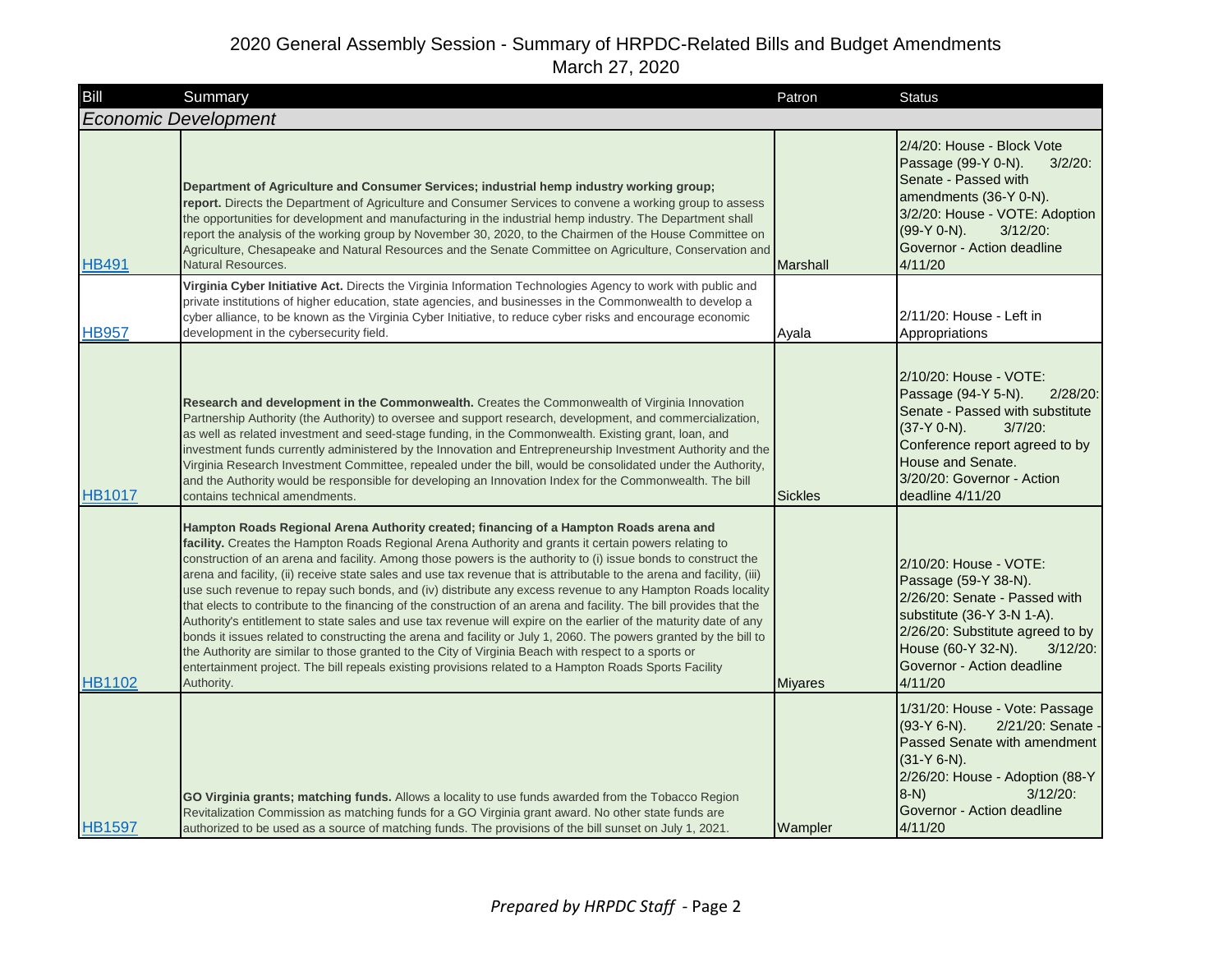| Bill                    | Summary                                                                                                                                                                                                                                                                                                                                                                                                                                                                                                                                                                                                                                                                                                                                                      | Patron        | <b>Status</b>                                                                                                                                                                                                                              |
|-------------------------|--------------------------------------------------------------------------------------------------------------------------------------------------------------------------------------------------------------------------------------------------------------------------------------------------------------------------------------------------------------------------------------------------------------------------------------------------------------------------------------------------------------------------------------------------------------------------------------------------------------------------------------------------------------------------------------------------------------------------------------------------------------|---------------|--------------------------------------------------------------------------------------------------------------------------------------------------------------------------------------------------------------------------------------------|
| <b>SB576</b>            | Research and development in the Commonwealth. Creates the Commonwealth of Virginia Innovation<br>Partnership Authority (the Authority) to oversee and support research, development, and commercialization,<br>resulting in the creation of new jobs and company formation, as well as related investment and seed-stage<br>funding, in the Commonwealth. Existing grant, loan, and investment funds currently administered by the<br>Innovation and Entrepreneurship Investment Authority and the Virginia Research Investment Committee,<br>repealed under the bill, would be consolidated under the Authority, and the Authority would be responsible for<br>developing an Innovation Index for the Commonwealth. The bill contains technical amendments. | <b>Howell</b> | 2/6/20: Senate - Read third time<br>and passed (40-Y 0-N) 2/26/20:<br>House - VOTE: Passage with<br>substitute (95-Y 4-N).<br>3/8/20: Conference report<br>agreed to by House and Senate<br>3/20/20: Governor - Action<br>deadline 4/11/20 |
| <b>SB639</b>            | Virginia Growth and Opportunity Fund; regional grant awards. Requires that at least 25 percent of grants<br>received by a region from the Virginia Growth and Opportunity Fund be used to support the creation of jobs in<br>qualified opportunity zones in the region.                                                                                                                                                                                                                                                                                                                                                                                                                                                                                      | Surovell      | 1/28/20: Senate - Passed by<br>indefinitely in Finance and<br>Appropriations (11-Y 5-N)                                                                                                                                                    |
| HB30 92#2h              | Virginia Cyber Initiative. This amendment provides \$750,000 in each year from the general fund pursuant to<br>the passage of House Bill 957 in the 2020 General Assembly sesssion, which creates the Virginia Cyber<br>Initiative.                                                                                                                                                                                                                                                                                                                                                                                                                                                                                                                          | Ayala         | <b>Member Request</b>                                                                                                                                                                                                                      |
|                         | Adjust Funding for the Virginia Growth and Opportunity Fund. This amendment reduces funding for the<br>HB30 114#1c Virginia Growth and Opportunity Fund by \$4.5 million from the general fund the second year.                                                                                                                                                                                                                                                                                                                                                                                                                                                                                                                                              |               | <b>Conference Report</b>                                                                                                                                                                                                                   |
|                         | GO Virginia Reporting Language. This amendment directs the Department of Housing and Community<br>Development to report quarterly on grant awards and expenditures from the Virginia Growth and Opportunity<br>Fund, including total appropriations made or transferred to the fund, total grants awarded, total expenditures<br>HB30 114#5c from the fund, cash balances, and balances available for future commitments.                                                                                                                                                                                                                                                                                                                                    |               | <b>Conference Report</b>                                                                                                                                                                                                                   |
|                         | Increase support for the Virginia Business Ready Sites Program. This amendment provides additional<br>HB30 130#3c appropriation in the first year (\$10.5 million) for the Virginia Business Ready Sites Program.                                                                                                                                                                                                                                                                                                                                                                                                                                                                                                                                            |               | Governor Northam Conference Report                                                                                                                                                                                                         |
| HB30 135#1c Initiative. | Virginia Innovation Partnership Authority. This amendment creates the Virginia Innovation Partnership<br>Authority to serve as a consolidated entity for innovation and new technology-based economic development in<br>the Commonwealth pursuant to House Bill 1017 and Senate Bill 576. Funding includes proceeds from the<br>sale of the CIT building, including \$10.0 million from the nongeneral fund allocated to the Commonwealth<br>Commercialization Fund and \$10.0 million from the nongeneral fund allocated to the Commonwealth Cyber                                                                                                                                                                                                          |               | <b>Conference Report</b>                                                                                                                                                                                                                   |
| SB30 135#1s             | Restore Base Funding for the Commonwealth Cyber Initiative. This amendment would restore \$25 million<br>in base funding.                                                                                                                                                                                                                                                                                                                                                                                                                                                                                                                                                                                                                                    | Favola        | <b>Member Request</b>                                                                                                                                                                                                                      |
| HB30 4-<br>5.10#1c      | Hampton Roads Unmanned Systems Park. This amendment updates previously approved language in the<br>budget related to surplus property conveyance.                                                                                                                                                                                                                                                                                                                                                                                                                                                                                                                                                                                                            | Norment       | <b>Conference Report</b>                                                                                                                                                                                                                   |
|                         |                                                                                                                                                                                                                                                                                                                                                                                                                                                                                                                                                                                                                                                                                                                                                              |               |                                                                                                                                                                                                                                            |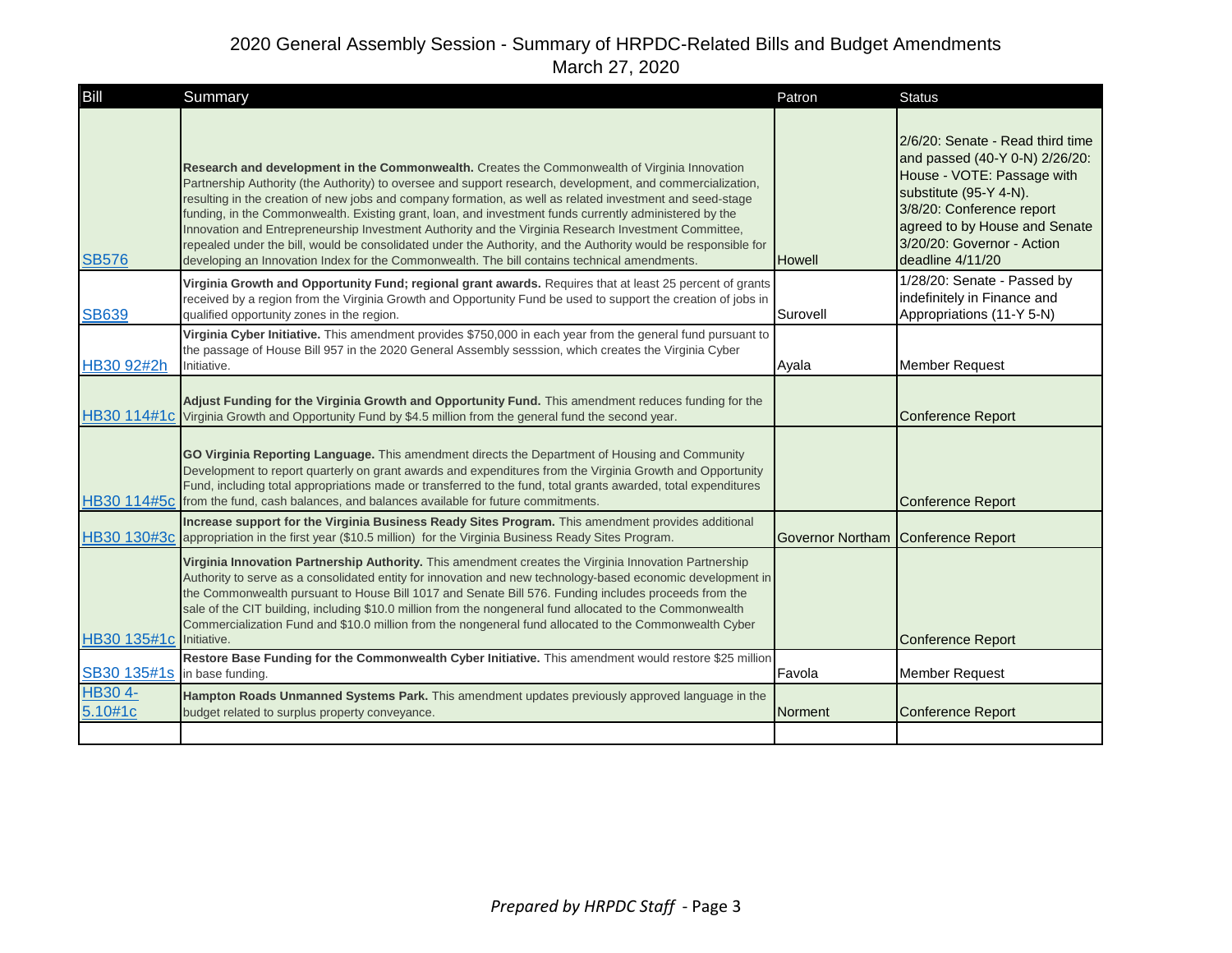| Bill         | Summary                                                                                                                                                                                                                                                                                                                                                                                                                                                                                                                                                                                                                                                                                                                                                                                                                                                                                                                                                                                                                                                                                                                                                                                                                                                                                                                                                                                                                                                                                                           | Patron | <b>Status</b>                                                                                                                                                                                                                    |
|--------------|-------------------------------------------------------------------------------------------------------------------------------------------------------------------------------------------------------------------------------------------------------------------------------------------------------------------------------------------------------------------------------------------------------------------------------------------------------------------------------------------------------------------------------------------------------------------------------------------------------------------------------------------------------------------------------------------------------------------------------------------------------------------------------------------------------------------------------------------------------------------------------------------------------------------------------------------------------------------------------------------------------------------------------------------------------------------------------------------------------------------------------------------------------------------------------------------------------------------------------------------------------------------------------------------------------------------------------------------------------------------------------------------------------------------------------------------------------------------------------------------------------------------|--------|----------------------------------------------------------------------------------------------------------------------------------------------------------------------------------------------------------------------------------|
| Education    |                                                                                                                                                                                                                                                                                                                                                                                                                                                                                                                                                                                                                                                                                                                                                                                                                                                                                                                                                                                                                                                                                                                                                                                                                                                                                                                                                                                                                                                                                                                   |        |                                                                                                                                                                                                                                  |
| <b>HJ20</b>  | Study; JLARC; feasibility of adjusting the composite index of local ability to pay and expanding<br>access to the cost of competing adjustment; report. Directs the Joint Legislative Audit and Review<br>Commission to study the feasibility of adjusting the composite index of local ability to pay and expanding<br>access to the cost of competing adjustment by (i) reviewing current statutory, constitutional, and budgetary<br>provisions governing the calculation of Standards of Quality costs and funding; (ii) examining the components<br>of the composite index of local ability to pay and the cost of competing adjustment; (iii) evaluating other states'<br>public school funding formulas; and (iv) hearing local concerns and seeking input from various state and<br>national experts, as applicable.                                                                                                                                                                                                                                                                                                                                                                                                                                                                                                                                                                                                                                                                                      | Cole   | 2/11/20: House - Left in Rules                                                                                                                                                                                                   |
| <b>SJ28</b>  | Study; JLARC; feasibility of adjusting the composite index of local ability to pay; report. Requires the<br>Joint Legislative Audit and Review Commission to study the feasibility of adjusting the composite index of<br>local ability to pay by (i) reviewing current statutory, constitutional, and budgetary provisions governing the<br>calculation of Standards of Quality costs and funding; (ii) examining the components of the composite index of<br>local ability to pay; (iii) evaluating other states' public school funding formulas; (iv) hearing local concerns and<br>seeking input from various state and national experts, as applicable; and (v) determining the feasibility of<br>reducing the local share under the Local Composite Index (LCI) in school divisions in which the locality is<br>determined to have above-average fiscal stress or high fiscal stress by the Virginia Commission on Local<br>Government in its most recent "Report on the Comparative Revenue Capacity, Revenue Effort, and Fiscal<br>Stress of Virginia Counties and Cities."<br>Study; JLARC; costs of education; report. Directs the Joint Legislative Audit and Review Commission to                                                                                                                                                                                                                                                                                                                     | Reeves | 1/31/20: Senate - Passed by<br>indefinitely in Rules with letter by<br>voice vote<br>1/31/20: Senate - Stricken at                                                                                                               |
| <b>SJ57</b>  | study the true cost of education in the Commonwealth and provide an accurate assessment of the costs to<br>implement the Standards of Quality.                                                                                                                                                                                                                                                                                                                                                                                                                                                                                                                                                                                                                                                                                                                                                                                                                                                                                                                                                                                                                                                                                                                                                                                                                                                                                                                                                                    | Lewis  | request of Patron in Rules by<br>voice vote                                                                                                                                                                                      |
|              |                                                                                                                                                                                                                                                                                                                                                                                                                                                                                                                                                                                                                                                                                                                                                                                                                                                                                                                                                                                                                                                                                                                                                                                                                                                                                                                                                                                                                                                                                                                   |        |                                                                                                                                                                                                                                  |
|              | <b>Emergency Management</b>                                                                                                                                                                                                                                                                                                                                                                                                                                                                                                                                                                                                                                                                                                                                                                                                                                                                                                                                                                                                                                                                                                                                                                                                                                                                                                                                                                                                                                                                                       |        |                                                                                                                                                                                                                                  |
| <b>HB420</b> | Department of Emergency Management; responsibilities of political subdivisions; provision of<br>emergency preparedness information to individuals with limited English proficiency or access and<br>functional needs. Directs the Department of Emergency Management (the Department) to ensure that the<br>model school crisis and emergency management plan developed by the Board of Education in consultation<br>with the Department is designed to include and reach individuals with limited English proficiency or access<br>and functional needs. The bill also directs the Department to develop an emergency response plan to (i)<br>address the needs of such individuals in the event of a disaster, including the provision of competent<br>interpretation services and translated documents, and (ii) assist and coordinate with local agencies in<br>developing similar emergency response plans for such individuals. The bill requires that every local and<br>interjurisdictional emergency management agency include in its emergency operations plan provisions to<br>ensure that adequate and timely emergency relief assistance, including competent interpretation services and<br>translated documents, is provided to such individuals. The bill requires the governing body of each locality that<br>is required to establish an alert and warning plan to ensure that such plan provides adequate and timely<br>warnings for such individuals. The bill contains technical amendments. | Price  | 2/7/20: House - Block Vote<br>Passage (100-Y 0-N). 2/28/20:<br>Senate - Passed Senate with<br>substitute (37-Y 0-N)<br>3/2/20: House - VOTE: Adoption<br>$(100-Y 0-N)$ .<br>$3/12/20$ :<br>Governor - Action deadline<br>4/11/20 |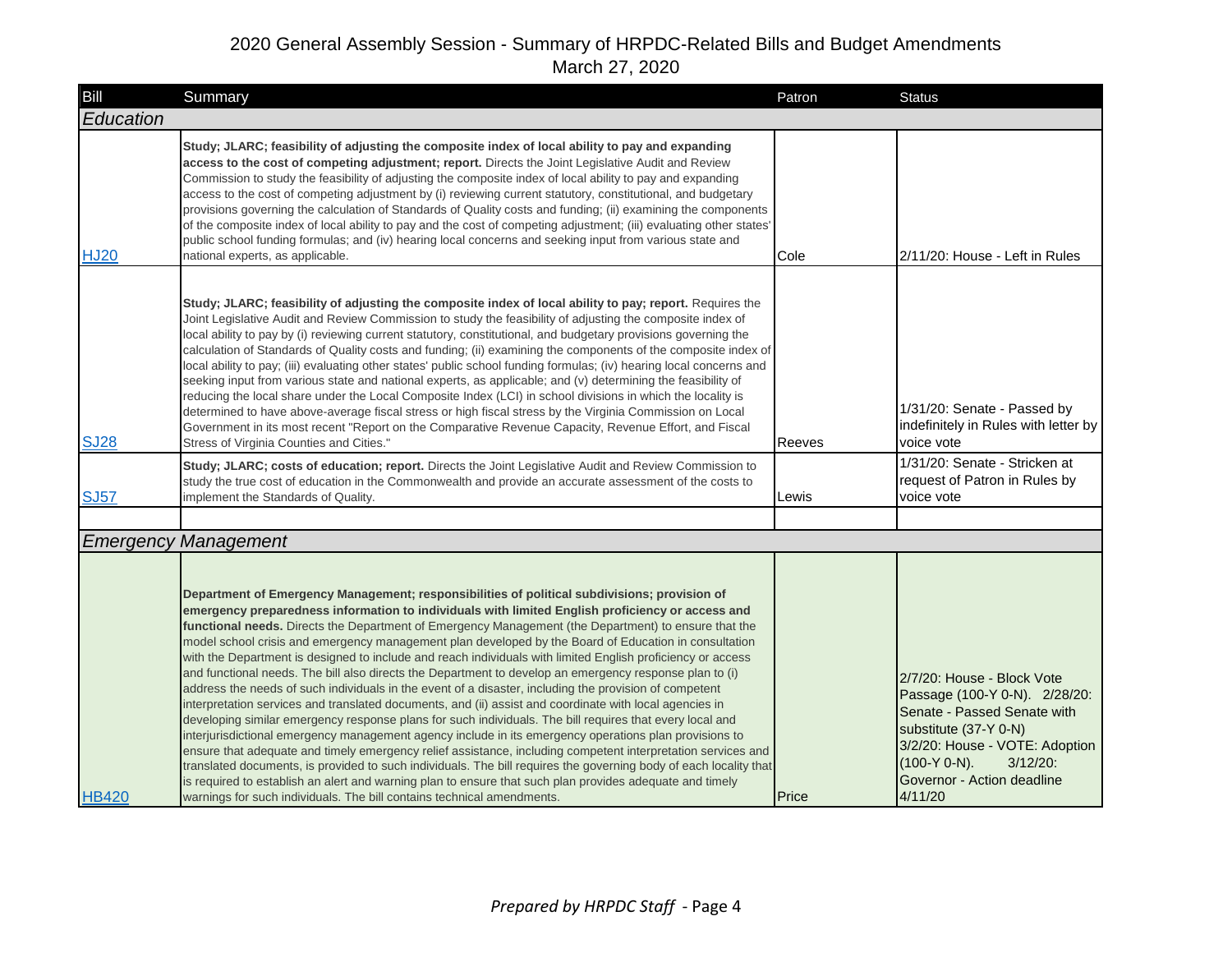| Bill               | Summary                                                                                                                                                                                                                                                                                                                                                                                                                                                                                                                                        | Patron        | <b>Status</b>                                                                                                                                                                                                                                                         |
|--------------------|------------------------------------------------------------------------------------------------------------------------------------------------------------------------------------------------------------------------------------------------------------------------------------------------------------------------------------------------------------------------------------------------------------------------------------------------------------------------------------------------------------------------------------------------|---------------|-----------------------------------------------------------------------------------------------------------------------------------------------------------------------------------------------------------------------------------------------------------------------|
| <b>HB561</b>       | Statewide prioritization process; primary evacuation routes. Requires the Office of Intermodal Planning<br>to include in the results of screening candidate projects in the Six-Year Improvement Program whether such<br>projects are located on a primary evacuation route.                                                                                                                                                                                                                                                                   | <b>Brewer</b> | 2/7/20: House - VOTE: Passage<br>$(99-Y 1-N)$ .<br>3/4/20: Senate -<br>Passed (40-Y 0-N)<br>3/12/20: Governor - Action<br>deadline 4/11/20                                                                                                                            |
| <b>HB959</b>       | Establishing a resilience hub pilot program to assist vulnerable communities during emergency<br>situations. Directs the Department of Emergency Management to establish a two-year resilience hub pilot<br>program to assist vulnerable communities during emergency situations. The bill defines a "resilience hub" as<br>a simple combination of solar panels and batteries that ensures continuous power to a publicly accessible<br>building when severe weather events or other grid disruptions cause an electrical outage.             | Bourne        | 1/28/20: House - Continued to<br>2021 in L & C by voice vote                                                                                                                                                                                                          |
| <b>HB1560</b>      | Department of Transportation; primary evacuation routes. Directs the Virginia Department of<br>Transportation (the Department), in consultation with the Department of Emergency Management, to develop,<br>maintain, and make publicly available a map of primary evacuation routes in the Commonwealth. The bill<br>requires the Department to review the transportation infrastructure along such routes and submit a report with<br>such findings and any recommended improvements to the General Assembly at least once every five years. | <b>Brewer</b> | 2/7/20: House - VOTE: Passage<br>(99-Y 0-N).<br>3/3/20: Senate -<br>Passed (40-Y 0-N)<br>3/12/20: Governor - Action<br>deadline 4/11/20                                                                                                                               |
| <b>SB1008</b>      | Emergency and disaster law; political subdivisions; emergency medical services. Provides that except<br>where a mutual aid arrangement for reciprocal assistance exists between localities, no locality shall prohibit<br>another locality from providing emergency medical services across local boundaries solely on the basis of<br>financial considerations.                                                                                                                                                                               | Peake         | 1/28/20: Senate - Read third<br>time and passed Senate (40-Y 0-<br>$N$ ).<br>$2/24520$ :<br>House - Block Vote Passage<br>with amendments (100-Y 0-N)<br>2/27/20: Senate - Agreed to<br>House amendments (40-Y 0-N)<br>3/12/20: Governor - Action<br>deadline 4/11/20 |
|                    |                                                                                                                                                                                                                                                                                                                                                                                                                                                                                                                                                |               |                                                                                                                                                                                                                                                                       |
| Energy/Environment |                                                                                                                                                                                                                                                                                                                                                                                                                                                                                                                                                |               |                                                                                                                                                                                                                                                                       |
| <b>HB20</b>        | Virginia Alternative Energy and Coastal Protection Act. Directs the Department of Environmental Quality<br>to implement the final carbon trading regulation as approved by the State Air Pollution Control Board in order<br>to establish a carbon dioxide cap and trade program that limits and reduces the total carbon dioxide<br>emissions released by electric generation facilities and that complies with the Regional Greenhouse Gas<br>Initiative model rule.                                                                         | Lindsey       | 2/4/20: House - Incorporated by<br>Labor and Commerce (HB981 -<br>Herring) by voice vote                                                                                                                                                                              |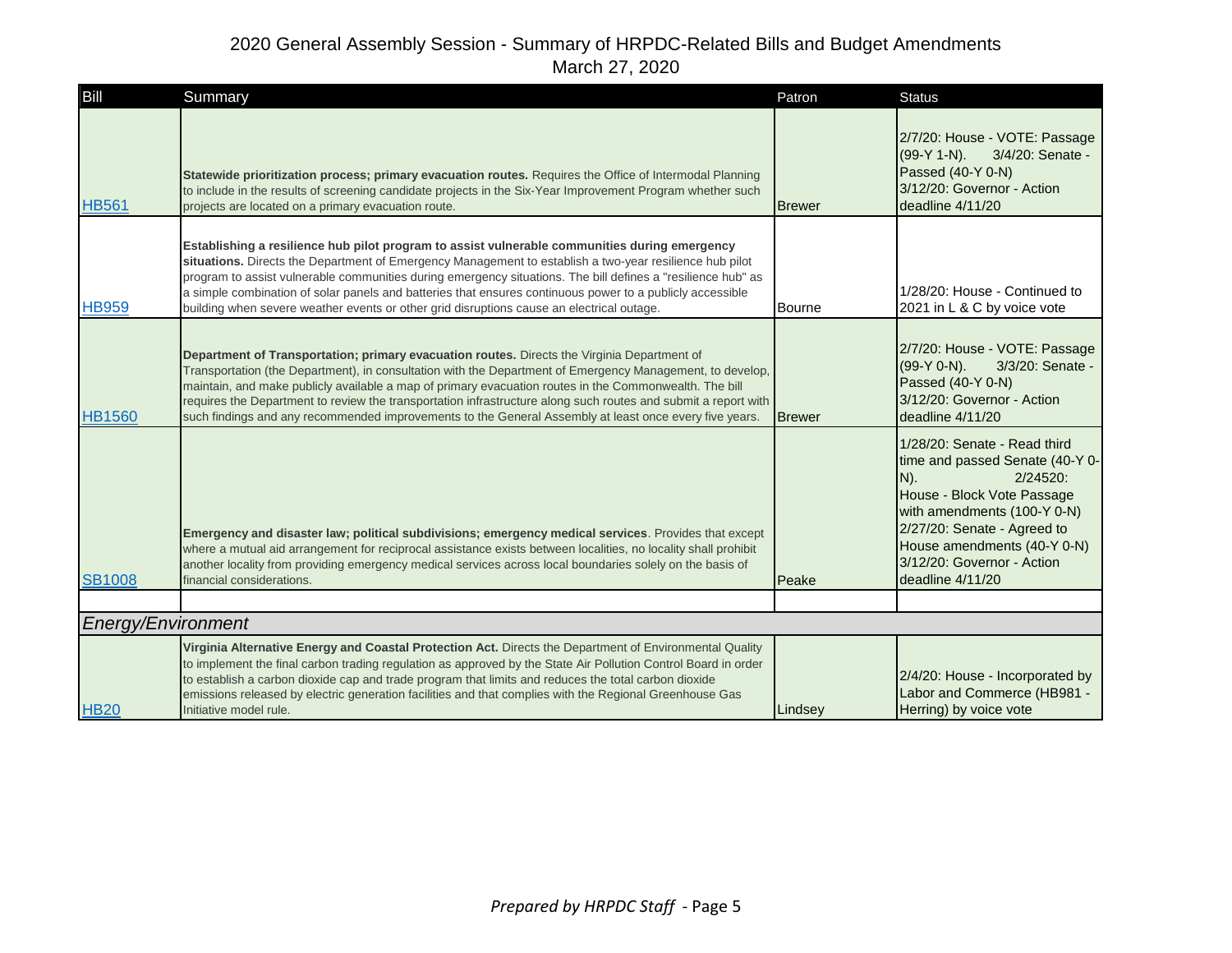| Bill         | Summary                                                                                                                                                                                                                                                                                                                                                                                                                                                                                                                                                                                                                                                                                                                                                                                                                                                                                                                                                                                         | Patron        | <b>Status</b>                                                                                                                                         |
|--------------|-------------------------------------------------------------------------------------------------------------------------------------------------------------------------------------------------------------------------------------------------------------------------------------------------------------------------------------------------------------------------------------------------------------------------------------------------------------------------------------------------------------------------------------------------------------------------------------------------------------------------------------------------------------------------------------------------------------------------------------------------------------------------------------------------------------------------------------------------------------------------------------------------------------------------------------------------------------------------------------------------|---------------|-------------------------------------------------------------------------------------------------------------------------------------------------------|
| <b>HB77</b>  | Fossil fuel projects moratorium; clean energy mandates; civil penalties; Green New Deal<br>Act. Establishes a moratorium, effective January 1, 2021, on approval by any state agency or political<br>subdivision of any approval required for (i) electric generating facilities that generate fossil fuel energy through<br>the combustion of a fossil fuel resource; (ii) import or export terminals for fossil fuel resources; (iii) certain<br>maintenance activities relating to an import or export terminal for a fossil fuel resource; (iv) gathering lines or<br>pipelines for the transport of any fossil fuel resource that requires the use of eminent domain on private<br>property; (v) certain maintenance activities relating to such gathering lines or pipelines; (vi) refineries of a<br>fossil fuel resource; and (vii) exploration for any type of fossil fuel, unless preempted by applicable federal law. Rasoul                                                         |               | 2/11/20: House - Left in<br>Appropriations                                                                                                            |
| <b>HB110</b> | Regional Greenhouse Gas Initiative; trading allowance reserve account; facilities with long-term<br>contracts. Provides that if the Commonwealth becomes a participant in the Regional Greenhouse Gas<br>Initiative or another carbon dioxide cap and trade program with an open auction of allowances, the<br>Department of Environmental Quality shall establish an allowance reserve account for any electric generation<br>facility that operates according to a long-term contract that was executed prior to May 16, 2017, and prohibits<br>the recovery of allowance costs. The bill provides that such a facility shall be allocated free allowances from<br>the reserve account sufficient to cover its annual compliance obligation for the duration of the long-term<br>contract.<br>Small renewable energy projects; permit by rule process. Provides that any proposed wind energy project                                                                                         | Ware          | 2/11/20: House - Left in Labor<br>and Commerce                                                                                                        |
| <b>HB205</b> | with a project boundary located less than two miles from a jurisdictional boundary is not qualified for a permit<br>by rule from the Department of Environmental Quality.                                                                                                                                                                                                                                                                                                                                                                                                                                                                                                                                                                                                                                                                                                                                                                                                                       | Campbell      | 2/11/20: House - Left in Labor<br>and Commerce                                                                                                        |
| <b>HB234</b> | Division of Offshore Wind; established. Establishes the Division of Offshore Wind in the Department of<br>Mines, Minerals and Energy and gives it the following powers and duties: (i) to identify specific measures that<br>will facilitate the establishment of the Hampton Roads region as a wind industry hub for offshore wind<br>generation projects in state and federal waters off the United States coast; (ii) to coordinate state agencies'<br>activities related to offshore wind; (iii) to develop and implement a stakeholder engagement strategy that<br>identifies key groups, sets forth outreach objectives, and outlines a timeline for outreach and engagement; (iv)<br>to identify regulatory and other barriers to the deployment of offshore wind and attraction of offshore wind<br>supply chain businesses; and (v) to provide staff support for the Virginia Offshore Wind Development<br>Authority and facilitate fulfillment of the Authority's purpose and duties. | <b>Mugler</b> | 2/7/20: House - Block Vote<br>Passage (100-Y 0-N).<br>2/27/20: Senate - Passed (39-Y<br>$1-N$<br>$3/12/20$ :<br>Governor - Action deadline<br>4/11/20 |
| <b>HB414</b> | Virginia Energy Plan; covenants regarding solar power; reasonable restrictions. Provides that a<br>restriction on solar energy collection devices is not reasonable if application of the restriction to a particular<br>proposal (i) increases the cost of installation of the solar energy collection device by five percent over the<br>projected cost of the initially proposed installation or (ii) reduces the energy production by the solar energy<br>collection device by 10 percent below the projected energy production of the initially proposed installation. The<br>owner shall provide documentation prepared by an independent solar panel design specialist that is<br>satisfactory to the community association to show that the restriction is not reasonable according to the<br>criteria established in the bill.                                                                                                                                                         | Delaney       | 2/3/20: House - VOTE: Passage<br>$(95-Y 4-N)$ .<br>2/28/20: Senate -<br>Passed (37-Y 0-N)<br>3/12/20: Governor - Action<br>deadline 4/11/20           |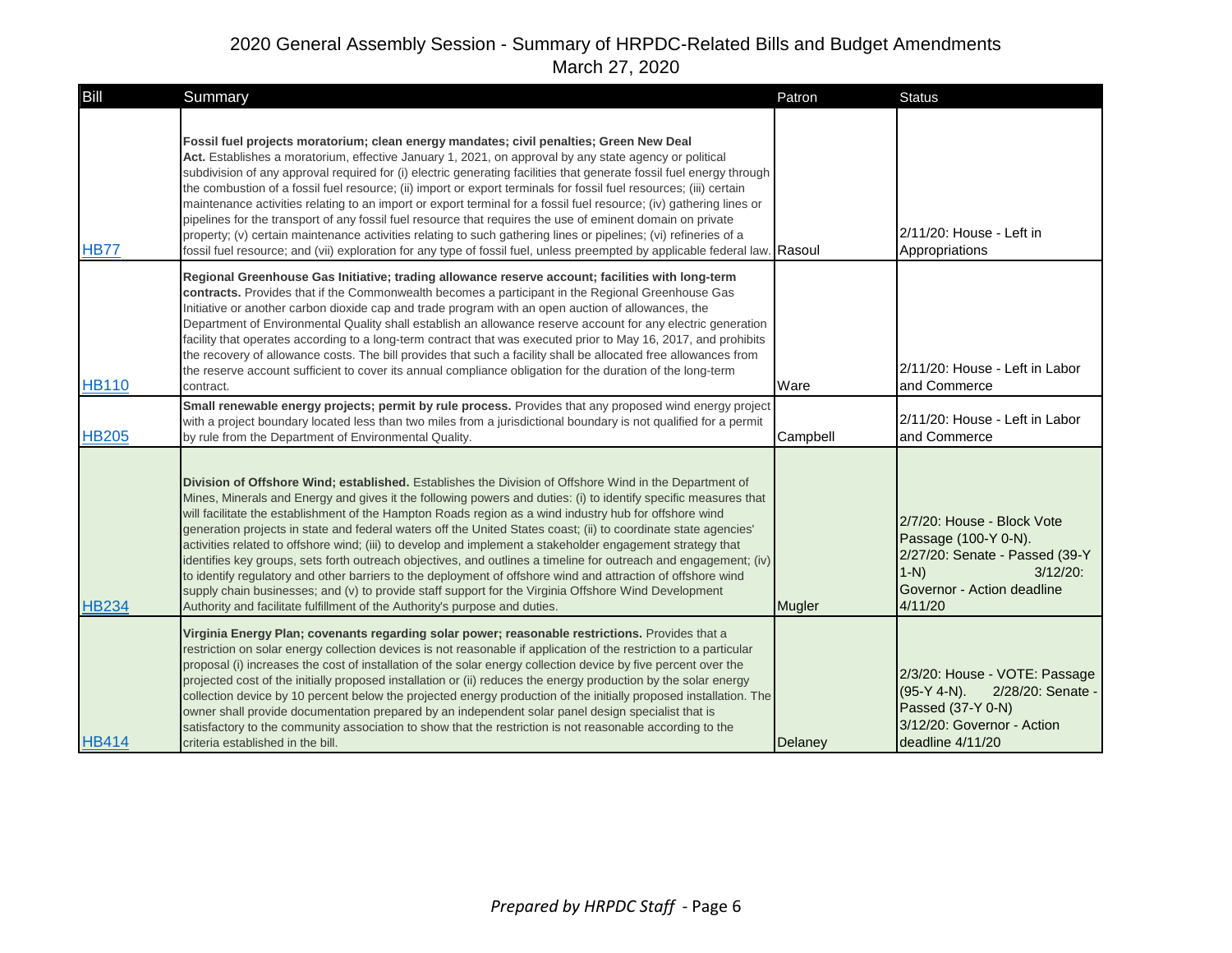| Bill         | Summary                                                                                                                                                                                                                                                                                                                                                                                                                                                                                                                                                                                                                                                                                                                                              | Patron          | <b>Status</b>                                                                                                                                                                                                                     |
|--------------|------------------------------------------------------------------------------------------------------------------------------------------------------------------------------------------------------------------------------------------------------------------------------------------------------------------------------------------------------------------------------------------------------------------------------------------------------------------------------------------------------------------------------------------------------------------------------------------------------------------------------------------------------------------------------------------------------------------------------------------------------|-----------------|-----------------------------------------------------------------------------------------------------------------------------------------------------------------------------------------------------------------------------------|
| <b>HB525</b> | Greenhouse gas inventory. Directs the State Air Pollution Control Board to conduct a statewide inventory of<br>greenhouse gas (GHG) emissions from all sectors using methods developed by the Department of<br>Environmental Quality consistent with recommendations of the U.S. Environmental Protection Agency and the<br>U.N. Intergovernmental Panel on Climate Change. The bill requires the Board to include the inventory in a<br>currently required annual report by October 1, 2021, and to publish the inventory on the Department's<br>website, showing changes in GHG emissions relative to an estimated 2010 baseline.                                                                                                                  | Subramanyam     | 2/11/20: House - Left in<br>Appropriations                                                                                                                                                                                        |
| <b>HB528</b> | State Corporation Commission; retirement of coal fired or natural gas fired electric generation<br>facilities. Requires the State Corporation Commission to determine the amortization period for recovery of<br>any appropriate costs due to the early retirement of any coal-fired or natural gas-fired electric generation<br>facilities owned or operated by any Phase I or Phase II Utility. The bill requires the Commission, in making<br>such determination, to (i) perform an independent analysis of the remaining undepreciated capital costs; (ii)<br>establish a recovery period that best serves ratepayers; and (iii) allow for the recovery of any carrying costs<br>that the Commission, in its sole discretion, deems appropriate. | Subramanyam     | 2/11/20: House - VOTE:<br>Passage (55-Y 44-N). 3/5/20:<br>Senate - Passed with<br>amendments (35-Y 5-N).<br>3/5/20: House - Adoption (50-Y<br>$43-N$<br>$3/17/20$ :<br>Governor - Action deadline<br>4/11/20                      |
| HB547        | Virginia Energy and Economy Transition Council established. Establishes the Virginia Energy and<br>Economy Transition Council, consisting of 30 members, to develop plans to assist the Commonwealth in<br>transitioning from the use of fossil fuel energy to renewable energy by 2050. The bill provides that the Council<br>sunsets on July 1, 2023.                                                                                                                                                                                                                                                                                                                                                                                              | Delaney         | 2/3/20: House - VOTE: Passage<br>(54-Y 45-N).<br>3/2/20: Senate -<br>Continued to 2021 in Finance<br>and Appropriations (15-Y 0-N)                                                                                                |
| <b>HB654</b> | Financing clean energy projects. Authorizes the Department of Mines, Minerals and Energy to sponsor a<br>statewide clean energy financing program. The Department shall engage a private entity through a<br>competitive selection process to develop and administer the program.                                                                                                                                                                                                                                                                                                                                                                                                                                                                    | Guy             | 2/6/20: House - VOTE: Passage<br>2/27/20: Senate<br>(75-Y 23-N).<br>- Passed (40-Y 0-N)<br>3/12/20: Governor - Action<br>deadline 4/11/20                                                                                         |
| <b>HB655</b> | Special exception for solar photovoltaic projects. Authorizes a locality to include reasonable regulations<br>and provisions in its zoning ordinance for a special exception for any solar photovoltaic (electric energy)<br>project. The bill authorizes the governing body of such locality to grant a condition that includes (i) dedication<br>of real property of substantial value or (ii) substantial cash payments for or construction of substantial public<br>improvements, the need for which is not generated solely by the granting of a conditional use permit, so long<br>as such proffered conditions are reasonably related to the project.                                                                                         | <b>Heretick</b> | 2/6/20: House - Block Vote<br>Passage (99-Y 0-N).<br>$2/20/20$ :<br>Senate - Passed with substitute<br>(39-Y 1-N).<br>2/24/20: House:<br>Adoption (98-Y 0-N).<br>3/18/20: Governor - Approved -<br>Chapter 385 (eff. 7/1/20)      |
| <b>HB656</b> | Solar energy projects; national standards. Authorizes a locality to include in its zoning ordinance<br>provisions to incorporate generally accepted national standards for the use of solar panels and battery<br>technologies for solar photovoltaic (electric energy) projects. This bill is identical to SB 875.                                                                                                                                                                                                                                                                                                                                                                                                                                  | <b>Heretick</b> | 2/7/20: House - Block Vote<br>Passage (100-Y 0-N).<br>2/19/20: Senate - Passed with<br>amendments (39-Y 0-N).<br>2/21/20: House - Adoption (92-Y<br>$5-N$ ).<br>$3/12/20$ :<br>Governor - Approved - Chapter<br>312 (eff. 7/1/20) |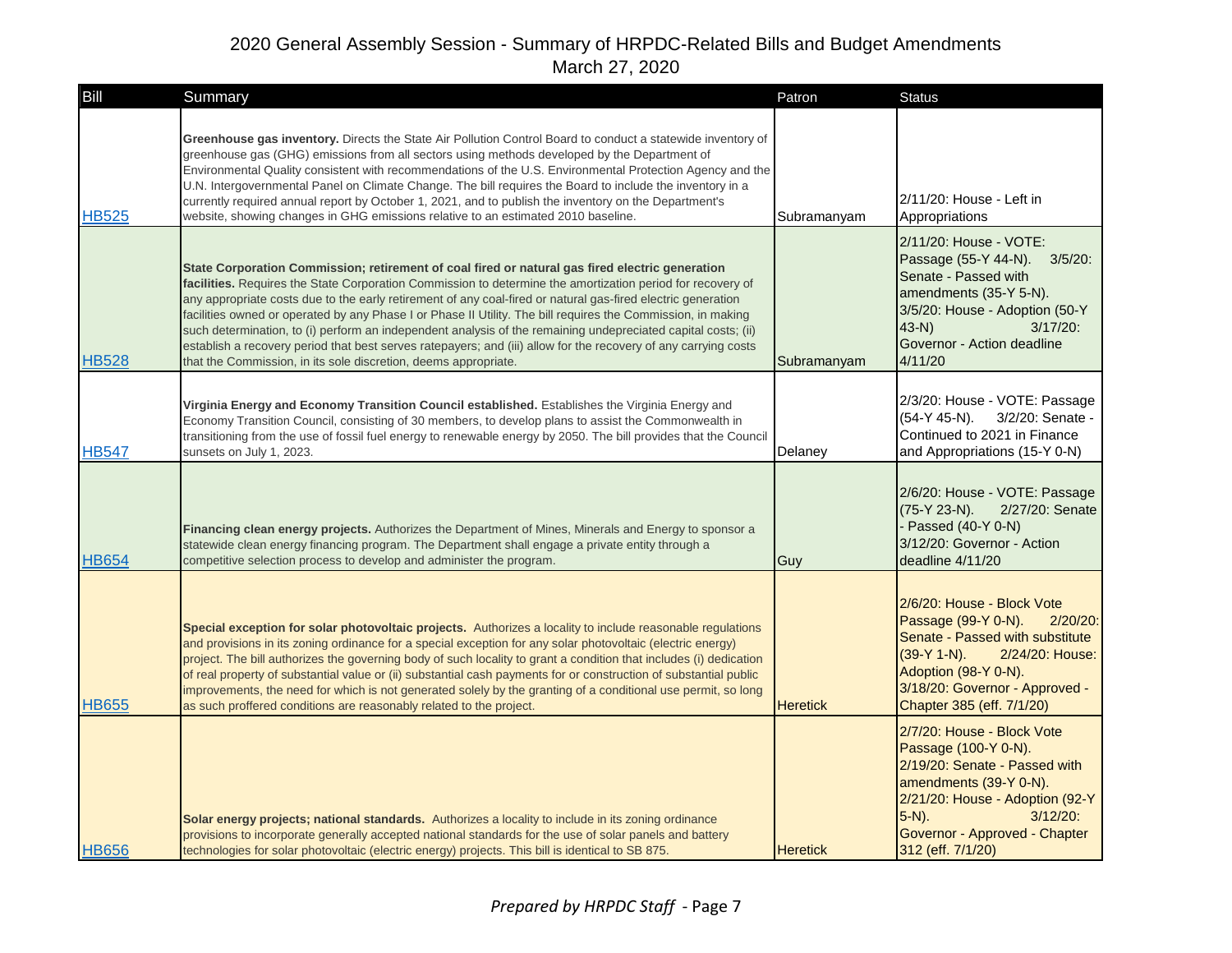| Bill         | Summary                                                                                                                                                                                                                                                                                                                                                                                                                                                                                                                                                                                                                                                                                                                                                                         | Patron          | <b>Status</b>                                                                                                                                                                                                                                |
|--------------|---------------------------------------------------------------------------------------------------------------------------------------------------------------------------------------------------------------------------------------------------------------------------------------------------------------------------------------------------------------------------------------------------------------------------------------------------------------------------------------------------------------------------------------------------------------------------------------------------------------------------------------------------------------------------------------------------------------------------------------------------------------------------------|-----------------|----------------------------------------------------------------------------------------------------------------------------------------------------------------------------------------------------------------------------------------------|
| <b>HB657</b> | Comprehensive plan; solar facilities review. Exempts a solar facility that is 150 megawatts or less from the<br>requirement that it be reviewed for substantial accord with a locality's comprehensive plan if the zoning<br>ordinance of the locality permits solar facilities with a conditional use permit and the locality waives the<br>requirement that solar facilities be reviewed.                                                                                                                                                                                                                                                                                                                                                                                     | <b>Heretick</b> | 2/7/20: House - VOTE: Passage<br>(59-Y 41-N). 3/4/20: Senate -<br>Passed with substitute (26-Y 13-<br>N 1-A). 3/5/20: House - Agreed<br>to substitute (65-Y 32-N 1-A).<br>3/17/20: Governor - Action<br>deadline 4/11/20                     |
| <b>HB706</b> | <b>Offshore drilling; prohibition on leases; policy.</b> Prohibits the granting of a lease, easement, or permit on<br>the beds of the coastal waters of the Commonwealth that would allow any infrastructure for conveying to<br>shore oil or gas produced from offshore drilling in the Outer Continental Shelf Planning Area and removes any<br>oil or gas lease granted on such beds from the mandate that such lease include a royalty payment<br>requirement. The bill removes policy statements supporting federal efforts to permit oil and gas development<br>50 miles or more off the Atlantic shoreline. This bill incorporates HB 1016 and is identical to SB 795.                                                                                                   | Keam            | 2/4/20: House - VOTE: Passage<br>(64-Y 34-N).<br>2/24/20: Senate<br>Passed with amendment (23-Y<br>2/26/20: House -<br>$17-N$ ).<br>Adoption (60-Y 37-N).<br>3/25/20: Governor - Approved -<br>Chapter 451 (eff. 7/1/20)                     |
| <b>HB714</b> | Virginia Energy Plan; Commonwealth Energy Policy. Adopts findings that climate change is an urgent and<br>pressing challenge for Virginia, that swift decarbonization and a transition to clean energy are required to<br>meet the urgency of the challenge, and that the Commonwealth will benefit from being a leader in deploying a<br>low-carbon energy economy. The measure states that the Commonwealth recognizes objectives that will<br>advance the health, welfare, and safety of Virginians. The measure also requires that the Virginia Energy Plan<br>identify actions consistent with the goals of achieving a net-zero carbon economy by 2045 and include an<br>inventory of all greenhouse gas emissions for the four years preceding the issuance of the Plan. | <b>Reid</b>     | 2/11/20: House - VOTE:<br>Passage (55-Y 45-N).<br>$3/5/20$ :<br>Senate - Passed with substitute<br>(21-Y 19-N).<br>$3/8/20$ :<br>Conference report agreed to by<br><b>House and Senate</b><br>3/20/20: Governor - Action<br>deadline 4/11/20 |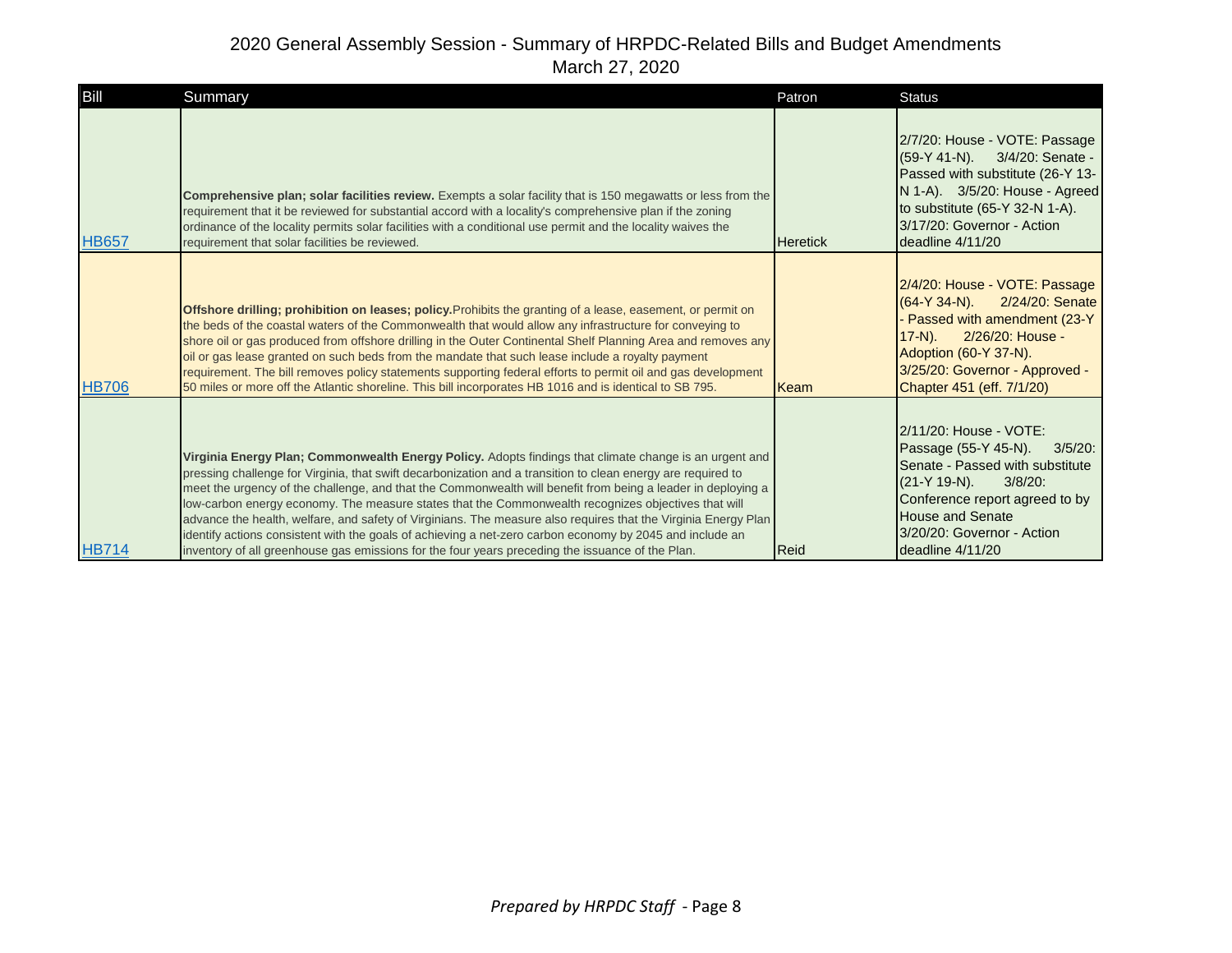| <b>Bill</b>   | Summary                                                                                                                                                                                                                                                                                                                                                                                                                                                                                                                                                                                                                                                                                                                                                                                                                                                                                                                                                                                                                                                                                                                                                                                                                                                                                                                                                                                                                                                                                                                                                                                                                                                                                                                                                                                                                                                                                                                                                                                                                                                                                                                                                                                                                                                                                                                             | Patron  | <b>Status</b>                                                                                                                                                                                                               |
|---------------|-------------------------------------------------------------------------------------------------------------------------------------------------------------------------------------------------------------------------------------------------------------------------------------------------------------------------------------------------------------------------------------------------------------------------------------------------------------------------------------------------------------------------------------------------------------------------------------------------------------------------------------------------------------------------------------------------------------------------------------------------------------------------------------------------------------------------------------------------------------------------------------------------------------------------------------------------------------------------------------------------------------------------------------------------------------------------------------------------------------------------------------------------------------------------------------------------------------------------------------------------------------------------------------------------------------------------------------------------------------------------------------------------------------------------------------------------------------------------------------------------------------------------------------------------------------------------------------------------------------------------------------------------------------------------------------------------------------------------------------------------------------------------------------------------------------------------------------------------------------------------------------------------------------------------------------------------------------------------------------------------------------------------------------------------------------------------------------------------------------------------------------------------------------------------------------------------------------------------------------------------------------------------------------------------------------------------------------|---------|-----------------------------------------------------------------------------------------------------------------------------------------------------------------------------------------------------------------------------|
| <b>HB981</b>  | <b>Clean Energy and Community Flood Preparedness Act; fund.</b> Directs the Department of Environmental<br>Quality to incorporate into regulations previously adopted by the State Air Pollution Control Board certain<br>provisions establishing a carbon dioxide cap and trade program to reduce emissions released by electric<br>generation facilities. Such provisions are required to comply with the Regional Greenhouse Gas Initiative<br>model rule. The bill authorizes the Director of the Department of Environmental Quality to establish,<br>implement, and manage an auction program to sell allowances into a market-based trading program. The bill<br>requires revenues from the sale of carbon allowances, to the extent permitted by Article X, Section 7 of the<br>Constitution of Virginia, to be deposited in an interest-bearing account and to be distributed without further<br>appropriation (i) to the Virginia Community Flood Preparedness Fund; (ii) to the Department of Housing and<br>Community Development for low-income energy efficiency programs; (iii) for administrative expenses; and (iv)<br>to the Department of Housing and Community Development in partnership with the Department of Mines<br>Minerals and Energy to administer and implement low-income energy efficiency programs. The bill authorizes<br>any locality using moneys in the Fund to provide a loan for a project in a low-income geographic area to<br>forgive the principal of such loan, with the obligation of the locality to repay the loan remaining in effect. The<br>bill also provides that if the Governor seeks to include the Commonwealth as a full participate in the Regional<br>Greenhouse Gas Initiative, the regulations shall require certain purchasers shall be responsible for obtaining<br>allowances under certain agreements. The bill authorizes the costs of allowances to be recovered by Phase I<br>and Phase II utilities from ratepayers and continues the Virginia Shoreline Resiliency Fund as the Virginia<br>Community Flood Preparedness Fund for the purpose of creating a low-interest loan program to help inland<br>and coastal communities that are subject to recurrent or repetitive flooding. This bill incorporates HB 20 and<br>HB 1152 and is identical to SB 1027. | Herring | 2/11/20: House - VOTE:<br>Passage (53-Y 46-N).<br>2/26/20: Senate - Passed with<br>substitute (22-Y 18-N).<br>2/26/20: House - Agreed to<br>Senate substitute (50-Y 43-N)<br>3/12/20: Governor - Action<br>deadline 4/11/20 |
| <b>HB1016</b> | Offshore energy resources; moratorium on offshore oil and gas development. Prohibits any form of<br>leasing for purposes of exploration, development, or production of oil or gas in Virginia's territorial sea, which<br>encompasses the waters within three nautical miles wide adjacent to Virginia's coast. The measure prohibits<br>state agencies from leasing, or from authorizing or permitting the construction or location of a structure upon,<br>over, or under, any of the submerged and submersible lands within the limits of the territorial sea for the<br>exploration, development, or production of oil or gas. The measure also removes from the Virginia Energy<br>Plan provisions that state that it is the policy of the Commonwealth to support federal efforts to determine the<br>extent of oil and natural gas resources 50 miles or more off the Atlantic shoreline and to permit the production<br>and development of oil and natural gas resources 50 miles or more off the Atlantic shoreline. This bill was<br>incorporated into HB 706.<br>Solar and wind energy projects on previously developed project sites. Declares that the construction or<br>purchase by a public utility prior to January 1, 2024, of one or more solar or wind generation facilities located                                                                                                                                                                                                                                                                                                                                                                                                                                                                                                                                                                                                                                                                                                                                                                                                                                                                                                                                                                                                                            | Guy     | 1/29/20: House - Incorporated by<br>ACNR (HB706 - Keam) by voice<br>vote<br>2/11/20: House - Block Vote<br>Passage (100-Y 0-N).<br>2/27/20: Senate - Passed (29-Y<br>$11-N$<br>$3/12/20$ :                                  |
| <b>HB1133</b> | on a previously developed project site in the Commonwealth having in the aggregate a rated capacity that<br>does not exceed 200 megawatts, or the purchase by a public utility of energy, capacity, and environmental<br>attributes from such solar facilities owned by persons other than a public utility, is in the public interest.                                                                                                                                                                                                                                                                                                                                                                                                                                                                                                                                                                                                                                                                                                                                                                                                                                                                                                                                                                                                                                                                                                                                                                                                                                                                                                                                                                                                                                                                                                                                                                                                                                                                                                                                                                                                                                                                                                                                                                                             | Jones   | Governor - Action deadline<br>4/11/20                                                                                                                                                                                       |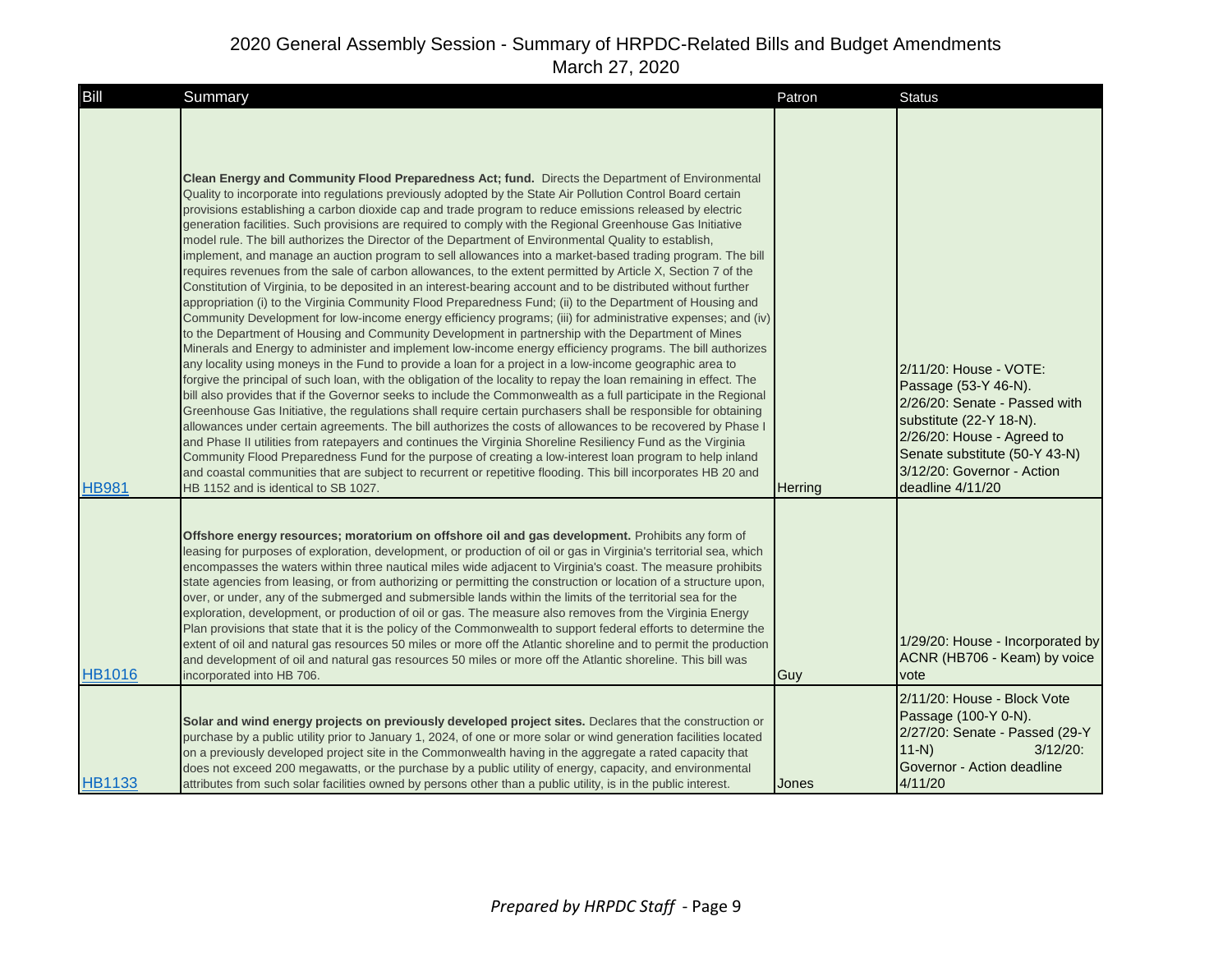| Bill          | Summary                                                                                                                                                                                                                                                                                                                                                                                                                                                                                                                                                                                                                                                                                                                                                                                                                                                                                                                                                                                                                                                                                                                                                                                                                                                                                                                                                                                                                                                                                                       | Patron       | <b>Status</b>                                                                                                                               |
|---------------|---------------------------------------------------------------------------------------------------------------------------------------------------------------------------------------------------------------------------------------------------------------------------------------------------------------------------------------------------------------------------------------------------------------------------------------------------------------------------------------------------------------------------------------------------------------------------------------------------------------------------------------------------------------------------------------------------------------------------------------------------------------------------------------------------------------------------------------------------------------------------------------------------------------------------------------------------------------------------------------------------------------------------------------------------------------------------------------------------------------------------------------------------------------------------------------------------------------------------------------------------------------------------------------------------------------------------------------------------------------------------------------------------------------------------------------------------------------------------------------------------------------|--------------|---------------------------------------------------------------------------------------------------------------------------------------------|
| <b>HB1152</b> | Regional Greenhouse Gas Initiative; Energy Efficiency Fund. Directs the Department of Environmental<br>Quality (DEQ) to implement the final carbon trading regulation as approved by the Air Pollution Control Board<br>providing for the establishment of a carbon dioxide cap and trade program. The measure directs the<br>Commonwealth to become a member of the Regional Greenhouse Gas Initiative (RGGI). Pursuant to the<br>Commonwealth's participation in the RGGI program, the Department shall seek to sell 100 percent of all<br>allowances issued each year through the allowance auction. The measure authorizes the Director of the DEQ<br>to establish, implement, and manage an auction program to sell allowances into a market-based trading<br>program consistent with the RGGI program. The measure establishes the Energy Efficiency Fund and<br>requires that all proceeds received from the sale of allowances conducted through the RGGI program be paid<br>into the state treasury and credited to the Fund. Not less than 50 percent of the proceeds received from the<br>sale of allowances shall be credited to an account to support energy efficiency programs, with at least 20<br>percent of the proceeds being directed to low-income energy efficiency programs. Not more than three<br>percent of the proceeds shall be used to cover reasonable administrative expenses. The remaining funds will<br>revert to the general fund. This bill was incorporated into HB 981. | Lopez        | 2/4/20: House - Incorporated by<br>Labor and Commerce (HB981 -<br>Herring) by voice vote                                                    |
| <b>HB1170</b> | Regional electric utility or transportation sector emissions programs; participation by<br>Commonwealth. Prohibits the Governor or any state agency or political subdivision from adopting any<br>regulation, rule, or guidance document that establishes or authorizes the Commonwealth to join or participate<br>in a regional program addressing emissions from the electric utility sector or transportation sector unless the<br>program requires that all of the proceeds from the sale of emissions allowances be returned to customers in<br>the Commonwealth.                                                                                                                                                                                                                                                                                                                                                                                                                                                                                                                                                                                                                                                                                                                                                                                                                                                                                                                                        | Poindexter   | 2/11/20: House - Left in ACNR                                                                                                               |
| <b>HB1303</b> | Nuclear energy; strategic plan. Directs the Department of Mines, Minerals and Energy, the Secretary of<br>Commerce and Trade, and the Secretary of Education to work in coordination with the Virginia Nuclear<br>Energy Consortium Authority and the Virginia Economic Development Partnership Authority to develop a<br>strategic plan for the role of nuclear energy in the Commonwealth's overall strategy for moving toward<br>renewable and carbon-free energy. The plan shall be completed by October 1, 2020, and updated every four<br>vears thereafter.                                                                                                                                                                                                                                                                                                                                                                                                                                                                                                                                                                                                                                                                                                                                                                                                                                                                                                                                             | <b>Hurst</b> | 2/11/20: House - VOTE:<br>Passage (97-Y 3-N).<br>$3/5/20$ :<br>Senate - Passed (40-Y 0-N)<br>3/17/20: Governor - Action<br>deadline 4/11/20 |
| <b>HB1628</b> | Regional Greenhouse Gas Initiative; prohibition on participation by Commonwealth. Prohibits the<br>Governor or any state agency from adopting any regulation establishing a carbon dioxide cap-and-trade<br>program or bringing about the participation by the Commonwealth in a regional market for the trading of<br>carbon dioxide allowances. The bill provides that the Commonwealth shall be allowed to participate in such a<br>cap-and-trade program if the House of Delegates and the Senate of Virginia each adopt a resolution by a<br>majority vote that specifically references and approves the regulatory text proposed for adoption by a state<br>agency.                                                                                                                                                                                                                                                                                                                                                                                                                                                                                                                                                                                                                                                                                                                                                                                                                                     | Poindexter   | 2/11/20: House - Left in Labor<br>and Commerce                                                                                              |
| <b>HJ61</b>   | Opposing the exploration and drilling for oil and gas off the coast of Virginia. Expresses the sense of<br>the General Assembly in recognizing the problem of exploration and drilling for oil and gas off the coast of<br>Virginia.                                                                                                                                                                                                                                                                                                                                                                                                                                                                                                                                                                                                                                                                                                                                                                                                                                                                                                                                                                                                                                                                                                                                                                                                                                                                          | Keam         | 1/31/20: House - Tabled in Rules<br>$(18-Y 0-N)$                                                                                            |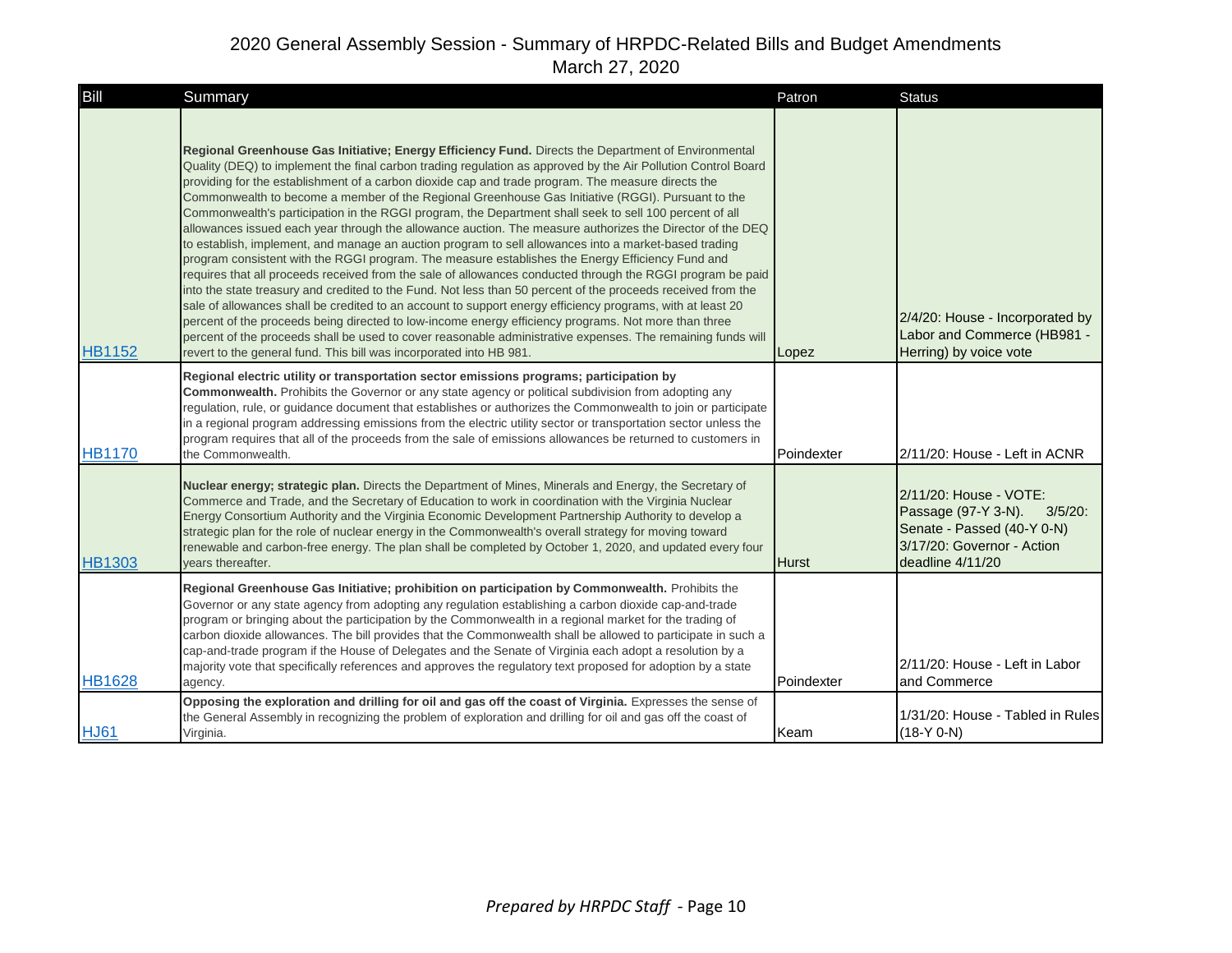| Bill         | Summary                                                                                                                                                                                                                                                                                                                                                                                                                                                                                                                                                                                                                                                                                                                                                                                                                                                                                                                                                                                                                                                                                                                                                                                                                                                                                                                                                                                                           | Patron | <b>Status</b>                                                                                                                                                                                                                                                                                              |
|--------------|-------------------------------------------------------------------------------------------------------------------------------------------------------------------------------------------------------------------------------------------------------------------------------------------------------------------------------------------------------------------------------------------------------------------------------------------------------------------------------------------------------------------------------------------------------------------------------------------------------------------------------------------------------------------------------------------------------------------------------------------------------------------------------------------------------------------------------------------------------------------------------------------------------------------------------------------------------------------------------------------------------------------------------------------------------------------------------------------------------------------------------------------------------------------------------------------------------------------------------------------------------------------------------------------------------------------------------------------------------------------------------------------------------------------|--------|------------------------------------------------------------------------------------------------------------------------------------------------------------------------------------------------------------------------------------------------------------------------------------------------------------|
| <b>SB94</b>  | Virginia Energy Plan; Commonwealth Energy Policy. States that the Commonwealth Energy Policy shall<br>include (i) ensure the adequate supply of natural gas necessary to ensure the reliability of the electricity<br>supply and the needs of businesses during the transition to renewable energy; (ii) establish greenhouse gas<br>emissions reduction standards across all sectors of Virginia's economy that target net-zero emissions carbon<br>by 2045; (iii) enact mandatory clean energy standards and overall strategies for reaching net-zero carbon in<br>the electric power sector by 2040; (iv) equitably incorporate requirements for technical, policy, and economic<br>analyses and assessments that recognize the unique attributes of different energy resources and delivery<br>systems to identify pathways to net-zero carbon that maximize Virginia's energy reliability and resilience,<br>economic development, and jobs; and (v) minimize the negative impacts of climate change and the energy<br>transition on economically disadvantaged or minority communities and prioritize investment in these areas.<br>The measure also requires that the Virginia Energy Plan identify actions consistent with the goals of achieving<br>a net-zero carbon economy by 2045 and include an inventory of all greenhouse gas emissions for the four<br>years preceding the issuance of the Plan. | Favola | 1/24/20: Senate - Read third<br>time and passed (21-Y 18-N).<br>3/4/20: House - VOTE: Passage<br>with substitute (53-Y 45-N).<br>3/5/20: Senate - House<br>substitute rejected (2-Y 38-N).<br>3/8/20: Conference report<br>agreed to by House and Senate<br>3/20/20: Governor - Action<br>deadline 4/11/20 |
| <b>SB549</b> | Nuclear energy; strategic plan. Directs the Department of Mines, Minerals and Energy, the Secretary of<br>Commerce and Trade, and the Secretary of Education to work in coordination with the Virginia Nuclear<br>Energy Consortium Authority and the Virginia Economic Development Partnership Authority to develop a<br>strategic plan for the role of nuclear energy as part of the Commonwealth's overall strategy for moving toward<br>renewable and carbon-free energy. The plan shall be completed by October 1, 2020, and updated every four<br>vears thereafter.                                                                                                                                                                                                                                                                                                                                                                                                                                                                                                                                                                                                                                                                                                                                                                                                                                         | Newman | 1/24/20: Senate - Read third<br>time and passed (39-Y 0-N).<br>2/21/20: House - Block Vote<br>Passage with substitute (98-Y 0-<br>$2/25/20$ :<br>N)<br>Senate - Agreed to House<br>substitute (40-Y 0-N). 3/12/20:<br>Governor - Action deadline<br>4/11/20                                                |
| <b>SB795</b> | Offshore drilling; prohibition on leases; policy. Prohibits the granting of a lease, easement, or permit on<br>the beds of the coastal waters of the Commonwealth that would allow any infrastructure for conveying to<br>shore oil or gas produced from offshore drilling in the Outer Continental Shelf Planning Area and removes any<br>oil or gas lease granted on such beds from the mandate that such lease include a royalty payment<br>requirement. The bill removes policy statements supporting federal efforts to permit oil and gas development<br>50 miles or more off the Atlantic shoreline. This bill is identical to HB 706.                                                                                                                                                                                                                                                                                                                                                                                                                                                                                                                                                                                                                                                                                                                                                                     | Lewis  | 1/29/20: Senate - Passed<br>Senate (23-Y 17-N)<br>2/24/20: House - VOTE:<br>Passage with substitute (61-Y 39-<br>N)<br>$2/26/20$ :<br>Senate - Agreed to House<br>substitute (26-Y 14-N) 3/25/20:<br>Governor - Approved - Chapter<br>452 (eff. 7/1/20)                                                    |
| <b>SB817</b> | Nuclear energy; considered a clean energy source. Provides that for the purposes of the Commonwealth<br>Energy Policy, in any clean energy initiative or carbon-free energy initiative undertaken, overseen, regulated,<br>or permitted by the Department of Mines, Minerals and Energy, Department, nuclear energy shall be<br>considered to be a clean energy source.                                                                                                                                                                                                                                                                                                                                                                                                                                                                                                                                                                                                                                                                                                                                                                                                                                                                                                                                                                                                                                           | Lewis  | 1/24/20: Senate - Read third<br>time and passed (39-Y 0-N).<br>2/27/20: House - VOTE:<br>Passage (65-Y 35).<br>3/12/20: Governor - Action<br>deadline 4/11/20                                                                                                                                              |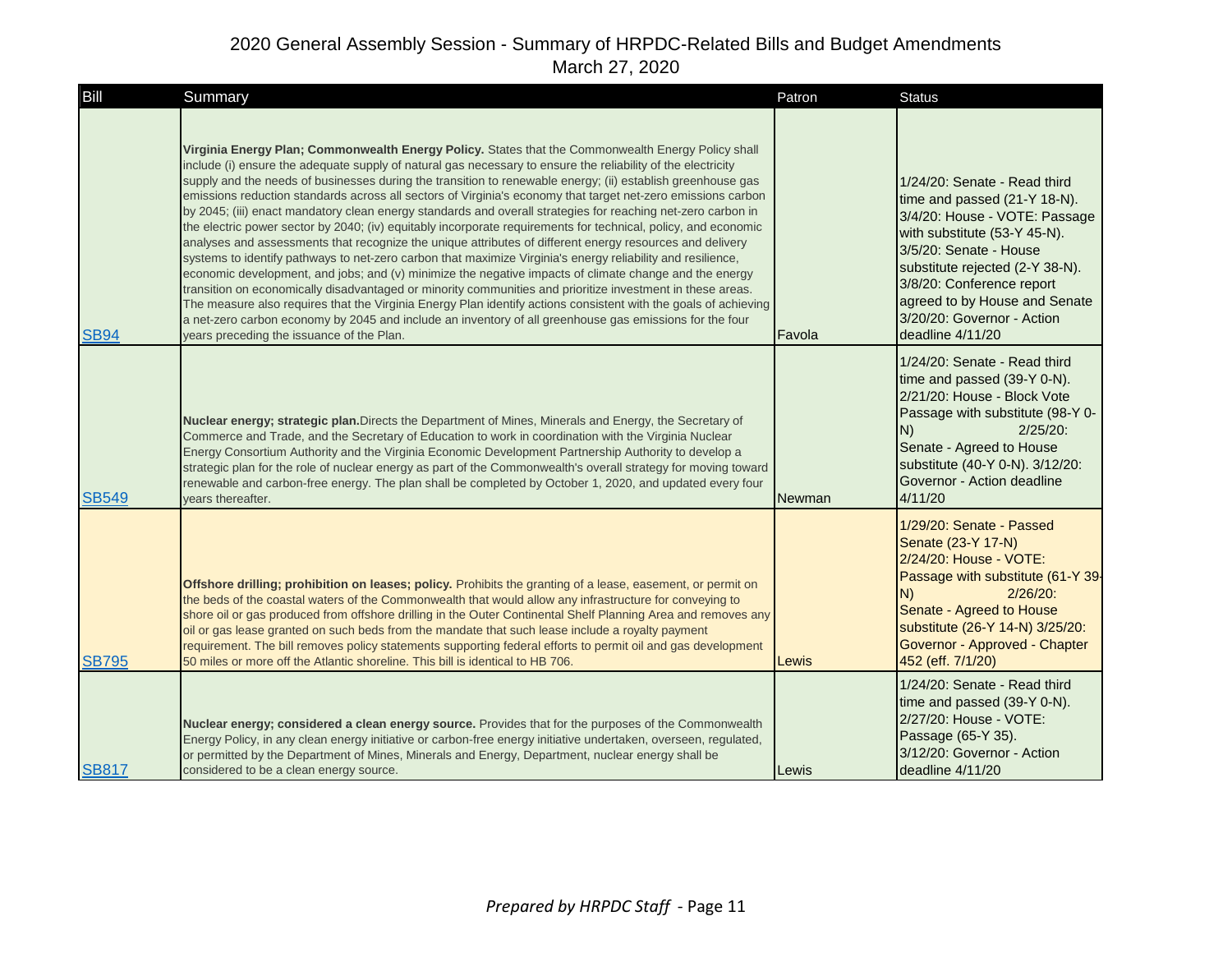| Bill         | Summary                                                                                                                                                                                                                                                                                                                                                                                                                                                                                                                                                                                                                                                                                                                                                                                                                                                                                                                                                                                                                                                                                                                                                                                                                                                                                                                                                                                                                                                                                                                                                                                                                                                                                                                                                                                                                                                                                                                                                                                                                                                                                                               | Patron       | Status                                                                                                                                    |
|--------------|-----------------------------------------------------------------------------------------------------------------------------------------------------------------------------------------------------------------------------------------------------------------------------------------------------------------------------------------------------------------------------------------------------------------------------------------------------------------------------------------------------------------------------------------------------------------------------------------------------------------------------------------------------------------------------------------------------------------------------------------------------------------------------------------------------------------------------------------------------------------------------------------------------------------------------------------------------------------------------------------------------------------------------------------------------------------------------------------------------------------------------------------------------------------------------------------------------------------------------------------------------------------------------------------------------------------------------------------------------------------------------------------------------------------------------------------------------------------------------------------------------------------------------------------------------------------------------------------------------------------------------------------------------------------------------------------------------------------------------------------------------------------------------------------------------------------------------------------------------------------------------------------------------------------------------------------------------------------------------------------------------------------------------------------------------------------------------------------------------------------------|--------------|-------------------------------------------------------------------------------------------------------------------------------------------|
| <b>SB992</b> | Carbon trading program; allocation of allowances; new facility. Directs the Air Pollution Control Board<br>(the Board) to allocate allowances for three years to any electric power generating facility that was permitted<br>prior to the June 26, 2019, effective date of the Board's carbon trading regulations. The bill requires an<br>accounting comparison to actual emissions at the end of the three-year period and the allocation of further<br>allowances pursuant to Board regulations thereafter.                                                                                                                                                                                                                                                                                                                                                                                                                                                                                                                                                                                                                                                                                                                                                                                                                                                                                                                                                                                                                                                                                                                                                                                                                                                                                                                                                                                                                                                                                                                                                                                                       | Spruill      | 2/6/20: Senate - Passed (27-Y)<br>$13-N$<br>$2/27/20$ :<br>House - Stricken from docket by<br>Labor and Commerce (22-Y 0-N)               |
| <b>SB998</b> | Electric utilities; offshore wind development. Provides that the construction or purchase by a public utility<br>of one or more offshore wind generation facilities located off the Commonwealth's Atlantic shoreline or in<br>federal waters and interconnected directly into the Commonwealth, with an aggregate capacity of up to 5,200<br>megawatts, is in the public interest. The measure provides that construction by Dominion Energy Virginia of<br>one or more new utility-owned and utility-operated generating facilities utilizing energy derived from offshore<br>wind and located off the Commonwealth's Atlantic shoreline, with an aggregate rated capacity between 2,500<br>megawatts and 3,000 megawatts, along with electrical transmission or distribution facilities associated<br>therewith for interconnection is in the public interest. The measure provides that the State Corporation<br>Commission will determine the reasonableness and prudence of associated costs and will presume such<br>costs to be reasonable and prudent if certain criteria are met. The measure provides that such costs shall be<br>allocated to all customers of the utility in the Commonwealth as a non-bypassable charge, irrespective of the<br>generation supplier of any such customer except for low-income customers and certain commercial and<br>industrial customers. The measure requires the utility to (a) identify options for utilizing local workers, (b)<br>identify the economic development benefits of the project for the Commonwealth, including capital<br>investments and job creation; (c) consult with relevant governmental entities, including the Commonwealth's<br>Chief Workforce Development Officer and the Virginia Economic Development Partnership, on opportunities<br>to advance the Commonwealth's workforce and economic development goals, including furtherance of<br>apprenticeship and other workforce training programs; and (d) give priority to the hiring of local workers,<br>including workers from historically economically disadvantaged communities. | <b>Lucas</b> | 2/11/20: Senate - Passed (29-Y<br>$11-N$ ).<br>$3/5/20$ :<br>House - Passed (54-Y 41-N)<br>3/17/20: Governor - Action<br>deadline 4/11/20 |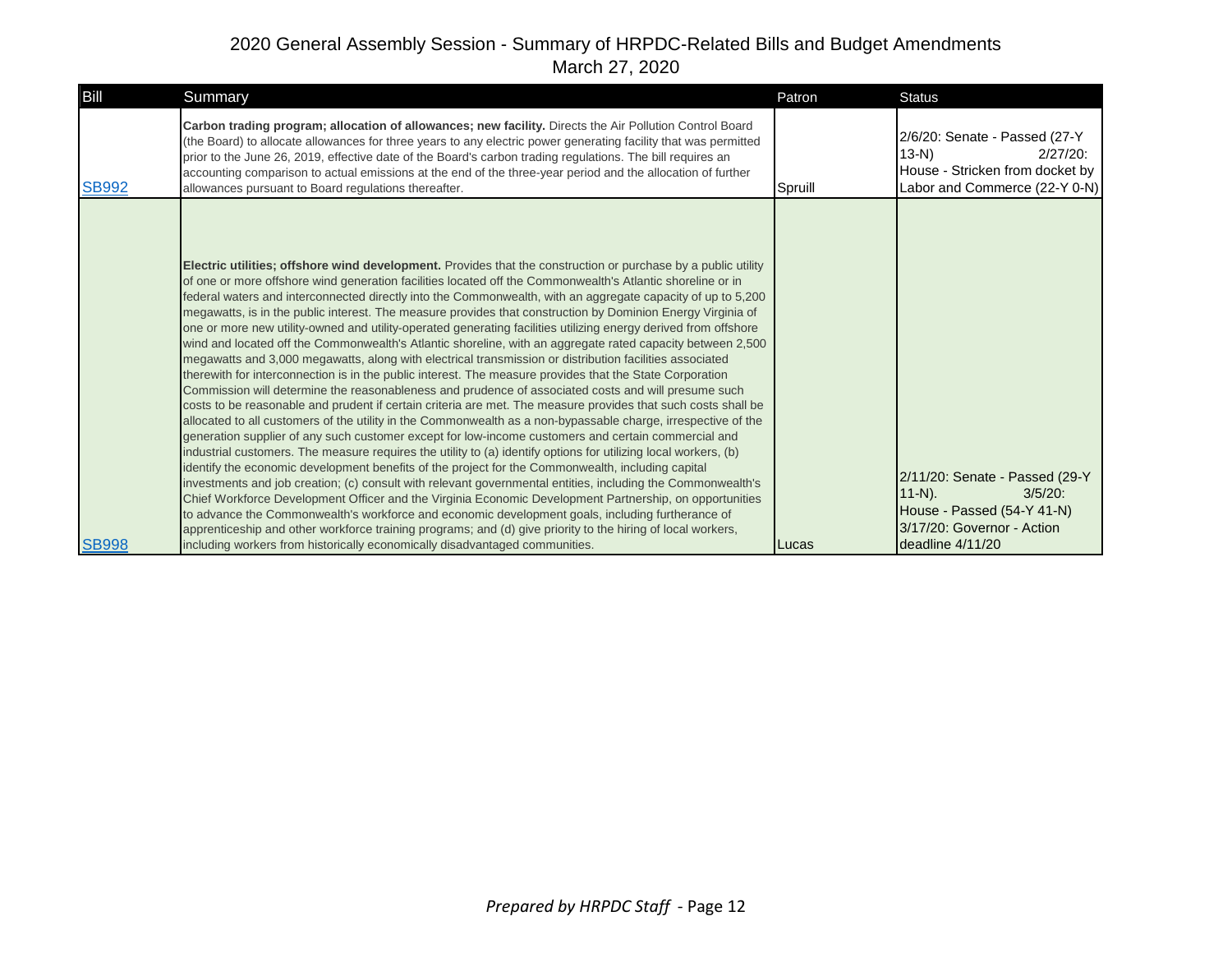| Bill                  | Summary                                                                                                                                                                                                                                                                                                                                                                                                                                                                                                                                                                                                                                                                                                                                                                                                                                                                                                                                                                                                                                                                                                                                                                                                                                                                                                                                                                                                                                                                                                                                                                                                                                                                                                                                                                                                                                                                                                                                                                                                                                                                                                                                                                                                                                                                               | Patron  | <b>Status</b>                                                                                                                                                                                                                     |
|-----------------------|---------------------------------------------------------------------------------------------------------------------------------------------------------------------------------------------------------------------------------------------------------------------------------------------------------------------------------------------------------------------------------------------------------------------------------------------------------------------------------------------------------------------------------------------------------------------------------------------------------------------------------------------------------------------------------------------------------------------------------------------------------------------------------------------------------------------------------------------------------------------------------------------------------------------------------------------------------------------------------------------------------------------------------------------------------------------------------------------------------------------------------------------------------------------------------------------------------------------------------------------------------------------------------------------------------------------------------------------------------------------------------------------------------------------------------------------------------------------------------------------------------------------------------------------------------------------------------------------------------------------------------------------------------------------------------------------------------------------------------------------------------------------------------------------------------------------------------------------------------------------------------------------------------------------------------------------------------------------------------------------------------------------------------------------------------------------------------------------------------------------------------------------------------------------------------------------------------------------------------------------------------------------------------------|---------|-----------------------------------------------------------------------------------------------------------------------------------------------------------------------------------------------------------------------------------|
| <b>SB1027</b>         | Clean Energy and Community Flood Preparedness Act; fund. Directs the Department of Environmental<br>Quality to incorporate into regulations previously adopted by the State Air Pollution Control Board certain<br>provisions establishing a carbon dioxide cap and trade program to reduce emissions released by electric<br>generation facilities. Such provisions are required to comply with the Regional Greenhouse Gas Initiative<br>model rule. The bill authorizes the Director of the Department of Environmental Quality to establish,<br>implement, and manage an auction program to sell allowances into a market-based trading program. The bill<br>requires revenues from the sale of carbon allowances, to the extent permitted by Article X, Section 7 of the<br>Constitution of Virginia, to be deposited in an interest-bearing account and to be distributed without further<br>appropriation (i) to the Virginia Community Flood Preparedness Fund; (ii) to the Department of Housing and<br>Community Development for low-income energy efficiency programs; (iii) for administrative expenses; and (iv)<br>to the Department of Housing and Community Development in partnership with the Department of Mines<br>Minerals and Energy to administer and implement low-income energy efficiency programs. The bill authorizes<br>any locality using moneys in the Fund to provide a loan for a project in a low-income geographic area to<br>forgive the principal of such loan, with the obligation of the locality to repay the loan remaining in effect. The<br>bill also provides that if the Governor seeks to include the Commonwealth as a full participate in the Regional<br>Greenhouse Gas Initiative, the regulations shall require certain purchasers shall be responsible for obtaining<br>allowances under certain agreements. The bill authorizes the costs of allowances to be recovered by Phase I<br>and Phase II utilities from ratepayers and continues the Virginia Shoreline Resiliency Fund as the Virginia<br>Community Flood Preparedness Fund for the purpose of creating a low-interest loan program to help inland<br>and coastal communities that are subject to recurrent or repetitive flooding. This bill is identical to HB 981. | Lewis   | 2/11/20: Senate - Passed (22-Y<br>$18-N$<br>$2/26/20$ :<br>House - VOTE: Passage with<br>substitute (51-Y 47-N).<br>2/26/20: Senate - Agreed to<br>House substitute (23-Y 17-N)<br>3/12/20: Governor - Action<br>deadline 4/11/20 |
| <b>SJ56</b>           | Offshore oil and gas drilling. Recognizes opposition to exploration and drilling for oil and gas off the coast<br>of Virginia.                                                                                                                                                                                                                                                                                                                                                                                                                                                                                                                                                                                                                                                                                                                                                                                                                                                                                                                                                                                                                                                                                                                                                                                                                                                                                                                                                                                                                                                                                                                                                                                                                                                                                                                                                                                                                                                                                                                                                                                                                                                                                                                                                        | Lewis   | 2/7/20: Senate - Passed by<br>indefinitely in Rules by voice<br>vote                                                                                                                                                              |
| HB30 125#1h           | Office of Offshore Wind. This amendment provides an additional \$112,500 from the general fund and one<br>position each year, bringing the total to \$387,500 from the general fund each year, to establish the Office of<br>Offshore Wind. The amendment also sets out the appropriation in a new paragraph, reflecting the total from<br>the general fund amounts each year.                                                                                                                                                                                                                                                                                                                                                                                                                                                                                                                                                                                                                                                                                                                                                                                                                                                                                                                                                                                                                                                                                                                                                                                                                                                                                                                                                                                                                                                                                                                                                                                                                                                                                                                                                                                                                                                                                                        |         | <b>Conference Report</b>                                                                                                                                                                                                          |
| <b>HB30</b><br>125#1h | Offshore Wind Master Plan. This amendment provides \$125,000 from the genral fund the second year to<br>support development of a Virginia Offshore Wind Master Plan, as would be required by House Bill 234.                                                                                                                                                                                                                                                                                                                                                                                                                                                                                                                                                                                                                                                                                                                                                                                                                                                                                                                                                                                                                                                                                                                                                                                                                                                                                                                                                                                                                                                                                                                                                                                                                                                                                                                                                                                                                                                                                                                                                                                                                                                                          | Mugler  | <b>Member Request</b>                                                                                                                                                                                                             |
| HB30 125#3h           | Green New Deal Act. This amendment provides \$575,000 from the general fund each year and five position<br>for DMME to implement a Climate Action Plan, as would be required by HB77. This amendment is a<br>placeholder until a final fiscal impact statement for the Bill can be provided.                                                                                                                                                                                                                                                                                                                                                                                                                                                                                                                                                                                                                                                                                                                                                                                                                                                                                                                                                                                                                                                                                                                                                                                                                                                                                                                                                                                                                                                                                                                                                                                                                                                                                                                                                                                                                                                                                                                                                                                          | Rasoul  | <b>Member Request</b>                                                                                                                                                                                                             |
| HB30 125#6h           | Va Energy and Economy Transition Council. This amendment provides funding to support the Virginia<br>Energy and Economy Transition Council established pursuant to House Bill 547, 2020 Session of the General<br>Assembly.                                                                                                                                                                                                                                                                                                                                                                                                                                                                                                                                                                                                                                                                                                                                                                                                                                                                                                                                                                                                                                                                                                                                                                                                                                                                                                                                                                                                                                                                                                                                                                                                                                                                                                                                                                                                                                                                                                                                                                                                                                                           | Delaney | <b>Member Request</b>                                                                                                                                                                                                             |
| SB30 378#1s           | Greenhouse Gas Inventory. This amendment provides funds to the Department of Environmental Quality to<br>development and conduct the Greenhouse Gas Inventory required under SB 94 of the 2020 General<br>Assembly.                                                                                                                                                                                                                                                                                                                                                                                                                                                                                                                                                                                                                                                                                                                                                                                                                                                                                                                                                                                                                                                                                                                                                                                                                                                                                                                                                                                                                                                                                                                                                                                                                                                                                                                                                                                                                                                                                                                                                                                                                                                                   | Favola  | <b>Member Request</b>                                                                                                                                                                                                             |
|                       |                                                                                                                                                                                                                                                                                                                                                                                                                                                                                                                                                                                                                                                                                                                                                                                                                                                                                                                                                                                                                                                                                                                                                                                                                                                                                                                                                                                                                                                                                                                                                                                                                                                                                                                                                                                                                                                                                                                                                                                                                                                                                                                                                                                                                                                                                       |         |                                                                                                                                                                                                                                   |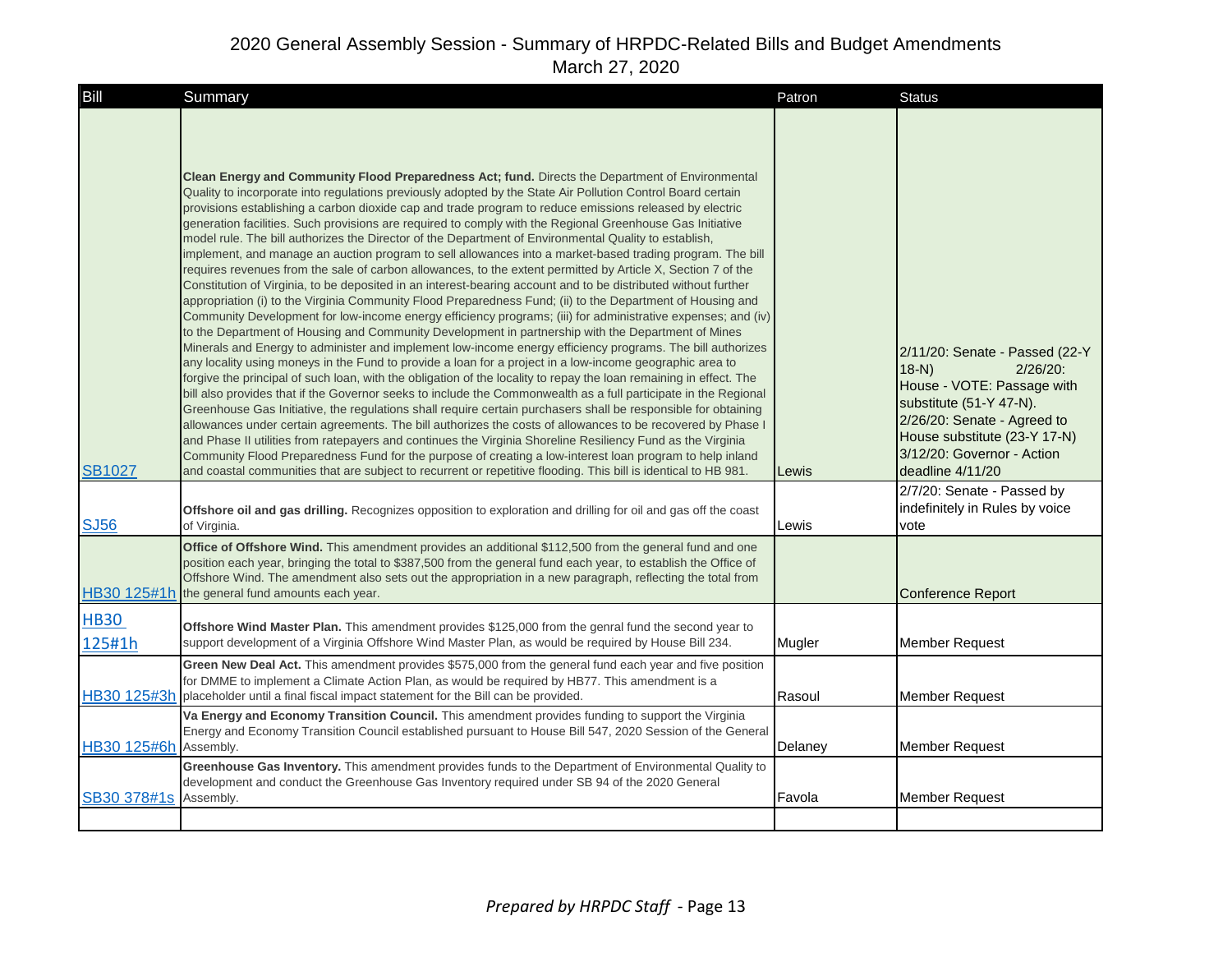| Bill         | Summary                                                                                                                                                                                                                                                                                                                                                                                                                                                                                                                                                                                                                                                                                                                                                                                            | Patron  | <b>Status</b>                                                                                                                                                         |
|--------------|----------------------------------------------------------------------------------------------------------------------------------------------------------------------------------------------------------------------------------------------------------------------------------------------------------------------------------------------------------------------------------------------------------------------------------------------------------------------------------------------------------------------------------------------------------------------------------------------------------------------------------------------------------------------------------------------------------------------------------------------------------------------------------------------------|---------|-----------------------------------------------------------------------------------------------------------------------------------------------------------------------|
| Military     |                                                                                                                                                                                                                                                                                                                                                                                                                                                                                                                                                                                                                                                                                                                                                                                                    |         |                                                                                                                                                                       |
|              | V-CAMP Program. This amendment requires the Secretary of Veterans and Defense Affairs to implement<br>and operate the V-CAMP Program, which would provide assistance to localities with military facilities for<br>projects addressing issues other than encroachment. This amendment also provides \$5.0 million each year<br>HB30 462#1h from the general fund for the Secretary to operate the program.                                                                                                                                                                                                                                                                                                                                                                                         | Jones   | <b>Member Request</b>                                                                                                                                                 |
|              | Ft. Eustis Encroachment. This amendment provides \$375,000 the first year from the general fund for<br>HB30 462#2h encroachment mitigation activities in the vicinity of Fort Eustis.                                                                                                                                                                                                                                                                                                                                                                                                                                                                                                                                                                                                              | Mullin  | <b>Member Request</b>                                                                                                                                                 |
|              | Fort Eustis Gate. This amendment provides funds for encroachment mitigation activities in the vicinity of Fort<br>SB30 462#1s Eustis to match funding that will be provided by the City of Newport News.                                                                                                                                                                                                                                                                                                                                                                                                                                                                                                                                                                                           | Locke   | <b>Member Request</b>                                                                                                                                                 |
|              |                                                                                                                                                                                                                                                                                                                                                                                                                                                                                                                                                                                                                                                                                                                                                                                                    |         |                                                                                                                                                                       |
| Recycling    |                                                                                                                                                                                                                                                                                                                                                                                                                                                                                                                                                                                                                                                                                                                                                                                                    |         |                                                                                                                                                                       |
| <b>SB590</b> | Advanced recycling; incentives in income tax, sales tax, and machinery and tools tax. Postpones from<br>2020 to 2025 the sunset date of the income tax credit for purchase of equipment for processing recyclable<br>materials. Starting in taxable year 2020, the bill makes eligible for the credit purchases of equipment used in<br>advanced recycling, defined in the bill. The bill provides that certain machinery, tools, and materials used in<br>advanced recycling shall be exempt from sales tax. Starting in taxable year 2021, the bill provides that such<br>machinery, tools, and materials shall be segregated and classified as machinery and tools, which are taxed at<br>a lower rate than the generally applicable personal property tax rate. This bill incorporates SB 789. | Hanger  | 2/5/20: Senate - Read third time<br>and passed Senate (40-Y 0-N).<br>2/24/20: House - VOTE:<br>Passage (87-Y 12-N).<br>3/10/20: Governor - Action<br>deadline 4/11/20 |
| <b>SB591</b> | Economic development incentives for gasification facilities and pyrolysis facilities. The bill provides<br>that gasification facilities and pyrolysis facilities, defined in the bill, shall be eligible for grants from the<br>Commonwealth's Development Opportunity Fund under the minimum investment and job creation criteria for<br>grants from the Fund, which under current law are a \$1.5 million investment and 15 new jobs.                                                                                                                                                                                                                                                                                                                                                            | Hanger  | 2/3/20: Senate - Read third time<br>and passed (40-Y 0-N). 3/3/20:<br>House - Left in Appropriations                                                                  |
|              | <b>Water Resources: Flooding and Resiliency</b>                                                                                                                                                                                                                                                                                                                                                                                                                                                                                                                                                                                                                                                                                                                                                    |         |                                                                                                                                                                       |
|              | Virginia Shoreline Resiliency Fund; grant program. Continues the Virginia Shoreline Resiliency Fund as<br>the Virginia Community Flood Preparedness Fund (the Fund), directs the Department of Conservation and<br>Recreation to administer the Fund, and authorizes localities to lend or grant money from the Fund to<br>implement flood prevention and protection projects and studies. The bill requires that at least 25 percent of<br>the money disbursed from the Fund each year be used for projects in low-income geographic areas. The<br>measure also authorizes any locality to forgive the principal of a loan it grants in a low-income geographic                                                                                                                                   |         | 2/11/20: House - Block Vote<br>Passage (99-Y 0-N). 2/27/20:                                                                                                           |
| <b>HB22</b>  | area so long as the total amount of loans forgiven by all localities does not exceed 30 percent of the amount<br>appropriated to the Fund during the fiscal year. The bill provides that any locality that forgives such a loan<br>remains obligated to pay the principal to the Commonwealth. This bill incorporates HB 751 and is identical to<br>SB 320.                                                                                                                                                                                                                                                                                                                                                                                                                                        | Lindsey | Senate - Passed (39-Y 1-N)<br>3/12/20: Governor - Action<br>deadline $4/11/20$                                                                                        |
| <b>HB24</b>  | Hurricane and Flooding Risk Reduction and Bond Rating Protection Act of 2020; report. Establishes<br>the Hurricane and Flooding Risk Reduction and Bond Rating Protection Act of 2020, which establishes the<br>Commonwealth of Virginia as a nonfederal sponsor of hurricane and flooding risk reduction projects.                                                                                                                                                                                                                                                                                                                                                                                                                                                                                | Lindsey | 2/11/20: House - Left in ACNR                                                                                                                                         |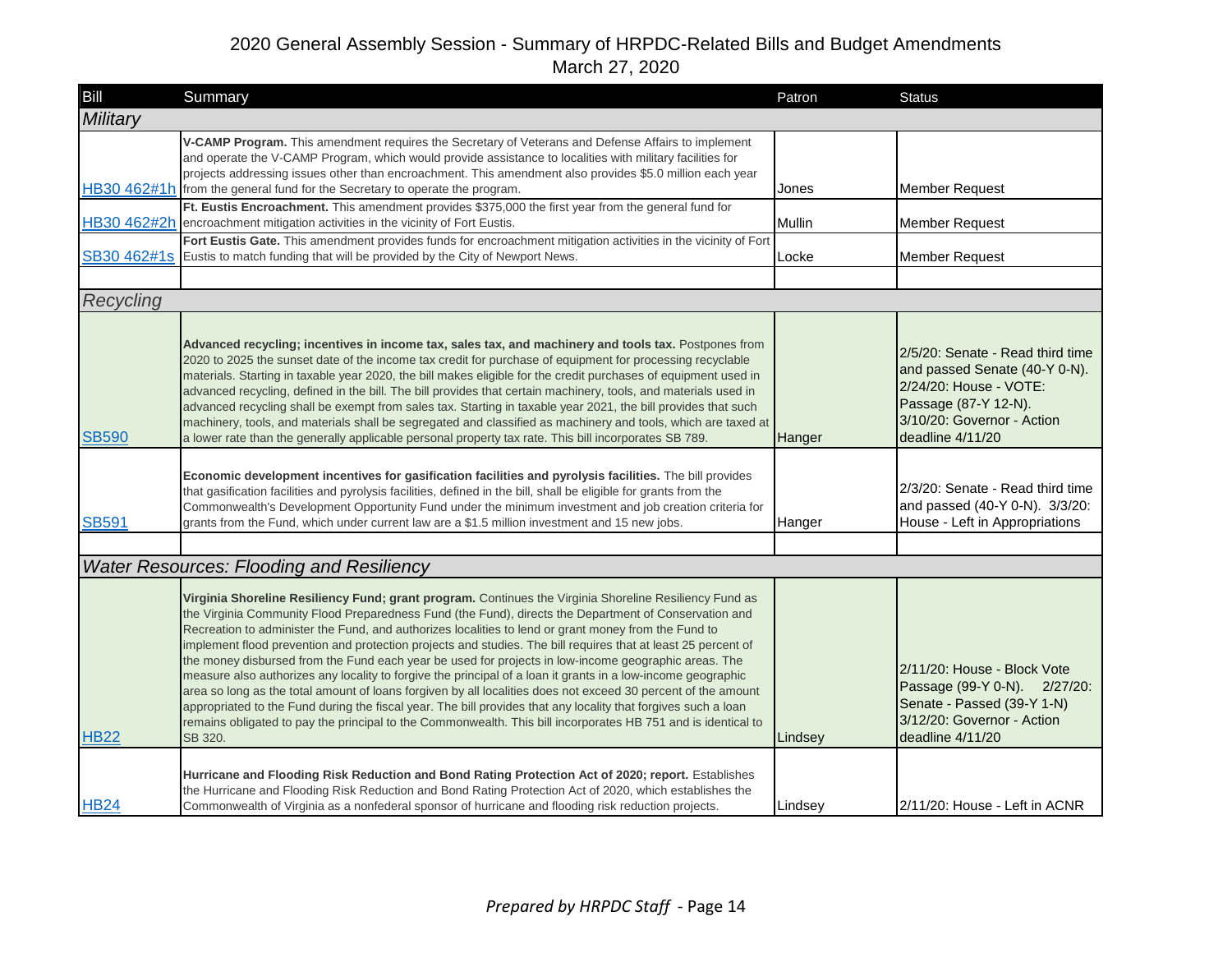| Bill          | Summary                                                                                                                                                                                                                                                                                                                                                                                                                                                                                                                                                                                                                                                                                                                                                                                                                                         | Patron         | <b>Status</b>                                                                                                                                                |
|---------------|-------------------------------------------------------------------------------------------------------------------------------------------------------------------------------------------------------------------------------------------------------------------------------------------------------------------------------------------------------------------------------------------------------------------------------------------------------------------------------------------------------------------------------------------------------------------------------------------------------------------------------------------------------------------------------------------------------------------------------------------------------------------------------------------------------------------------------------------------|----------------|--------------------------------------------------------------------------------------------------------------------------------------------------------------|
| <b>HB382</b>  | Virginia Shoreline Resiliency Fund; grant program. Changes the Virginia Shoreline Resiliency Fund (the<br>Fund) from a lending program to a grant program. The bill directs the Fund to grant money to localities to<br>enable them to offer cost-sharing programs to help residents and businesses that are subject to recurrent<br>flooding.                                                                                                                                                                                                                                                                                                                                                                                                                                                                                                  | Convirs-Fowler | 2/11/20: House - Left in ACNR                                                                                                                                |
| <b>HB389</b>  | Hurricane and Flooding Risk Reduction and Bond Rating Protection Act of 2020; report. Establishes<br>the Hurricane and Flooding Risk Reduction and Bond Rating Protection Act of 2020, which establishes the<br>Commonwealth of Virginia as a nonfederal sponsor of hurricane and flooding risk reduction projects.                                                                                                                                                                                                                                                                                                                                                                                                                                                                                                                             | Miyares        | 2/5/20: House - Continued to<br>2021 in ACNR by voice vote                                                                                                   |
| <b>HB672</b>  | State, regional, and local planning; climate change. Establishes a policy of the Commonwealth to prevent<br>and to minimize actions that contribute to the detrimental effects of climate change in the Commonwealth. The<br>bill requires any state agency to examine any new regulation in furtherance of this policy. The bill requires<br>local and regional planning commissions to consider the impacts from and causes of climate change in<br>adopting a comprehensive plan, regional strategic plan, or zoning ordinance.                                                                                                                                                                                                                                                                                                              | Willett        | 2/6/20: House - VOTE: Passage<br>(55-Y 44-N).<br>2/25/20: Senate<br>Continued to 2021 in ACNR (15-<br>$Y$ 0-N)                                               |
| <b>HB751</b>  | Virginia Community Flood Preparedness Fund; low-income loans; forgiveness of principal. Continues<br>the Virginia Shoreline Resiliency Fund as the Virginia Community Flood Preparedness Fund for the purpose<br>of creating a low-interest loan program to help inland and coastal communities that are subject to recurrent<br>flooding. Moneys from the Fund may be used to mitigate future flood damage, with priority given to projects<br>that implement community-scale mitigation activities or use nature-based solutions. Any locality using moneys<br>from the Fund to provide loans may also forgive the principal of such loans, with the total amount of loans<br>forgiven by all localities not to exceed 30 percent of the total amount appropriated to the Fund in that fiscal<br>year. This bill was incorporated into HB 22. | Jones          | 2/7/20: House - Incorporated by<br>Appropriations (HB22-Lindsey)<br>by voice vote                                                                            |
| <b>HB794</b>  | Flood Insurance Fund; low-income Virginians. Creates a Flood Insurance Fund and directs the Executive<br>Director of the Board of Directors of the Virginia Resources Authority to establish a program to use the Fund<br>to subsidize the purchase of flood insurance by low-income Virginians. Such program shall include an<br>application process, application guidelines, and a ranking system that prioritizes the use of the Fund to<br>support the purchase of flood insurance in the most flood-prone areas.                                                                                                                                                                                                                                                                                                                           | Askew          | 2/5/20: House - Continued to<br>2021 in Appropriations by voice<br>vote                                                                                      |
| <b>HB998</b>  | Adoption of flood plain ordinances. Provides that any locality may by ordinance regulate the activity on,<br>use of, or development of a flood plain in a manner consistent with any state or federal flood plain<br>management programs and requirements.                                                                                                                                                                                                                                                                                                                                                                                                                                                                                                                                                                                      | <b>Hayes</b>   | 2/6/20: House - VOTE: Passage<br>(99-Y 0-N).<br>2/19/20: Senate -<br>Passed Senate (39-Y 0-N).<br>3/4/20: Governor - Approved -<br>Chapter 166 (eff. 7/1/20) |
| <b>HB1005</b> | Housing; Uniform Statewide Building Code; exceptions, provisions, and modifications; local disaster<br>resilience measures. Clarifies that the Uniform Statewide Building Code (USBC) does not supersede (i) local<br>flood plan regulations adopted as a condition of participation in the Community Rating System and (ii)<br>measures adopted by local ordinance to make buildings resilient to foreseeable harm from recurrent flooding,<br>coastal storms, sea level rise, and other similar threats to the health, safety, and general welfare of the locality<br>and its residents. The bill also adds resilience and hazard risk reduction to the recognized standards that<br>should be consistent with the USBC's provisions and modifications.                                                                                       | <b>Mullin</b>  | 2/6/20: House - Stricken from<br>docket by General Laws (21-Y 0-<br>N)                                                                                       |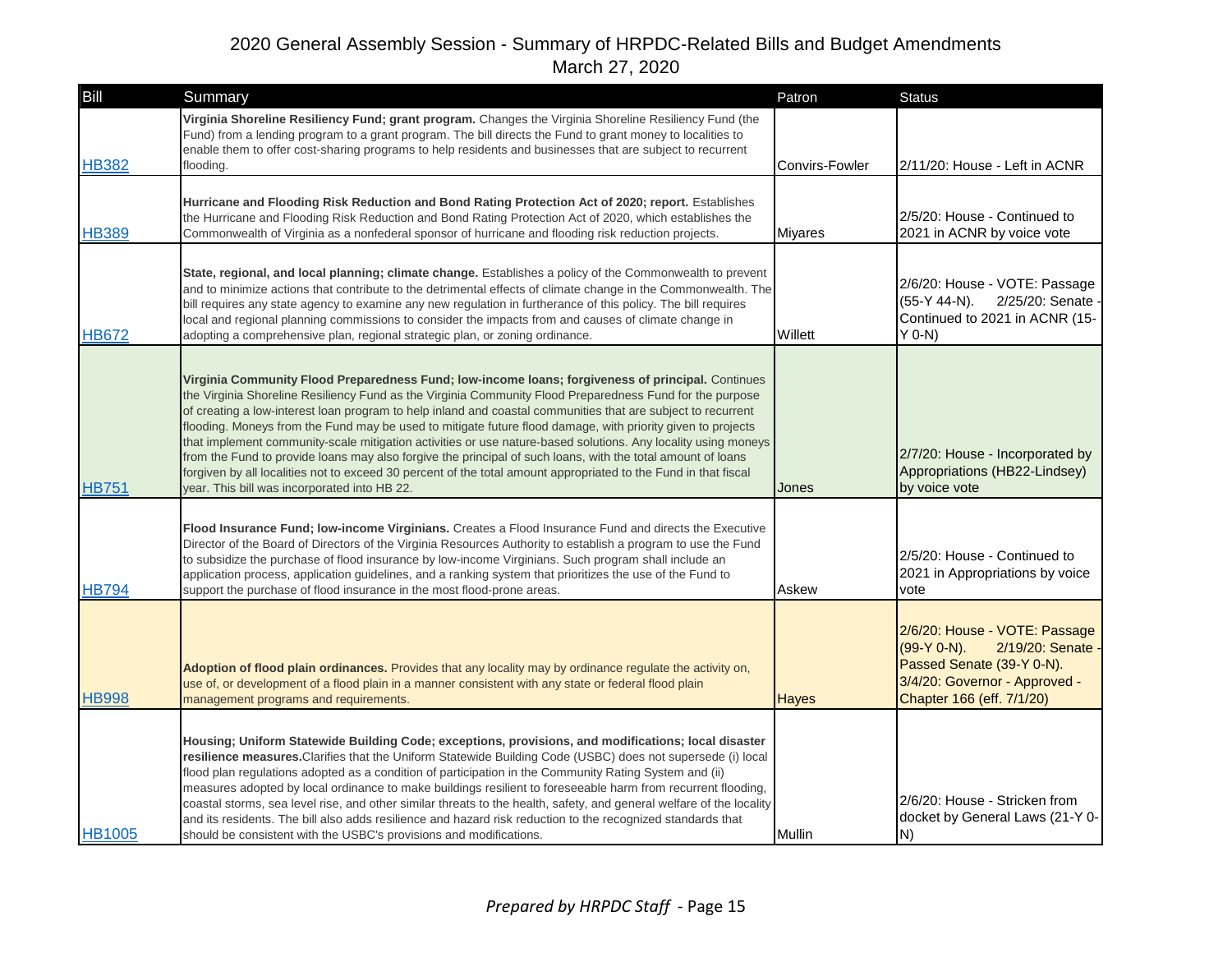| Bill          | Summary                                                                                                                                                                                                                                                                                                                                                                                                                                                                                                                                                                                                                                                                                                                                                                                                                                                                                                                                                                          | Patron | <b>Status</b>                                                                                                                                                                                                   |
|---------------|----------------------------------------------------------------------------------------------------------------------------------------------------------------------------------------------------------------------------------------------------------------------------------------------------------------------------------------------------------------------------------------------------------------------------------------------------------------------------------------------------------------------------------------------------------------------------------------------------------------------------------------------------------------------------------------------------------------------------------------------------------------------------------------------------------------------------------------------------------------------------------------------------------------------------------------------------------------------------------|--------|-----------------------------------------------------------------------------------------------------------------------------------------------------------------------------------------------------------------|
| <b>HB1217</b> | Department of Transportation; at-risk infrastructure; report. Directs the Department of Transportation, in<br>collaboration with the Commonwealth Center for Recurrent Flooding Resiliency, to (i) identify roads and<br>bridges at risk of deterioration due to flooding in Northern Virginia; (ii) develop recommendations for managing<br>such assets; and (iii) report its findings and recommendations to the Chairs of the House and Senate<br>Committees on Transportation by the start of the 2022 General Assembly Session.                                                                                                                                                                                                                                                                                                                                                                                                                                             | Tran   | 2/4/20: House - VOTE: Passage<br>(60-Y 38-N). 3/4/20: Senate -<br>Passed with amendment (39-Y 1-<br>3/4/20: House: Adoption<br>$N$ ).<br>$(60-Y 36-N)$<br>3/12/20: Governor - Action<br>deadline 4/11/20        |
| <b>HB1313</b> | Chief Resiliency Officer. Directs the Governor to designate a Chief Resilience Officer to serve as the<br>primary coordinator of resilience and adaptation initiatives in Virginia and as the primary point of contact<br>regarding issues related to resilience and recurrent flooding. The bill directs the Chief Resilience Officer, in<br>consultation with the Special Assistant to the Governor for Coastal Adaptation and Protection, to identify and<br>monitor areas at the greatest risk from recurrent flooding; review and comment on plans for the construction<br>or substantial reinforcement of a substantial flood defense or catchment area, at the request of the locality<br>containing such defense or area; and initiate and assist with the pursuit of funding for resilience initiatives.<br>The bill also expands the list of programs with which localities and the Commonwealth are required to<br>coordinate as part of their flood control efforts. | Hodges | 2/11/20: House - Block Vote<br>Passage (99-Y 0-N). 2/28/20:<br>Senate - Passed with<br>amendment (34-Y 3-N).<br>3/2/20: House - Adoption (98-Y 0-<br>N)<br>$3/12/20$ :<br>Governor - Action deadline<br>4/11/20 |
| <b>HB1314</b> | Chief Resiliency Officer. Directs the Secretary of Public Safety and Homeland Security to designate a Chief<br>Resiliency Officer. The Chief Resiliency Officer, who shall hold no other position, shall serve as the primary<br>coordinator of resilience and adaptation initiatives in Virginia and as the primary point of contact regarding<br>issues related to resilience and recurrent flooding. The bill adds the Chief Resiliency Officer as a member of<br>the Secure and Resilient Commonwealth Panel                                                                                                                                                                                                                                                                                                                                                                                                                                                                 | Hodges | 2/11/20: House - Left in ACNR                                                                                                                                                                                   |
| <b>HB1373</b> | Flood Resiliency Clearing House Program. Directs the Department of Conservation and Recreation to<br>develop a Flood Resiliency Clearing House Program for coordinating flood mitigation solutions. The bill<br>requires the Clearing House to solicit flood mitigation solutions from the public; coordinate with other agencies<br>to review submitted solutions; approve appropriate solutions, favoring those that manage both water quality<br>and flooding and emphasize nature-based solutions; and disseminate approved flood mitigation solutions.                                                                                                                                                                                                                                                                                                                                                                                                                      | Hodges | 2/5/20: House - Continued to<br>2021 in ACNR by voice vote                                                                                                                                                      |
| <b>HB1375</b> | Living shorelines; resiliency. Includes a shoreline practice that may enhance coastal resilience and<br>attenuation of wave energy and storm surge in the definition of living shoreline for purposes of establishing<br>and implementing a general permit regulation that authorizes and encourages the use of living shorelines as<br>the preferred alternative for stabilizing tidal shorelines.                                                                                                                                                                                                                                                                                                                                                                                                                                                                                                                                                                              | Hodges | 2/10/20: House - Block Vote<br>Passage (99-Y 0-N). 2/28/20:<br>Senate - Passed (37-Y 0-N)<br>3/12/20: Governor - Action<br>deadline 4/11/20                                                                     |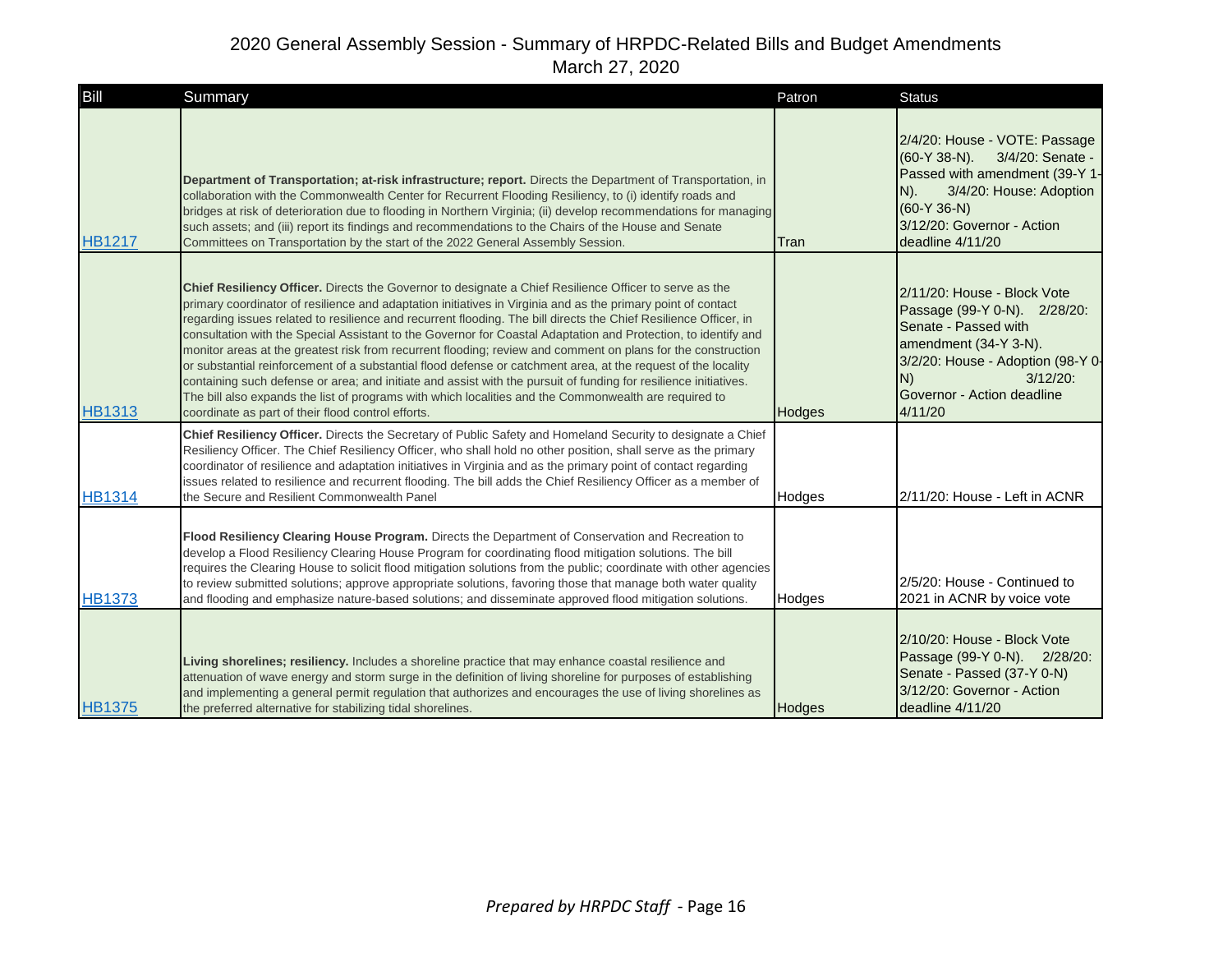| Bill         | Summary                                                                                                                                                                                                                                                                                                                                                                                                                                                                                                                                                                                                                                                                                                                                                                                                                                                                                                                                                                                                                                                                                                                                                                                       | Patron         | <b>Status</b>                                                                                                                                            |
|--------------|-----------------------------------------------------------------------------------------------------------------------------------------------------------------------------------------------------------------------------------------------------------------------------------------------------------------------------------------------------------------------------------------------------------------------------------------------------------------------------------------------------------------------------------------------------------------------------------------------------------------------------------------------------------------------------------------------------------------------------------------------------------------------------------------------------------------------------------------------------------------------------------------------------------------------------------------------------------------------------------------------------------------------------------------------------------------------------------------------------------------------------------------------------------------------------------------------|----------------|----------------------------------------------------------------------------------------------------------------------------------------------------------|
| <b>HJ47</b>  | Study; JCOTS; safety, quality of life, and economic consequences of weather and climate-related<br>events on coastal areas in Virginia; report. Directs the Joint Commission on Technology and Science<br>(JCOTS) to study the safety, quality of life, and economic consequences of weather and climate-related<br>events on coastal areas in Virginia. In conducting its study, JCOTS shall examine (i) the negative impacts of<br>weather, and geological and climate-related events, including displacement, economic loss, and damage to<br>health or infrastructure; (ii) the area or areas and the number of citizens affected by such impacts; (iii) the<br>frequency or probability and the time dimensions, including near-term, medium-term, and long-term<br>probabilities of such impacts; (iv) alternative actions available to remedy or mitigate such impacts and their<br>expected cost; (v) the degree of certainty that each of these impacts and alternative actions may reliably be<br>known; and (vi) the technical resources available, either in state or otherwise, to effect such alternative<br>actions and improve our knowledge of their effectiveness and cost. | <b>Sickles</b> | 2/7/20: House - Block Vote<br>Adoption (90-Y 1-N).<br>$3/3/20$ :<br>Senate - Agreed to by voice vote                                                     |
| <b>HJ77</b>  | Study; continuing the Joint Subcommittee on Coastal Flooding; report. Continues the Joint<br>Subcommittee on Coastal Flooding for two additional years, through the 2021 interim.                                                                                                                                                                                                                                                                                                                                                                                                                                                                                                                                                                                                                                                                                                                                                                                                                                                                                                                                                                                                             | Convirs-Fowler | 2/11/20: House - Left in Rules                                                                                                                           |
| <b>HJ102</b> | Study; continuing the Joint Subcommittee on Coastal Flooding; report. Continues the Joint<br>Subcommittee on Coastal Flooding for two additional years, through the 2021 interim.                                                                                                                                                                                                                                                                                                                                                                                                                                                                                                                                                                                                                                                                                                                                                                                                                                                                                                                                                                                                             | Hodges         | 2/7/20: House - Block Vote<br>Adoption (90-Y 1-N).<br>$3/3/20$ :<br>Senate - Agreed to by voice vote                                                     |
| <b>SB320</b> | Virginia Community Flood Preparedness Fund; Ioans. Continues the Virginia Shoreline Resiliency Fund<br>as the Virginia Community Flood Preparedness Fund for the purpose of creating a low-interest loan program<br>to help inland and coastal communities that are subject to recurrent flooding. Moneys from the Fund may be<br>used to mitigate future flood damage, with priority given to projects that implement community-scale mitigation<br>activities or use nature-based solutions. Any locality using moneys from the Fund to provide loans may also<br>forgive the principal of such loans, with the total amount of loans forgiven by all localities not to exceed 30<br>percent of the total amount appropriated to the Fund in that fiscal year. This bill is identical to HB 22.                                                                                                                                                                                                                                                                                                                                                                                             | Lewis          | 2/11/20: Senate - Passed (40-Y<br>$3/2/20$ :<br>$(0-N)$<br>House - Block Vote Passage (99-<br>$Y$ 0-N)<br>3/12/20: Governor -<br>Action deadline 4/11/20 |
| <b>SB361</b> | Study; JCOTS; safety, quality of life, and economic consequences of weather and climate-related<br>events on coastal areas in Virginia; report. Directs the Joint Commission on Technology and Science<br>(JCOTS) to study the safety, quality of life, and economic consequences of weather and climate-related<br>events on coastal areas in Virginia. In conducting its study, JCOTS shall examine (i) the negative impacts of<br>weather, and geological and climate-related events, including displacement, economic loss, and damage to<br>health or infrastructure; (ii) the area or areas and the number of citizens affected by such impacts; (iii) the<br>frequency or probability and the time dimensions, including near-term, medium-term, and long-term<br>probabilities of such impacts; (iv) alternative actions available to remedy or mitigate such impacts and their<br>expected cost; (v) the degree of certainty that each of these impacts and alternative actions may reliably be<br>known; and (vi) the technical resources available, either in state or otherwise, to effect such alternative<br>actions and improve our knowledge of their effectiveness and cost. | Cosgrove       | 1/24/20: Senate - Stricken at<br>request of Patron in Rules (11-Y)<br>$(0-N)$                                                                            |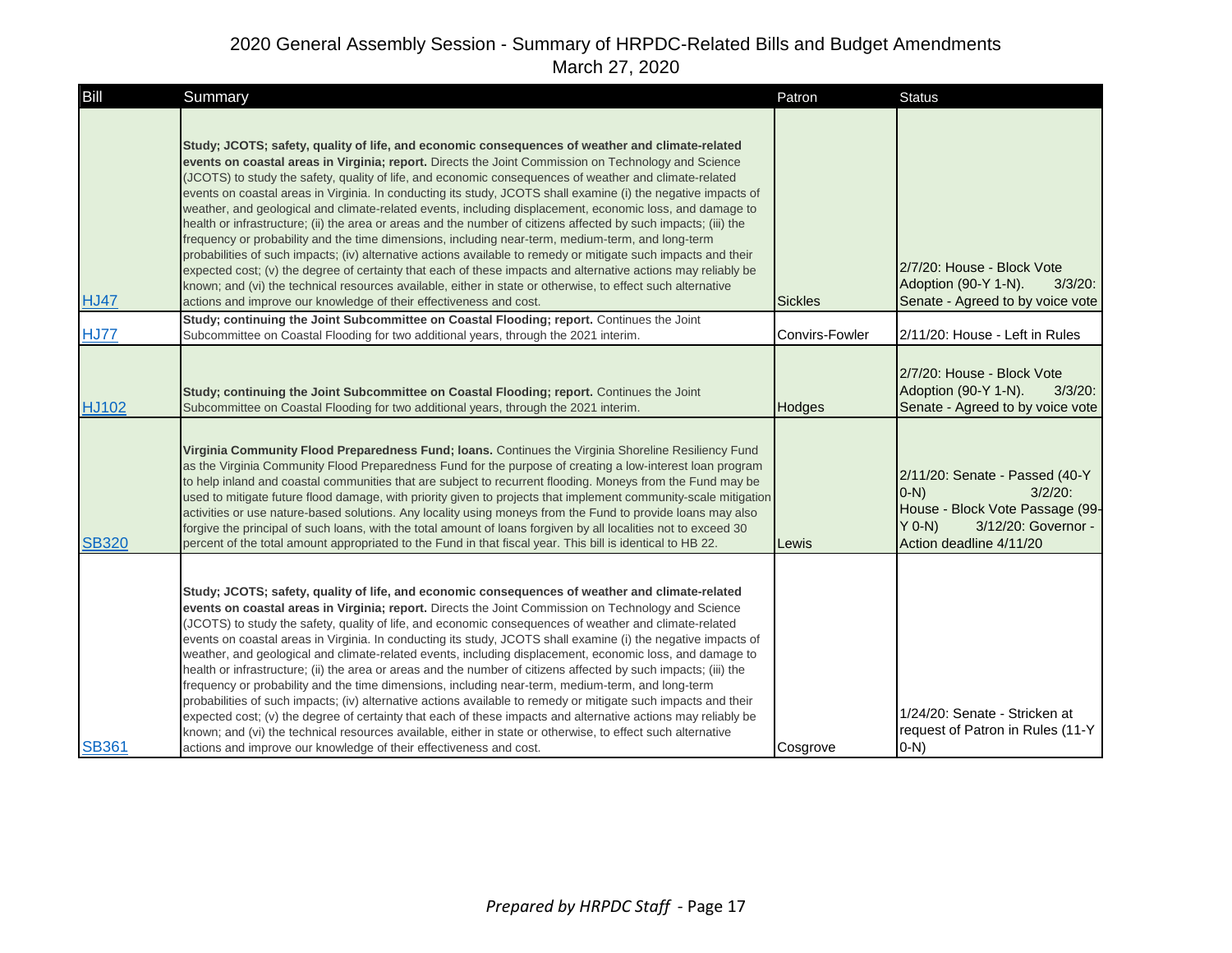| Bill                    | Summary                                                                                                                                                                                                                                                                                                                                                                                                                                                                                                                                                                                                                                                                                                                                                                                                                                                                                                                                                                                                                                                                                                                                                                                                                                                                                     | Patron   | <b>Status</b>                                                                                                                                                                                                      |
|-------------------------|---------------------------------------------------------------------------------------------------------------------------------------------------------------------------------------------------------------------------------------------------------------------------------------------------------------------------------------------------------------------------------------------------------------------------------------------------------------------------------------------------------------------------------------------------------------------------------------------------------------------------------------------------------------------------------------------------------------------------------------------------------------------------------------------------------------------------------------------------------------------------------------------------------------------------------------------------------------------------------------------------------------------------------------------------------------------------------------------------------------------------------------------------------------------------------------------------------------------------------------------------------------------------------------------|----------|--------------------------------------------------------------------------------------------------------------------------------------------------------------------------------------------------------------------|
| <b>SB796</b>            | Hampton Roads Coastal Resiliency Authority. Creates the Hampton Roads Coastal Resiliency Authority<br>(the Authority) as a political subdivision of the Commonwealth. The Authority may by ordinance consist of any<br>locality that makes up the membership of the Hampton Roads Planning District Commission and is created<br>for the purpose of serving as a regional leader, resource, and partner for all issues related to coastal flooding<br>and resiliency. The bill shall not become effective date until participating localities comprising two-thirds of the<br>population of the Hampton Roads Planning District have elected to join the Authority.                                                                                                                                                                                                                                                                                                                                                                                                                                                                                                                                                                                                                         | Lewis    | 1/20/20: Senate - Stricken at<br>request of Patron in Local<br>Government (13-Y 0-N)                                                                                                                               |
| <b>SJ27</b>             | Study; continuing the Joint Subcommittee on Coastal Flooding; report. Continues the Joint<br>Subcommittee on Coastal Flooding for two additional years, through the 2021 interim.                                                                                                                                                                                                                                                                                                                                                                                                                                                                                                                                                                                                                                                                                                                                                                                                                                                                                                                                                                                                                                                                                                           | Lewis    | 2/10/20: Senate - Reading<br>$3/4/20$ :<br>waived (38-Y 0-N).<br>House - VOTE: Agreed To (92-Y<br>$2-N$ ).                                                                                                         |
| <b>SJ38</b>             | Study; JCOTS; safety, quality of life, and economic consequences of weather and climate-related<br>events on coastal areas in Virginia; report. Directs the Joint Commission on Technology and Science<br>(JCOTS) to study the safety, quality of life, and economic consequences of weather and climate-related<br>events on coastal areas in Virginia. In conducting its study, JCOTS shall examine (i) the negative impacts of<br>weather, and geological and climate-related events, including displacement, economic loss, and damage to<br>health or infrastructure; (ii) the area or areas and the number of citizens affected by such impacts; (iii) the<br>frequency or probability and the time dimensions, including near-term, medium-term, and long-term<br>probabilities of such impacts; (iv) alternative actions available to remedy or mitigate such impacts and their<br>expected cost; (v) the degree of certainty that each of these impacts and alternative actions may reliably be<br>known; and (vi) the technical resources available, either in state or otherwise, to effect such alternative<br>actions and improve our knowledge of their effectiveness and cost. The provisions of the resolution are<br>contingent on funding in a general appropriation act. | Cosgrove | 2/10/20: Senate - Read third<br>time and agreed to by Senate by<br>voice vote.<br>$3/4/20$ :<br>House - VOTE: Agree To with<br>amendment (92-Y 4-N).<br>3/8/20: Conference report<br>agreed to by House and Senate |
| HB30 10#1c              | Study on Economic Consequences of Weather-Related Events. This amendment provides \$125,000 the<br>first year from the general fund for the Joint Commission on Technology and Science to complete a study on<br>the economic consequences of weather-related events, pursuant to House Joint Resolution 47 of the 2020<br>Session of the General Assembly.                                                                                                                                                                                                                                                                                                                                                                                                                                                                                                                                                                                                                                                                                                                                                                                                                                                                                                                                 |          | <b>Conference Report</b>                                                                                                                                                                                           |
| SB30 10#1s              | JCOTS - Study on Resilience in the Coastal Areas of VA. This amendment provides \$125,000 GF in the<br>first year for the Joint Commission on Technology and Science to study the safety, quality of life, and<br>economic consequences of weather-related and climate-related events on coastal areas in Virginia to guide<br>future decision-making for coastal flooding projects. The Virginia Academy of Science, Engineering, and<br>Medicine shall provide technical assistance.                                                                                                                                                                                                                                                                                                                                                                                                                                                                                                                                                                                                                                                                                                                                                                                                      | Ebbin    | Floor Approved                                                                                                                                                                                                     |
|                         | GMU - Coastal Flooding Study. This amendment requests additional funding for the GMU Center for<br>HB30 171#1h Regional Analysis to study the economic impact of flooding and sea rise.                                                                                                                                                                                                                                                                                                                                                                                                                                                                                                                                                                                                                                                                                                                                                                                                                                                                                                                                                                                                                                                                                                     | Hodges   | <b>Member Request</b>                                                                                                                                                                                              |
|                         | Virginia Shoreline Resiliency Fund. This amendment provides \$10.0 million from the general fund each<br>HB30 373#5h year to capitalize the Virginia Shoreline Resiliency Fund as established by the 2016 General Assembly.                                                                                                                                                                                                                                                                                                                                                                                                                                                                                                                                                                                                                                                                                                                                                                                                                                                                                                                                                                                                                                                                 | Bloxom   | Member Request                                                                                                                                                                                                     |
| HB30 372#1h Protection. | <b>Commonwealth Resiliency Office.</b> This amendment provides \$275,000 each year from the general fund<br>and two positions to establish the Commonwealth Resiliency Office under the Secretary of Natural<br>Resources. The purposes of the Office will be to support, promote, and expedite the Commonwealth's<br>resiliency efforts under the direction of the Special Assistant to the Governor for Coastal Adaptation and                                                                                                                                                                                                                                                                                                                                                                                                                                                                                                                                                                                                                                                                                                                                                                                                                                                            | Jones    | <b>Member Request</b>                                                                                                                                                                                              |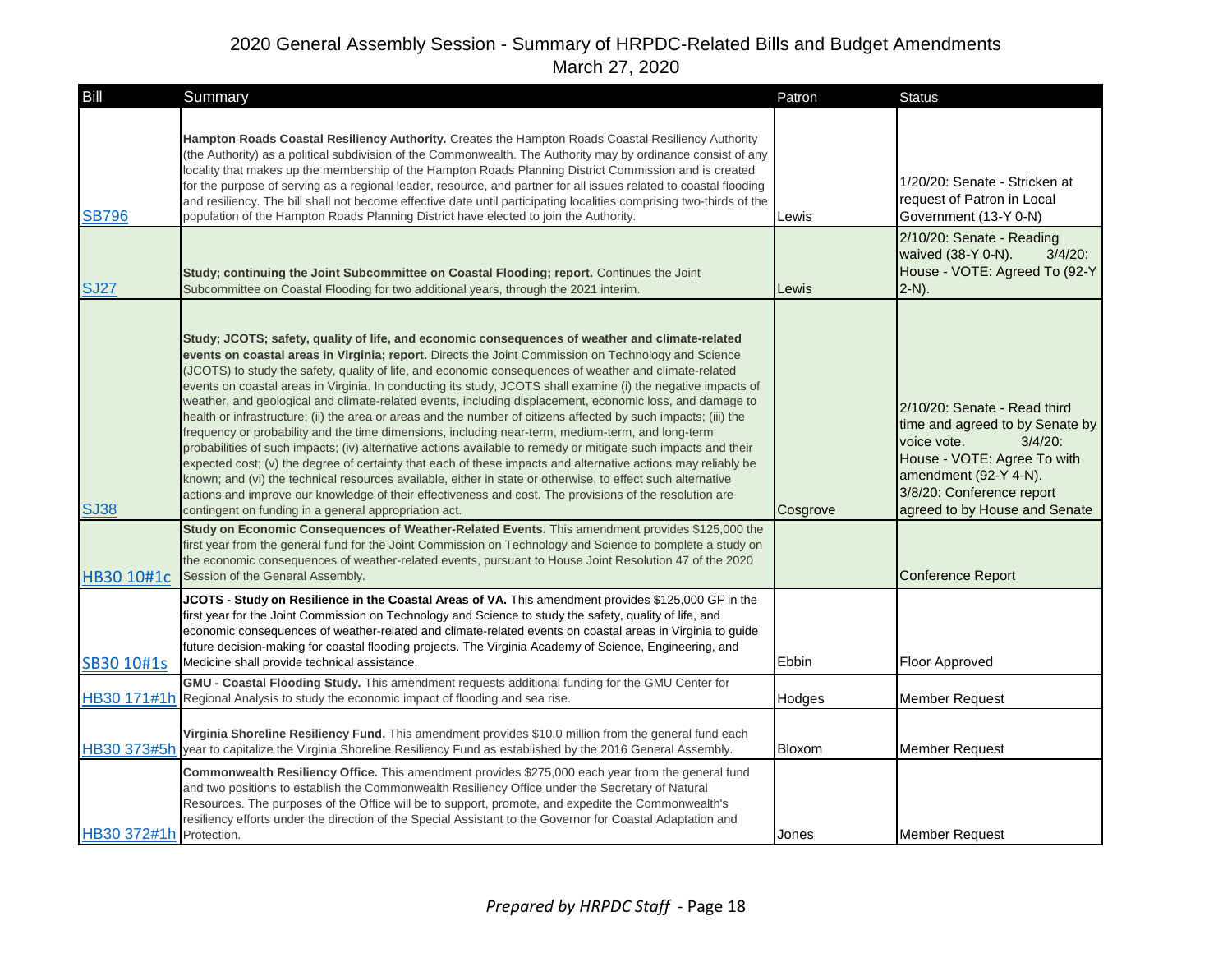| Bill                   | Summary                                                                                                                                                                                                                                                                                                                                                                                                                                                       | Patron         | <b>Status</b>                                                                                                                                              |
|------------------------|---------------------------------------------------------------------------------------------------------------------------------------------------------------------------------------------------------------------------------------------------------------------------------------------------------------------------------------------------------------------------------------------------------------------------------------------------------------|----------------|------------------------------------------------------------------------------------------------------------------------------------------------------------|
|                        | Hurricane and Flood Risk Authority. This amendment provides \$250,000 each year to establish the Virginia<br>Hurricane and Flood Risk Reduction Authority, pursuant to the provisions of House Bill 389. This amendment<br>HB30 372#3h is a placeholder until a final fiscal impact statement for the bill is produced.                                                                                                                                       | <b>Miyares</b> | <b>Member Request</b>                                                                                                                                      |
| SB30 372#1s            | Commonwealth Resiliency Office. This amendment provides requisite funding and staffing for the creation<br>of the Commonwealth Resiliency Office under the Secretary of Natural Resources, including two full-time<br>positions, to support, promote, and expedite the Commonwealth's resiliency efforts under the direction of the<br>Special Assistant to the Governor for the Coastal Adaption and Protection.                                             | Lewis          | <b>Member Request</b>                                                                                                                                      |
|                        | Virginia Shoreline Resiliency Fund. This amendment provides \$2.5 million from the general fund each year<br>HB30 373#9h to capitalize the Virginia Shoreline Resiliency Fund as established by the 2016 General Assembly.                                                                                                                                                                                                                                    | Jones          | <b>Member Request</b>                                                                                                                                      |
| SB30 373#7s            | Virginia Shoreline Resiliency Fund. This amendment provides \$10.0 million from the general fund each<br>year to capitalize the Virginia Shoreline Resiliency Fund as established by the 2016 General Assembly.                                                                                                                                                                                                                                               | Edwards        | <b>Member Request</b>                                                                                                                                      |
| <b>SB30</b><br>373#10s | Virginia Shoreline Resiliency Fund. This amendment provides \$10.0 million GF each year to capitalize the<br>Virginia Shoreline Resiliency Fund as established by the 2016 General Assembly.                                                                                                                                                                                                                                                                  | Lewis          | <b>Member Request</b>                                                                                                                                      |
| <b>HB30</b><br>374#15h | Living Shoreline. This amendment provides \$200,000 each year for grants to living shoreline projects.                                                                                                                                                                                                                                                                                                                                                        | Hodges         | <b>Member Request</b>                                                                                                                                      |
|                        | Flood Insurance Fund. This amendment provides \$500,000 the first year from the general fund as an initial<br>capitalization for the Flood Insurance Fund, to be transferred by the Director to the Virginia Resources<br>HB30 379#1h Authority, pursuant to House Bill 794.                                                                                                                                                                                  | Askew          | <b>Member Request</b>                                                                                                                                      |
|                        | Back Bay Submerged Aquatic Vegetation Restoration. This amendment provides \$10,000 each year from<br>HB30 381#1c nongeneral funds for the Back Bay Submerged Aquatic Vegetation Restoration Project.                                                                                                                                                                                                                                                         | Knight         | <b>Conference Report</b>                                                                                                                                   |
|                        | Virginia Shoreline Resilience Fund. This amendment provides \$125,000 each year for the Shoreline<br>HB30 392#1h Resliience Fund.                                                                                                                                                                                                                                                                                                                             | <b>Mivares</b> | <b>Member Request</b>                                                                                                                                      |
|                        |                                                                                                                                                                                                                                                                                                                                                                                                                                                               |                |                                                                                                                                                            |
|                        | Water Resources - Stormwater/Water Supply/Drinking Water                                                                                                                                                                                                                                                                                                                                                                                                      |                |                                                                                                                                                            |
| <b>HB116</b>           | Stormwater Management Fund. Provides that grants from a local Stormwater Management Fund may be<br>used for an authorized local stormwater credit option for Virginia Stormwater Management Program<br>authorized program administrators as a stormwater retrofit for any development within the local watershed<br>that predates the 2005 U.S. Environmental Protection Agency and Department of Environmental Quality best<br>management practice criteria. | Cole           | 2/11/20: House - Left in CC & T                                                                                                                            |
| <b>HB126</b>           | Tax credit for purchase of aquaculture oyster floats. Establishes an individual nonrefundable income tax<br>credit for taxable years beginning on or after January 1, 2020, but before January 1, 2025, for the purchase<br>price of aquaculture oyster floats purchased during the taxable year.                                                                                                                                                             | <b>Miyares</b> | 2/11/20: House - Left in Finance                                                                                                                           |
| <b>HB504</b>           | Chesapeake Bay Preservation Areas; mature trees. Adds the preservation of mature trees or planting of<br>trees, both as a water quality protection tool and as a means of providing other natural resource benefits, to<br>the list of activities that the State Water Resources Board is directed to encourage and promote as it adopts<br>criteria for local governments to use as they consider development in Chesapeake Bay Preservation Areas.          | Hope           | 1/28/20: House - Passage (69-Y<br>$30-N$ )<br>2/21/20: Senate - Passed (26-Y<br>$3/12/20$ :<br>$10-N$ ).<br>Governor - Recommendation<br>received by House |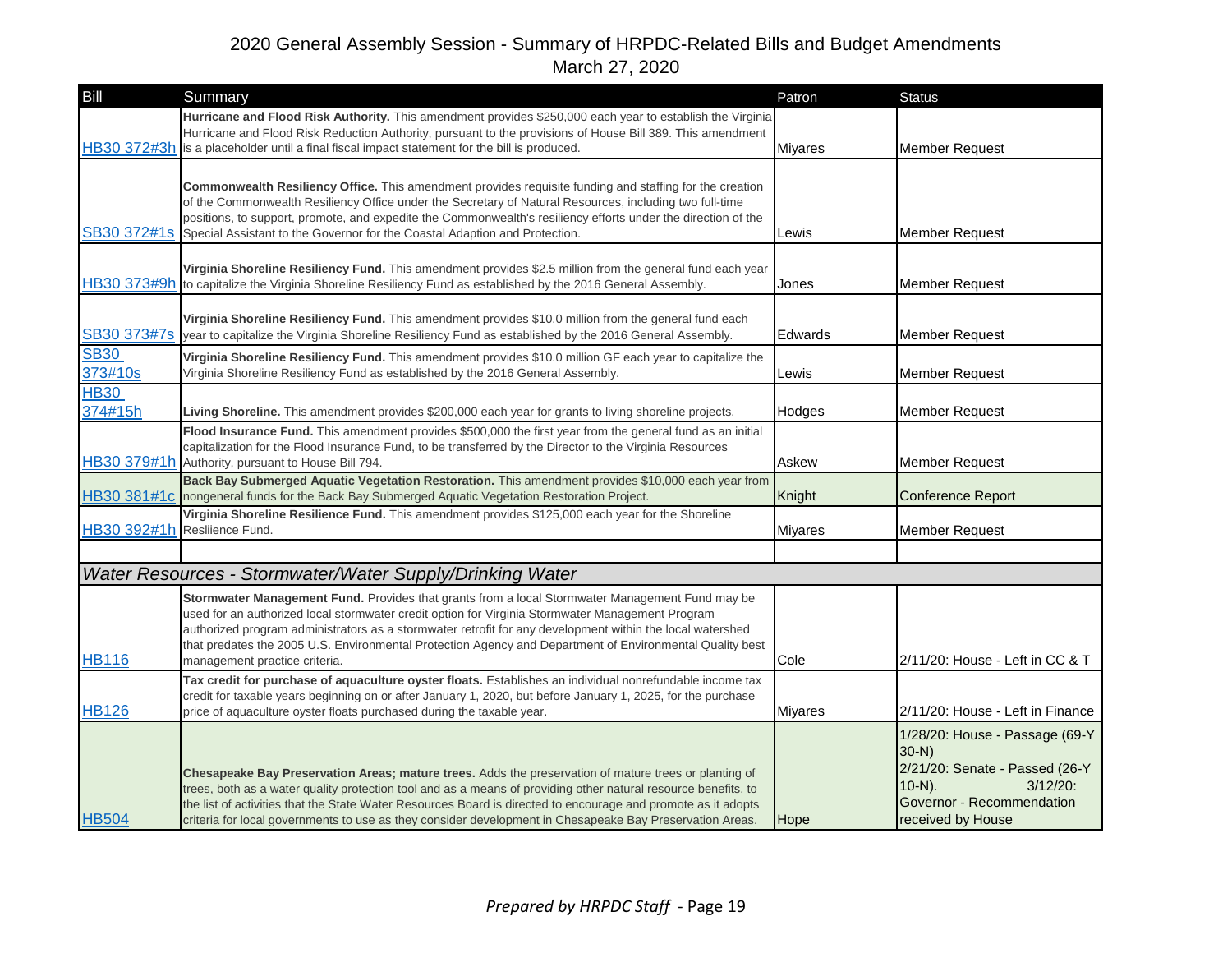| Bill          | Summary                                                                                                                                                                                                                                                                                                                                                                                                                                                                                                                                                                                                                                                                                                                                                                                                                                                                                                                                                                                                                                                                                                                                                                                     | Patron        | <b>Status</b>                                                                                                                                                                                                               |
|---------------|---------------------------------------------------------------------------------------------------------------------------------------------------------------------------------------------------------------------------------------------------------------------------------------------------------------------------------------------------------------------------------------------------------------------------------------------------------------------------------------------------------------------------------------------------------------------------------------------------------------------------------------------------------------------------------------------------------------------------------------------------------------------------------------------------------------------------------------------------------------------------------------------------------------------------------------------------------------------------------------------------------------------------------------------------------------------------------------------------------------------------------------------------------------------------------------------|---------------|-----------------------------------------------------------------------------------------------------------------------------------------------------------------------------------------------------------------------------|
| <b>HB520</b>  | Department of Environmental Quality; tree planting as land cover type, best management practice;<br>stakeholder advisory group. Directs the Department of Environmental Quality (DEQ) to convene a<br>stakeholder advisory group for the purpose of studying the planting or preservation of trees as an urban land<br>cover type and as a stormwater best management practice (BMP). The bill provides that the stakeholder<br>group shall be composed of development and construction industry representatives, environmental technical<br>experts, local government representatives, and others and that technical assistance shall be provided to DEQ<br>by the Department of Forestry and the Department of Conservation and Recreation. The bill directs DEQ to<br>report the findings of the stakeholder group by November 1, 2020, and to include a recommendation as to<br>whether the planting or preservation of trees shall be deemed a creditable land cover type or BMP and, if so,<br>how much credit shall be given for its optional use.                                                                                                                                   | <b>Bulova</b> | 1/28/20: House - VOTE:<br>Passage (82-Y 17-N)<br>2/21/20: Senate - Passed with<br>amendment (33-Y 3-N).<br>2/25/20: House - Adoption (79-Y<br>$3/23/20$ :<br>$20-N$ )<br>Governor - Approved - Chapter<br>405 (eff. 7/1/20) |
| <b>HB542</b>  | Regional water resource planning; State Water Control Board regulations. Directs the State Water<br>Control Board to estimate the risk that each locality and region in the Commonwealth will experience water<br>supply shortfalls, to encourage the development of cross-jurisdictional water supply projects, and to adopt<br>regulations designating regional planning areas based primarily on river basin. Each locality in a particular<br>regional planning area shall participate in cross-jurisdictional, coordinated water resource planning, and all<br>localities in each area shall together develop and submit a single regional water supply plan. The bill directs<br>the Department of Environmental Quality to facilitate the creation of the regional water plans by ensuring<br>sufficient coordination among localities, providing planning and other assistance, and ensuring that each<br>regional plan identifies risks and proposes strategies in response. The bill directs that the Board and the<br>Department prioritize the allocation of funds to localities that sufficiently participate in regional planning. The<br>bill contains technical amendments. | Carr          | 2/10/20: House - VOTE:<br>Passage (61-Y 37-N). 3/5/20:<br>Senate - Passed with<br>amendments (31-Y 9-N).<br>3/8/20: Conference report<br>agreed to by House and Senate.<br>3/20/20: Governor - Action<br>deadline 4/11/20   |
| <b>HB882</b>  | Stormwater management; proprietary best management practices. Directs the State Water Control<br>Board to adopt regulations providing for the use of a proprietary best management practice (BMP) only if<br>another state, regional, or national certification program has verified and certified its nutrient or sediment<br>removal effectiveness. The bill requires any proprietary BMP that is included on the Virginia Stormwater BMP<br>Clearinghouse website prior to July 1, 2020, to provide documentation to the Department of Environmental<br>Quality showing that its effectiveness has been verified by another state, regional, or national certification<br>program and prohibits any such proprietary BMP that fails to provide such documentation from being used in<br>any stormwater management plan submitted on or after January 1, 2022.                                                                                                                                                                                                                                                                                                                            | <b>Bulova</b> | 1/28/20: House - Passage (97-Y<br>$O-N$<br>2/21/20: Senate - Passed with<br>substitute (38-Y 0-N).<br>2/25/20: House - VOTE:<br>Adoption (97-Y 0-N).<br>3/12/20: Governor - Action<br>deadline 4/11/20                      |
| <b>HB1257</b> | Drinking water supplies; maximum contaminant levels. Directs the State Board of Health to adopt<br>regulations establishing maximum contaminant levels (MCLs) in public drinking water systems for (i) PFOS,<br>PFOA, and other PFAS compounds, as deemed necessarily; (ii) chromium-6; and (iii) 1,4-dioxane. The bill<br>requires such MCLs to be protective of public health, including the health of vulnerable subpopulations, and to<br>be no higher than any MCL or health advisory adopted by the U.S. Environmental Protection Agency for the<br>same contaminant.                                                                                                                                                                                                                                                                                                                                                                                                                                                                                                                                                                                                                 | Rasoul        | 2/3/20: House - Passage (58-Y<br>$40-N$ )<br>$3/5/20$ :<br>Senate - Passed with substitute<br>$(23-Y 16-N)$ .<br>3/5/20: House -<br>Adoption (62-Y 36-N).<br>3/17/20: Governor - Action<br>deadline 4/11/20                 |
| <b>HB1308</b> | Stormwater management; grandfathered land-disturbing activities. Authorizes any land-disturbing<br>activity that was eligible to take place pursuant to technical criteria that were adopted by the State Water<br>Control Board prior to July 1, 2014, to be governed by such criteria until July 1, 2024. Current regulations<br>grandfathered such activities until July 1, 2019.                                                                                                                                                                                                                                                                                                                                                                                                                                                                                                                                                                                                                                                                                                                                                                                                        | Walker        | 2/11/20: House - Left in ACNR                                                                                                                                                                                               |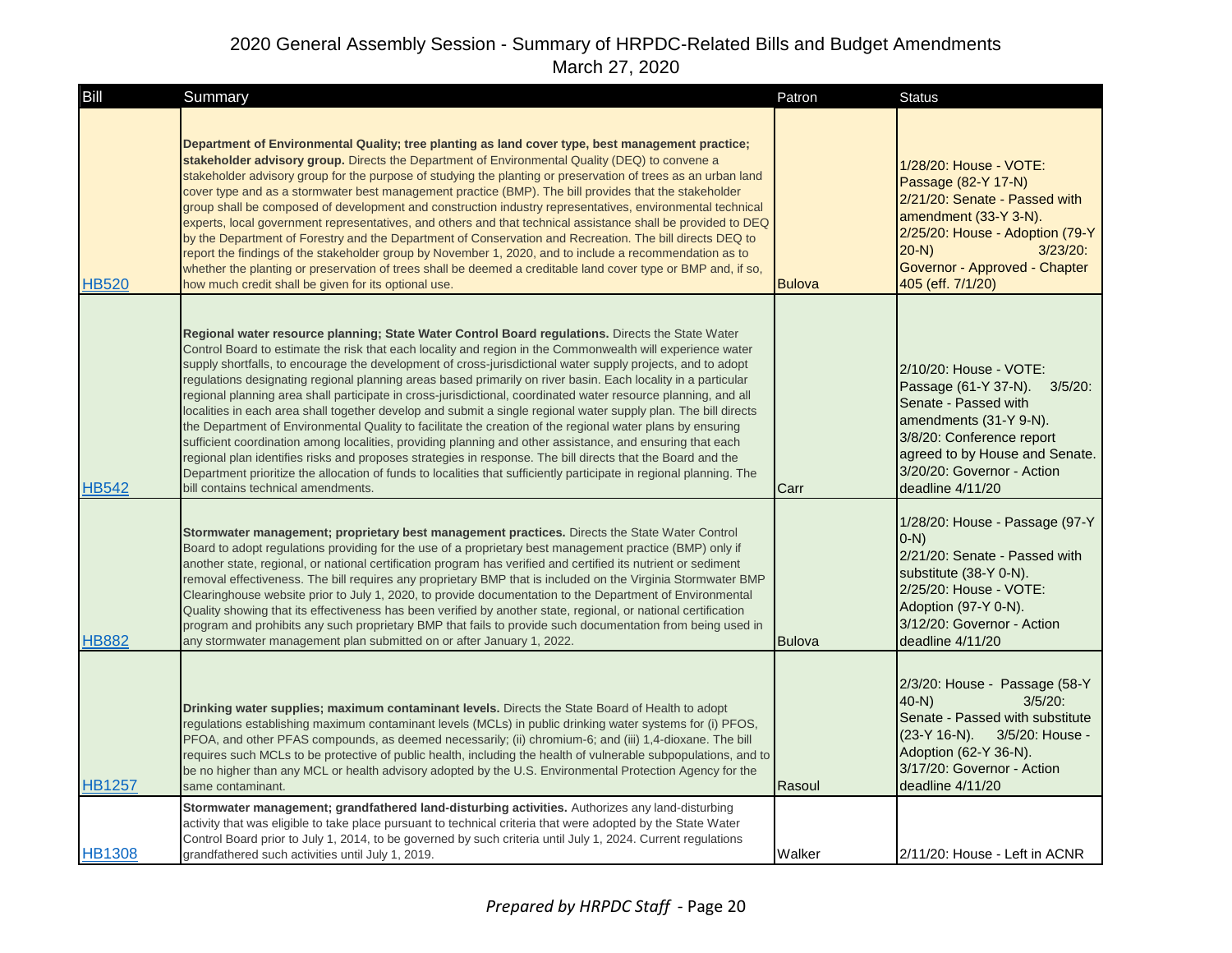| Bill          | Summary                                                                                                                                                                                                                                                                                                                                                                                                                                                                                                                                                                                                                                                                                                                                                                                                                                                                                                                                                                                                                                                                                                                                                                                                                                                                                                                                                                                                                                                                                                                                                                                                                                                        | Patron          | <b>Status</b>                                                                                                                                                                                                       |
|---------------|----------------------------------------------------------------------------------------------------------------------------------------------------------------------------------------------------------------------------------------------------------------------------------------------------------------------------------------------------------------------------------------------------------------------------------------------------------------------------------------------------------------------------------------------------------------------------------------------------------------------------------------------------------------------------------------------------------------------------------------------------------------------------------------------------------------------------------------------------------------------------------------------------------------------------------------------------------------------------------------------------------------------------------------------------------------------------------------------------------------------------------------------------------------------------------------------------------------------------------------------------------------------------------------------------------------------------------------------------------------------------------------------------------------------------------------------------------------------------------------------------------------------------------------------------------------------------------------------------------------------------------------------------------------|-----------------|---------------------------------------------------------------------------------------------------------------------------------------------------------------------------------------------------------------------|
| <b>HB1393</b> | Nutrient credit trading; adjacent hydrologic unit code. Removes authority for a Virginia Stormwater<br>Management Program or Virginia Erosion and Stormwater Management Program to allow compliance with<br>stormwater nonpoint nutrient runoff water quality criteria through the applicant's acquisition of nutrient credits<br>in the same tributary in an adjacent hydrologic unit code (HUC) or fourth order subbasin unless certain<br>existing criteria for purchasing credits outside of the HUC or fourth order subbasin are met, when the credits<br>are in a locality with a population fewer than 20,000 and geographic area under 200 square miles.                                                                                                                                                                                                                                                                                                                                                                                                                                                                                                                                                                                                                                                                                                                                                                                                                                                                                                                                                                                               | LaRock          | 2/11/20: House - Left in ACNR                                                                                                                                                                                       |
| <b>HB1422</b> | Chesapeake Bay Watershed Implementation Plan initiatives; nutrient management plans; stream<br>exclusion. Sets December 31, 2025, as the target date to achieve the water quality goals contained in<br>Virginia's final Chesapeake Bay Total Maximum Daily Load Phase III Watershed Implementation Plan (WIP).<br>The bill provides that if the Secretary of Agriculture and Forestry and the Secretary of Natural Resources (the<br>Secretaries) jointly determine on or after July 1, 2026, that such goals have not been met by (i) the coverage<br>of a sufficient portion of Chesapeake Bay cropland by nutrient management plans, (ii) the installation of a<br>sufficient number of livestock stream exclusion practices, or (iii) a combination of other agricultural best<br>management conservation practices, then certain provisions requiring the use of nutrient management plans<br>and livestock stream exclusions shall become effective. The bill directs the Secretaries to convene a<br>stakeholder advisory group to review annual progress toward the implementation of agricultural commitments<br>in the WIP, develop a process to assist in creating nutrient management plans, and develop a plan for the<br>stream exclusion program. The measure also directs the Virginia Soil and Water Conservation Board to<br>establish by December 31, 2020, the official method for identifying perennial streams and directs the<br>Department of Conservation and Recreation to establish by July 1, 2021, a portable stream fencing practice<br>for inclusion in the Virginia Agricultural Best Management Practice Cost-Share Program. | Plum            | 2/11/20: House - VOTE:<br>Passage #2 (79-Y 20-N).<br>2/27/20: Senate - Passed with<br>amendments (40-Y 0-N).<br>3/2/20: House - Adoption (77-Y<br>$19-N$ ).<br>$3/12/20$ :<br>Governor - Action deadline<br>4/11/20 |
| <b>HB1454</b> | Department of Environmental Quality; consolidation of erosion and sediment control, stormwater,<br>and Chesapeake Bay preservation laws. Directs the Department of Environmental Quality to study the<br>statutory and regulatory changes necessary to fully integrate and consolidate (i) the Erosion and Sediment<br>Control Law, (ii) the Stormwater Management Act, and (iii) the Chesapeake Bay Preservation Act. The<br>Department shall report the results of its study by December 1, 2020.                                                                                                                                                                                                                                                                                                                                                                                                                                                                                                                                                                                                                                                                                                                                                                                                                                                                                                                                                                                                                                                                                                                                                            | <b>Heretick</b> | 1/22/20: House - Stricken from<br>docket in ACNR (22-Y 0-N)                                                                                                                                                         |
| <b>HB1464</b> | Local authority to restrict nutrient credit usage. Authorizes the governing body of any locality, by<br>ordinance, to restrict the total nutrient credits that are generated in the locality and used in an adjacent eight-<br>digit hydrologic unit code or fourth order subbasin to comply with stormwater nonpoint nutrient runoff water<br>quality criteria.                                                                                                                                                                                                                                                                                                                                                                                                                                                                                                                                                                                                                                                                                                                                                                                                                                                                                                                                                                                                                                                                                                                                                                                                                                                                                               | Gooditis        | 1/29/20: House - Continued to<br>2021 in ACNR by voice vote                                                                                                                                                         |
| <b>HB1609</b> | Nutrient credit use; land-disturbing activity by wastewater utility. Provides that when a publicly owned<br>wastewater treatment works conducts land-disturbing activities in order to construct or expand a facility, it<br>may comply with the water quality requirements associated with such land-disturbing activities by generating<br>and using point source nutrient credits, point source phosphorus credits, and sediment credits through the<br>operation of its existing treatment facilities. The bill requires the treatment works to notify the Department of<br>Environmental Quality of its plan, to adopt a ratio of 10 point source nitrogen credits for each point source<br>phosphorus credit used, and to classify the credits as permanent using a means acceptable to the<br>Department. The bill limits to 10 pounds per year the application of point source phosphorus credits to a<br>single project other than a water reclamation and reuse project.                                                                                                                                                                                                                                                                                                                                                                                                                                                                                                                                                                                                                                                                             | Mugler          | 2/10/20: House - Block Vote<br>Passage (99-Y 0-N).<br>$3/2/20$ :<br>Senate - Passed with substitute<br>$(37-Y 0-N)$ .<br>3/2/20: House -<br>Adoption (97-Y 0-N)<br>3/12/20: Governor - Action<br>deadline 4/11/20   |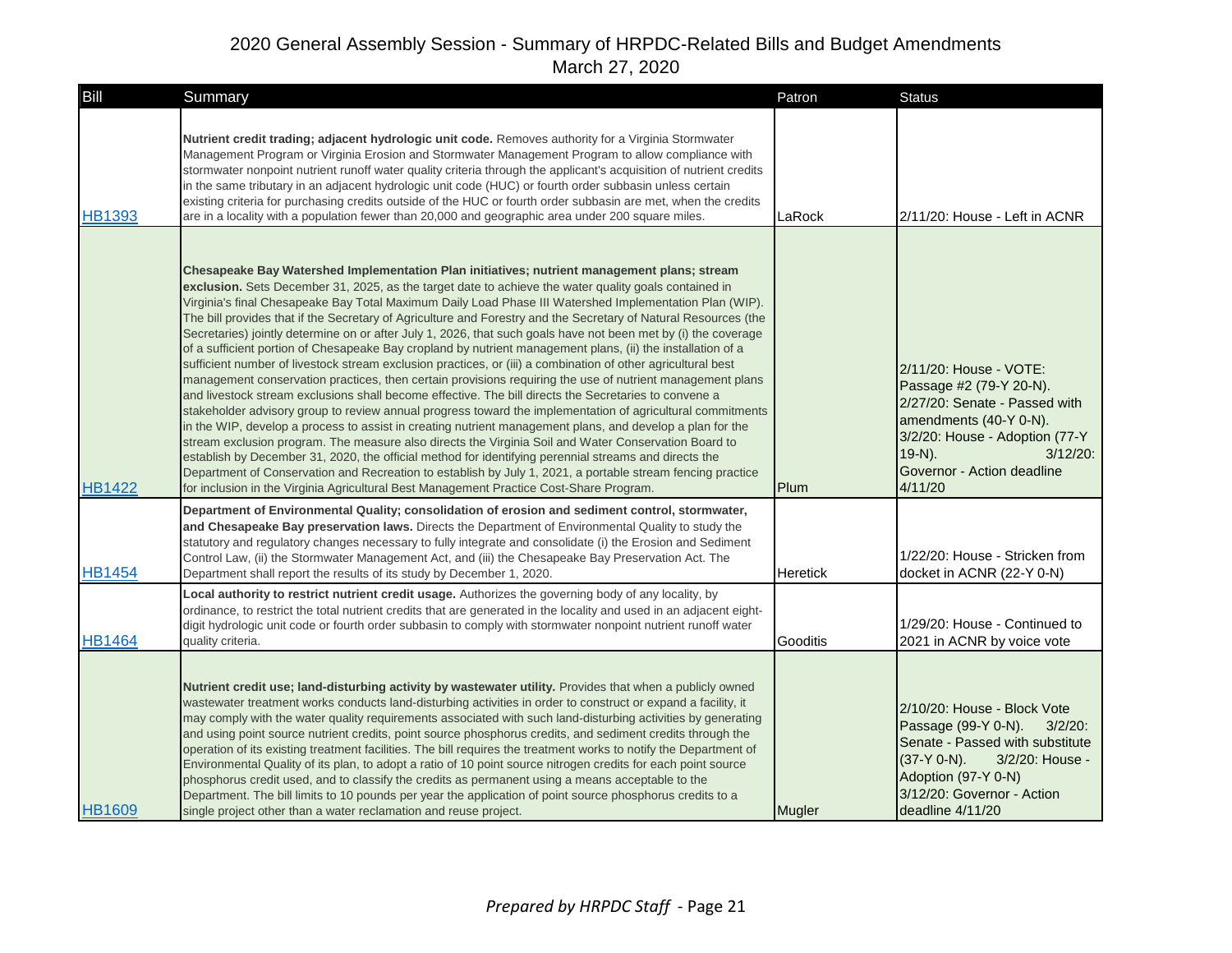| Bill          | Summary                                                                                                                                                                                                                                                                                                                                                                                                                                                                                                                                                                                                                                                                                                                                                                                                                                                                                                                                                                                                                                                                                                                                                                                                                                                                                                             | Patron | <b>Status</b>                                                                                                                                                                                            |
|---------------|---------------------------------------------------------------------------------------------------------------------------------------------------------------------------------------------------------------------------------------------------------------------------------------------------------------------------------------------------------------------------------------------------------------------------------------------------------------------------------------------------------------------------------------------------------------------------------------------------------------------------------------------------------------------------------------------------------------------------------------------------------------------------------------------------------------------------------------------------------------------------------------------------------------------------------------------------------------------------------------------------------------------------------------------------------------------------------------------------------------------------------------------------------------------------------------------------------------------------------------------------------------------------------------------------------------------|--------|----------------------------------------------------------------------------------------------------------------------------------------------------------------------------------------------------------|
| <b>HB1641</b> | Coal ash ponds; drinking water well; resident notification. Requires a utility, defined in the bill as the<br>owner or operator of a coal ash pond, to complete a survey of all drinking water wells within 1.5 miles of each<br>of its ponds by October 1, 2020, and to notify residents via mail and a local newspaper posting that the survey<br>will be conducted.                                                                                                                                                                                                                                                                                                                                                                                                                                                                                                                                                                                                                                                                                                                                                                                                                                                                                                                                              | Ayala  | 2/10/20: House - VOTE:<br>Passage (75-Y 24-N).<br>$3/2/20$ :<br>Senate - Passed with substitute<br>(32-Y 7-N). 3/3/20: House -<br>Adoption (73-Y 23-N)<br>3/12/20: Governor - Action<br>deadline 4/11/20 |
| <b>HB1674</b> | Eastern Virginia Groundwater Management Area; provisional surface water withdrawal<br>permit. Authorizes the State Water Control Board to issue a provisional surface water withdrawal permit<br>within the Eastern Virginia Groundwater Management Area to an applicant that has not identified an end user<br>for the water. Such permit shall not allow the withdrawal of water until an end user has been identified and the<br>permittee has provided a report containing information on the need for and proposed use of the surface water,<br>a description of the raw water intake, and other information. The bill provides that once the Department of<br>Environmental Quality approves the report, the permittee shall request a permit modification. Finally, the bill<br>provides that no potential withdrawal amount of any provisional permit shall be used in the calculation of<br>available water when assessing a subsequent surface water withdrawal application in the affected stream<br>reach if the provisional permit has not been modified to reflect an end user, the Department and the<br>subsequent applicant have found the provisional withdrawal to be inappropriate, and the provisional permit<br>holder has failed to state that an end user will be secured within 12 months. | Hodges | 2/10/20: House - VOTE:<br>Passage (94-Y 4-N).<br>$2/25/20$ :<br>Senate - Continued to 2021 in<br>ACNR (13-Y 0-N)                                                                                         |
| <b>HJ92</b>   | Study; Office of Drinking Water; Commonwealth's drinking water infrastructure and oversight of the<br>drinking water program; report. Requests the Office of Drinking Water of the Department of Health to study<br>the Commonwealth's drinking water infrastructure and oversight of the drinking water program. In conducting<br>its study, the Office shall (i) identify problems or issues that may result in contamination of drinking water with<br>lead, copper, or other substances or organisms or increase the likelihood of contamination of drinking water<br>with lead, copper, or other substances or organisms and (ii) develop recommendations for addressing such<br>problems or issues.                                                                                                                                                                                                                                                                                                                                                                                                                                                                                                                                                                                                           | Lopez  | 2/10/20: House - VOTE: Agree<br>To (87-Y 5-N).<br>$2/25/20$ :<br>Senate - Agreed to by voice vote                                                                                                        |
| <b>HJ125</b>  | Study; effectiveness of stormwater management laws; report. Requests the Department of<br>Environmental Quality to study the effectiveness of stormwater management laws and regulations in Virginia.                                                                                                                                                                                                                                                                                                                                                                                                                                                                                                                                                                                                                                                                                                                                                                                                                                                                                                                                                                                                                                                                                                               | Kory   | 2/11/20: House - Left in Rules                                                                                                                                                                           |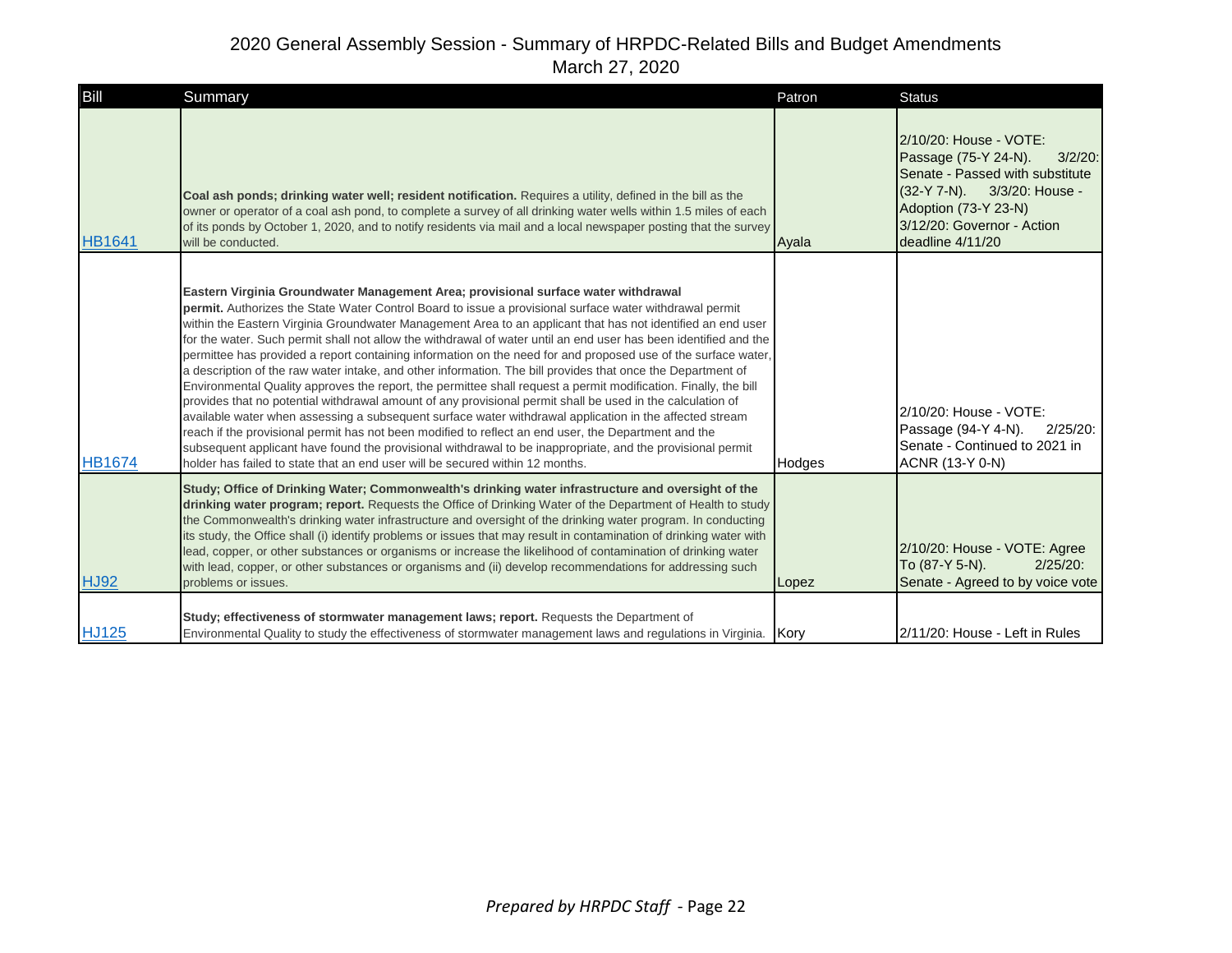| Bill          | Summary                                                                                                                                                                                                                                                                                                                                                                                                                                                                                                                                                                                                                                                                                                                                                                                                                                                                                                                                                                                                                                                                                                                                                                                                                                                                                                                                                                                                                                                                                                                                                                                                                                                        | Patron        | <b>Status</b>                                                                                                                                                                                                                              |
|---------------|----------------------------------------------------------------------------------------------------------------------------------------------------------------------------------------------------------------------------------------------------------------------------------------------------------------------------------------------------------------------------------------------------------------------------------------------------------------------------------------------------------------------------------------------------------------------------------------------------------------------------------------------------------------------------------------------------------------------------------------------------------------------------------------------------------------------------------------------------------------------------------------------------------------------------------------------------------------------------------------------------------------------------------------------------------------------------------------------------------------------------------------------------------------------------------------------------------------------------------------------------------------------------------------------------------------------------------------------------------------------------------------------------------------------------------------------------------------------------------------------------------------------------------------------------------------------------------------------------------------------------------------------------------------|---------------|--------------------------------------------------------------------------------------------------------------------------------------------------------------------------------------------------------------------------------------------|
| <b>SB704</b>  | Chesapeake Bay Watershed Implementation Plan initiatives; nutrient management plans; stream<br>exclusion. Sets December 31, 2025, as the target date to achieve the water quality goals contained in<br>Virginia's final Chesapeake Bay Total Maximum Daily Load Phase III Watershed Implementation Plan (WIP).<br>The bill provides that if the Secretary of Agriculture and Forestry and the Secretary of Natural Resources (the<br>Secretaries) jointly determine on or after July 1, 2026, that such goals have not been met by (i) the coverage<br>of a sufficient portion of Chesapeake Bay cropland by nutrient management plans, (ii) the installation of a<br>sufficient number of livestock stream exclusion practices, or (iii) a combination of other agricultural best<br>management conservation practices, then certain provisions requiring the use of nutrient management plans<br>and livestock stream exclusions shall become effective. The bill directs the Secretaries to convene a<br>stakeholder advisory group to review annual progress toward the implementation of agricultural commitments<br>in the WIP, develop a process to assist in creating nutrient management plans, and develop a plan for the<br>stream exclusion program. The measure also directs the Virginia Soil and Water Conservation Board to<br>establish by December 31, 2020, the official method for identifying perennial streams and directs the<br>Department of Conservation and Recreation to establish by July 1, 2021, a portable stream fencing practice<br>for inclusion in the Virginia Agricultural Best Management Practice Cost-Share Program. | Mason         | 2/11/20: Senate - Passed (40-Y<br>$(0-N)$ .<br>$2/24/20$ :<br>House - VOTE: Passage with<br>substitute (78-Y 21-N).<br>2/26/20: Senate - Agreed to<br>House substitute (40-Y 0-N).<br>3/12/20: Governor - Action<br>deadline 4/11/20       |
| <b>SB776</b>  | Wetlands protection; living shorelines. Requires the Virginia Marine Resources Commission to promulgate<br>and periodically update minimum standards for the protection and conservation of wetlands and to approve<br>only living shoreline approaches to shoreline stabilization where the best available science shows that such<br>approaches are feasible. The provisions of the bill are contingent on funding in a general appropriation act.                                                                                                                                                                                                                                                                                                                                                                                                                                                                                                                                                                                                                                                                                                                                                                                                                                                                                                                                                                                                                                                                                                                                                                                                           | Lewis         | 2/10/20: Senate - Read third<br>time and passed (32-Y 7-N).<br>3/2/20: House - VOTE: Passage<br>with amendments (70-Y 30-N)<br>3/3/20: Senate - Agreed to<br>House amendments (32-Y8-N).<br>3/12/20: Governor - Action<br>deadline 4/11/20 |
| <b>SB1007</b> | Stormwater management; inspections. Directs the Water Control Board to adopt regulations that require<br>that a long-term maintenance agreement for any best management practice that is a wet pond provide for<br>inspections no more frequently than every three years.                                                                                                                                                                                                                                                                                                                                                                                                                                                                                                                                                                                                                                                                                                                                                                                                                                                                                                                                                                                                                                                                                                                                                                                                                                                                                                                                                                                      | Reeves        | 2/10/20: Senate - Read third<br>time and passed (37-Y 1-N).<br>3/3/20: House - Left in ACNR                                                                                                                                                |
| <b>SB1064</b> | Department of Environmental Quality; combined sewer overflow outfalls; James River<br>watershed. Directs the Department of Environmental Quality (DEQ) to identify the owner of any combined<br>sewer overflow (CSO) outfall east of Charlottesville that discharges into the James River watershed and to<br>determine what actions by the owner are necessary to bring such an outfall into compliance with Virginia law,<br>the federal Clean Water Act, and the Presumption Approach described in the CSO Control Policy of the U.S.<br><b>Environmental Protection Agency.</b>                                                                                                                                                                                                                                                                                                                                                                                                                                                                                                                                                                                                                                                                                                                                                                                                                                                                                                                                                                                                                                                                            | <b>Stuart</b> | 2/11/20: Senate - Passed (40-Y<br>$O-N$ ).<br>$3/2/20$ :<br>House - Block Vote Passage<br>with substitute (99-Y 0-N)<br>3/3/20: Senate - House<br>substitute agreed to (39-Y0-N)<br>3/12/20: Governor - Action<br>deadline 4/11/20         |
| <b>SB1067</b> | Regulation of stormwater; airports. Provides that localities shall provide for full waivers of certain<br>stormwater charges for public use airport runways and taxiways                                                                                                                                                                                                                                                                                                                                                                                                                                                                                                                                                                                                                                                                                                                                                                                                                                                                                                                                                                                                                                                                                                                                                                                                                                                                                                                                                                                                                                                                                       | Kiggans       | 2/4/20: Senate - Stricken at<br>request of Patron in ACNR (15-Y<br>$0-N$ )                                                                                                                                                                 |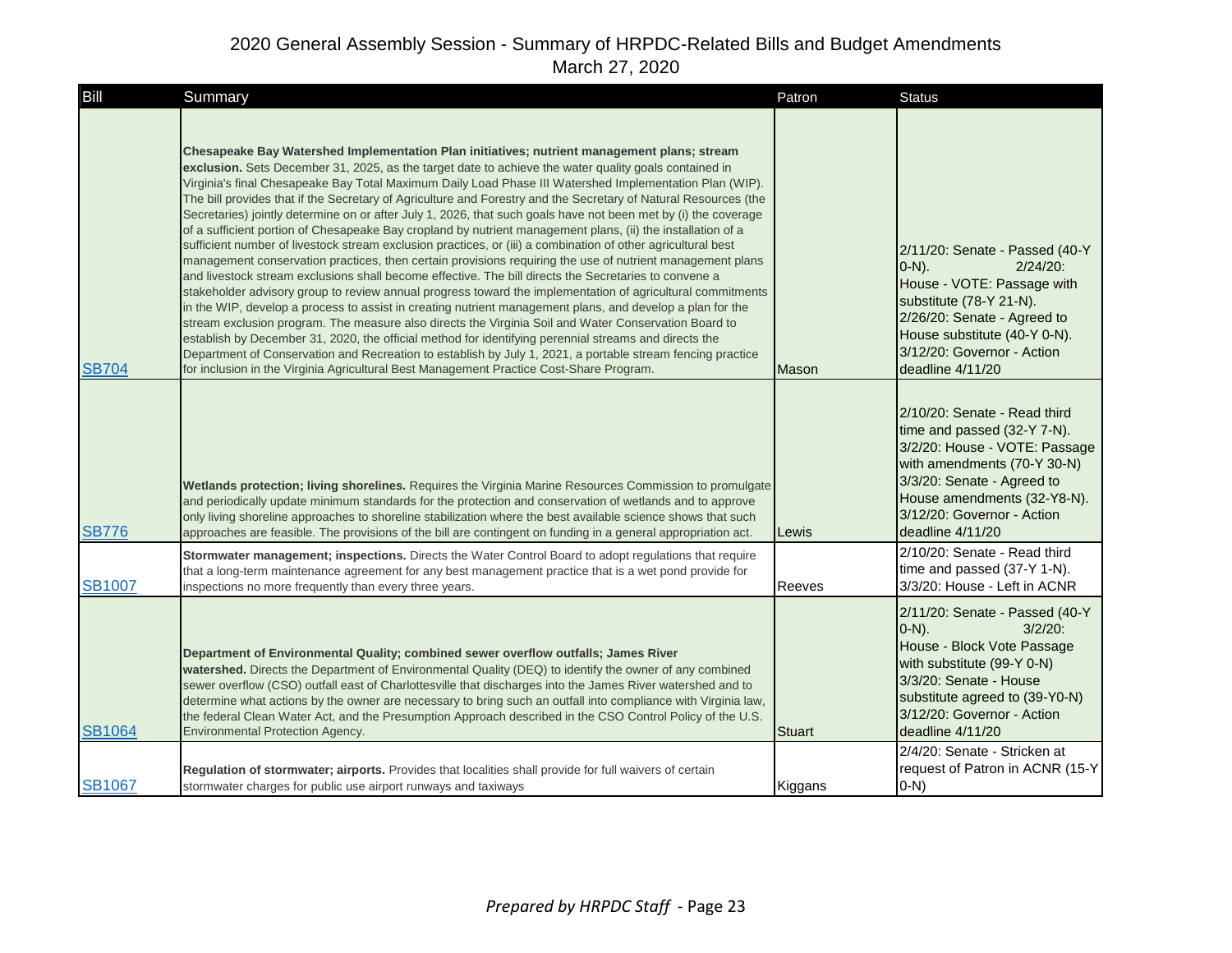| Bill                            | Summary                                                                                                                                                                                                                                                                                                                                                                                                                                                                                                                                                                                                                                                                                                                                                                                                                                                                                                                                                             | Patron          | <b>Status</b>                                                                                                        |
|---------------------------------|---------------------------------------------------------------------------------------------------------------------------------------------------------------------------------------------------------------------------------------------------------------------------------------------------------------------------------------------------------------------------------------------------------------------------------------------------------------------------------------------------------------------------------------------------------------------------------------------------------------------------------------------------------------------------------------------------------------------------------------------------------------------------------------------------------------------------------------------------------------------------------------------------------------------------------------------------------------------|-----------------|----------------------------------------------------------------------------------------------------------------------|
| <b>SJ53</b>                     | Study; DEQ; revised priority ranking criteria for grants from the Stormwater Local Assistance Fund to<br>include reduction of nitrogen pollution; report. Directs the Department of Environmental Quality (DEQ)<br>(the Department) to study revised priority ranking criteria for grants from the Stormwater Local Assistance<br>Fund (the Fund) to include reduction of nitrogen pollution and report its findings and recommendations for<br>publication as a House or Senate document. In conducting its study, the Department shall (i) analyze the<br>benefits and costs of nitrogen pollution reduction in Virginia's waters and compare to the benefits and costs of<br>reductions in phosphorous pollution, and (ii) determine comparable criteria to award grants from the Fund<br>based on nitrogen reductions and revise the Fund's award criteria accordingly. The provisions of the bill are<br>contingent on funding in a general appropriation act. | Lewis           | 2/10/20: Senate - Read third<br>time and agreed to by voice<br>$3/3/20$ :<br>vote.<br>House - Left in Appropriations |
| <b>HB30 C-</b><br>70#1h         | Stormwater Local Assistance. This amendment requests additional tax-supported bonds for stormwater<br>local assistance fund.                                                                                                                                                                                                                                                                                                                                                                                                                                                                                                                                                                                                                                                                                                                                                                                                                                        | Lopez           | <b>Member Request</b>                                                                                                |
|                                 | Freshwater Testing Program. This amendment provides \$250,000 each year from the general fund for the<br>Department of Health to establish and execute a freshwater testing program to address environmental<br>hazards in the Commonwealth, such as algae blooms. Currently, the department uses resources from their<br>SB30 305#1s marine water testing program, when available.                                                                                                                                                                                                                                                                                                                                                                                                                                                                                                                                                                                 | Peake           | <b>Member Request</b>                                                                                                |
| HB30 373#3c                     | Environmental Literacy Program. This amendment provides an additional \$170,000 from the general fund<br>each year to expand the scope of Chesapeake Bay educational programs focused on the environmental<br>literacy of Virginia's youngest citizens. The goal of the environmental literacy program is for every student in<br>the region to graduate with the knowledge and skills to act responsibly to protect and restore their local<br>watershed.                                                                                                                                                                                                                                                                                                                                                                                                                                                                                                          |                 | <b>Conference Report</b>                                                                                             |
|                                 | Stormwater Consultant. This amendment directs the Department of Environmental Quality to assess and<br>recommend improvements to integration of the Virginia Erosion and Sediment Control Act, Storm Water<br>Management Act, and the Chesapeake Bay Preservation Act. Specifically, the assessment will identify any<br>HB30 377#2c inconsistencies in the regulations in the three acts for MS4 Permit localities.                                                                                                                                                                                                                                                                                                                                                                                                                                                                                                                                                | <b>Heretick</b> | <b>Conference Report</b>                                                                                             |
|                                 | Regional Water Resource Planning. This amendment provides \$231,000 each year from the general fund<br>for regional water resource planning activities at the Department of Environmental Quality, pursuant to House<br>HB30 377#3c Bill 542 of the 2020 Session of the General Assembly.                                                                                                                                                                                                                                                                                                                                                                                                                                                                                                                                                                                                                                                                           | Carr            | <b>Conference Report</b>                                                                                             |
| <b>HB30</b><br>377#3h           | Water Protection (language only). This amendment directs the DEQ to take into account local fiscal stress<br>factors when awarding nutrient removal grants for projects in the James River Basin and allows grant awards<br>to cover up to 90 percent of eligible costs.                                                                                                                                                                                                                                                                                                                                                                                                                                                                                                                                                                                                                                                                                            | Aird            | <b>Member Request</b>                                                                                                |
| HB30 377#5c high fiscal stress. | Nutrient Removal Grants (language only). This amendment directs the Department of Environmental<br>Quality to assess alternative matching policies for nutrient removal grants for projects serving localities with                                                                                                                                                                                                                                                                                                                                                                                                                                                                                                                                                                                                                                                                                                                                                 |                 | <b>Conference Report</b>                                                                                             |
|                                 | DEQ Technical Review of Point Source Nutrient Reductions and WQIF Grant Savings Proposal. This<br>amendment directs The Department of Environmental Quality to review the assumptions used to estimate<br>nutrient concentrations and trends of wastewater facilities and to identify cost-effective options to achieve<br>HB30 377#6c wastewater nutrient load levels consistent with the needs of Phase III of the Watershed Implementation Plan.                                                                                                                                                                                                                                                                                                                                                                                                                                                                                                                 | <b>Bulova</b>   | <b>Conference Report</b>                                                                                             |
| SB30 379#1s                     | <b>SLAF Priorities.</b> This amendment provides requisite funding for the costs of SJ53 directing DEQ to revise<br>priorities related to grants given for the Stormwater Local Assistance Fund to include the reduction of nitrogen<br>pollution.                                                                                                                                                                                                                                                                                                                                                                                                                                                                                                                                                                                                                                                                                                                   | Lewis           | <b>Member Request</b>                                                                                                |
|                                 |                                                                                                                                                                                                                                                                                                                                                                                                                                                                                                                                                                                                                                                                                                                                                                                                                                                                                                                                                                     |                 |                                                                                                                      |